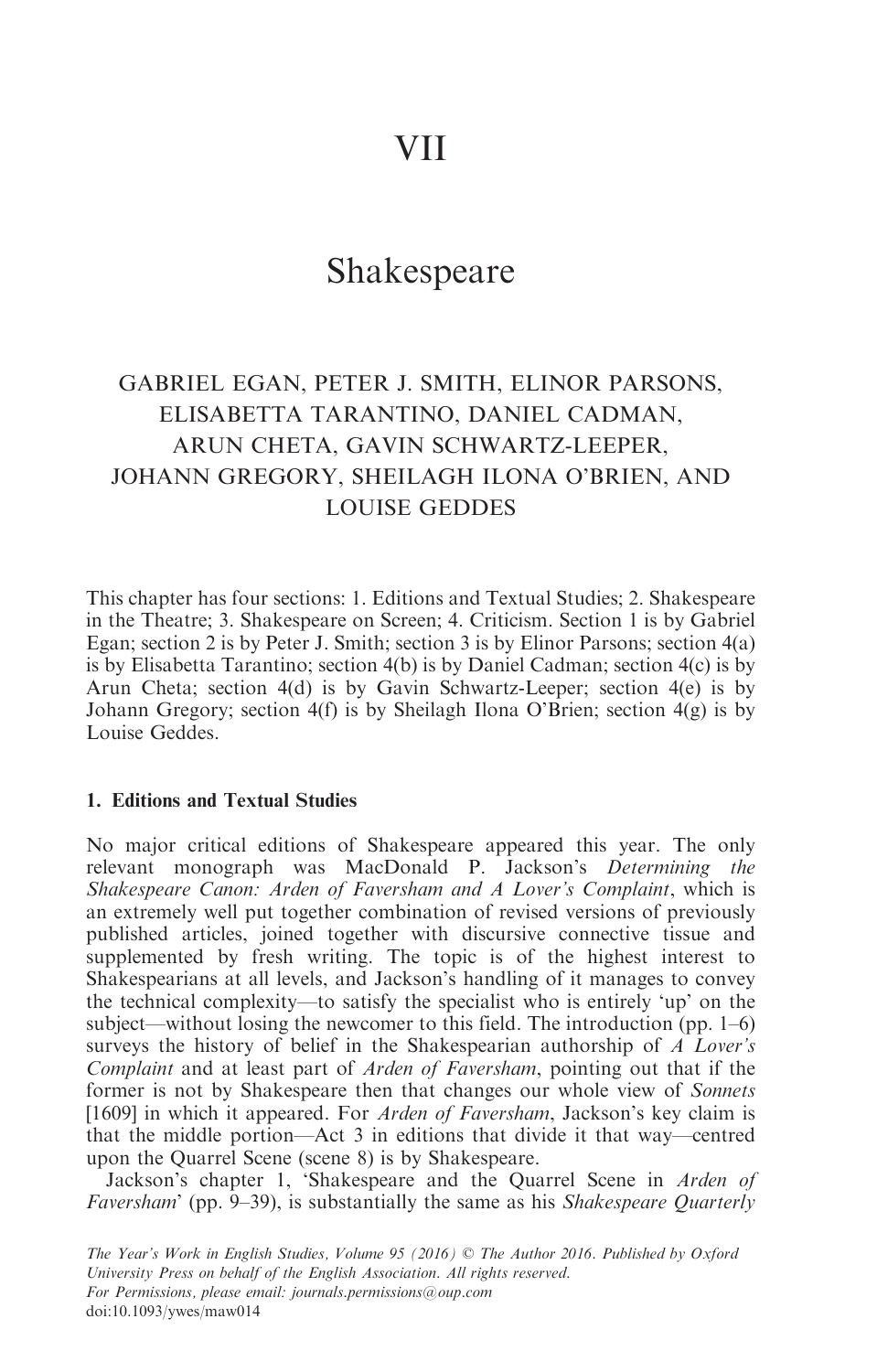article of the same title reviewed in YWES 92[2013], revised lightly to make an excellent introduction to his consideration of the play, beginning with the literary-historical context before moving to his computational method. Jackson's attribution method, now widely known, admired, and emulated, is to search in Literature Online (LION) for phrases and collocations found in the text he is trying to attribute, looking for those that are comparatively rare. In the present case he confined his searches to plays first performed between 1580 and 1600 and threw away all hits that occurred more than five times across LION. What matters is how many such rare links—that is, phrases-incommon—are found between the text to be attributed and each potential author's canon as represented in LION. For the Quarrel Scene in Arden of Faversham, twenty-eight plays in LION contain four or more such links, and of those eighteen are by Shakespeare. Even allowing for Shakespeare's canon being larger than anyone else's, that is a compelling predominance of links to Shakespeare, with nearly two-thirds of all the links pointing to this one dramatist.

Chapter 2, 'Reviewing Authorship Studies of Shakespeare and his Contemporaries, and the Case of Arden of Faversham' (pp. 40–59), responds to Brian Vickers's Shakespeare Quarterly review of Hugh Craig and Arthur F. Kinney's 2009 book Shakespeare, Computers, and the Mystery of Authorship (the book was reviewed in  $YWES$  90[2011]), which review was also the subject of a brilliant critique by John Burrows in Shakespeare Quarterly in 2012 (reviewed in YWES 93[2014]). Like Burrows, Jackson here patiently explains where and how Vickers is unjust in his characterizations of the scholarship in Craig and Kinney's book. Then Jackson performs his usual LION search technique, counting how many phrases and collocations are shared between the suspect text and all plays in a certain period, and tabulating those that occur not more than five times; for this the suspect text is Arden's account of his nightmare in scene 6. The vast majority of the links are with Shakespeare plays. Also, Jackson finds a tight cluster of verbal links between the nightmare story and Venus and Adonis lines 554–648. In his chapter 3, 'Gentlemen, Arden of Faversham, and Shakespeare's Early Collaborations' (pp. 66–84), Jackson notes that Shakespeare's prologue to Henry V and his epilogue to A Midsummer Night's Dream characterize their audiences as gentle and ask their pardon for his play's shortcomings, and that no other play in the period 1575–1600 besides *Arden of Faversham* does that, according to LION. Jackson goes on to reuse the evidence in Craig and Kinney's book to comment upon his own findings about *Arden of Faversham*, and in particular the links between the part of it that Jackson thinks is by Shakespeare and the parts of several collaboratively written Shakespeare plays that Craig and Kinney think are Shakespeare's; the results are highly convincing. Likewise, Jackson returns to his previous work on compound adjectives in the play (a construction that Shakespeare favoured) and finds that if we separate out scenes 4–9 (that is, Act 3) from the rest of Arden of Faversham it has many more of them than the rest of the play (once we normalize for length of sample), and Jackson finds spots of Shakespeare elsewhere in the play too. In sum, as Jackson puts it, 'the old evidence, when revisited, confirms the new' (p. 78). There is a useful additional check in Jackson showing that a number of words and phrases that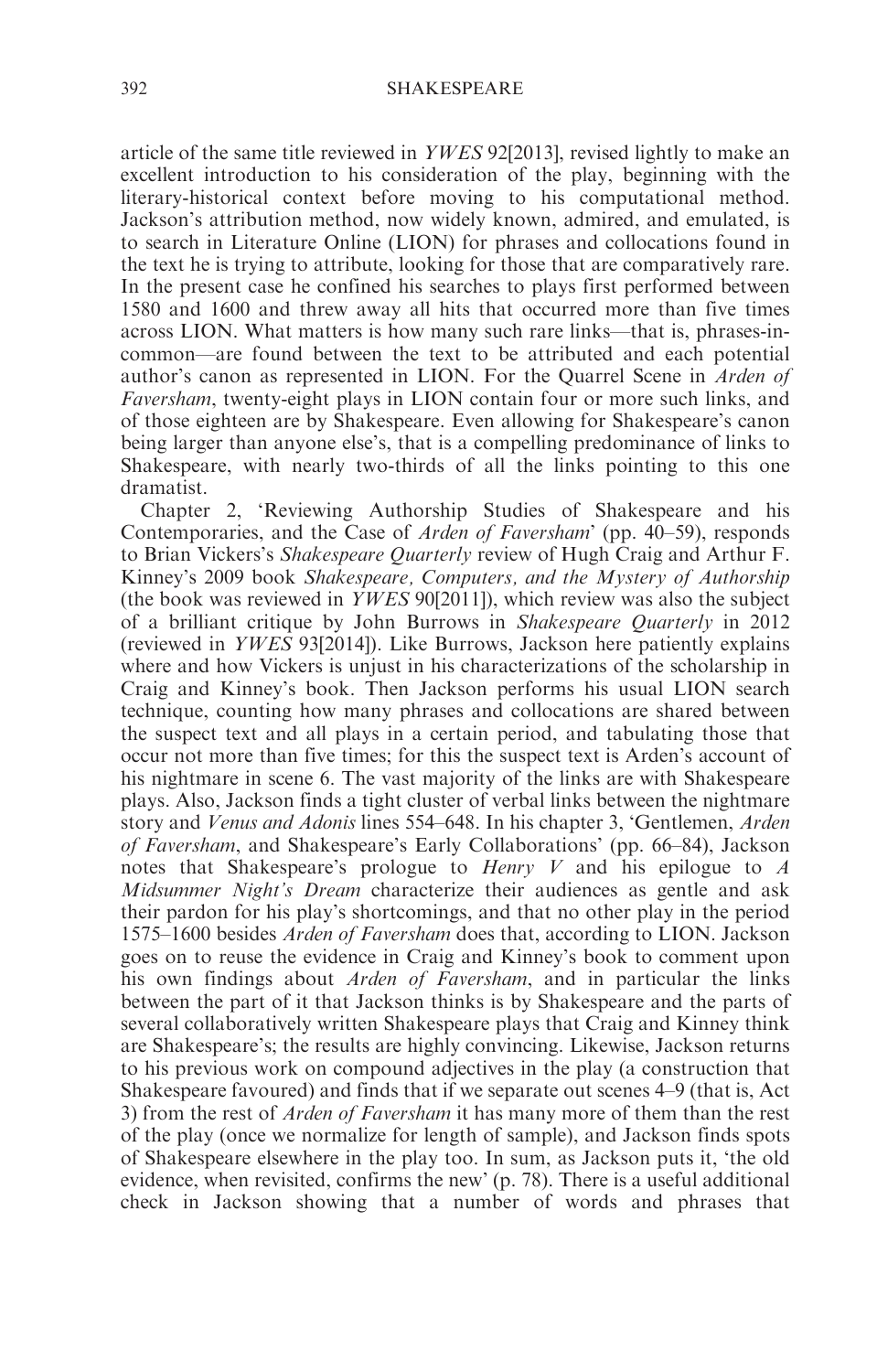Shakespeare almost never uses appear in Arden of Faversham but only either side of, not within, the central section that Jackson claims is Shakespeare's. Jackson's chapter 4, 'Parallels and Poetry: Shakespeare, Kyd, and Arden of Faversham' (pp. 85–103), is substantially the same as Jackson's 2010 literarycritical article of the same title in Medieval and Renaissance Drama in England.

Next comes a wholly newly written chapter on 'Counter-Arguments and Conclusions' to Jackson's claim about Arden of Faversham (pp. 104–26). Martin Wiggins reckons that *Arden of Faversham* must be an amateur play because no professional company would demand that a boy actor have so many lines as the heroine does: 588 lines compared to, say, Juliet's 541 in Shakespeare's Romeo and Juliet, which is normally considered quite extraordinarily difficult a role for a boy. But as Jackson points out, in the central part of Arden of Faversham that is Shakespeare's work, Mistress Arden gets relatively few lines, perhaps because Shakespeare at least could see that overloading the boy would be unwise (p. 105). Wiggins also reckons that the stage directions of *Arden of Faversham* are unprofessional-sounding in using the phrase 'Here enters . . .' and often beginning, like a narrative account, with the word 'Then . . .'. Such stage directions take up the perspective not of the performers but of the audience. Jackson counters that these stage directions might not be authorial but the work of 'a reporter or scribe preparing the script for publication' (p. 105). In any case, Jackson remarks, Thomas Kyd's Soliman and Perseda—which, like Arden of Faversham, was printed by Edward Allde for Edward White—has similar audience-perspective stage directions using the word 'Then . . .'. Thus Jackson convincingly demolishes Wiggins's claim that the unusual stage directions in Arden of Faversham reveal an amateur writer by showing that they can be paralleled with those from the professional drama.

Jackson likewise dismisses the claim that the writer had to know the geographical area around Faversham in Kent, pointing out that the misspellings of several place names tell against it. Regarding the possibility that we are chasing a mirage in author-hunting because the author might be an unknown writer, Jackson lays out the reasons why that is unlikely. In particular, 'The extant plays of 1576–1642 constitute a very large sample (about 700) of all those that were written, and a large sample can, within a slight margin of error, provide trustworthy information about the full population' (p. 117). This means that where we have a play of unknown authorship and find that in various objective tests it matches the works of a known playwright the reason for this is more likely to be that it was written by that known playwright rather than that it was written by someone else we know nothing about.

Chapter 6, 'A Lover's Complaint: Phrases and Collocations' (pp. 129–40), is partly based on Jackson's 2004 Shakespeare Studies article 'A Lover's Complaint Revisited' reviewed in YWES 92[2013]. The first test applied is Jackson's standard one of finding phrases and collocations occurring no more than five times in A Lover's Complaint and in LION plays from the period 1590–1610. The result is that links to Shakespeare predominate, even once Jackson normalizes for just how much more Shakespeare writing there is (which, all else being equal, makes a match to Shakespeare more likely). Of the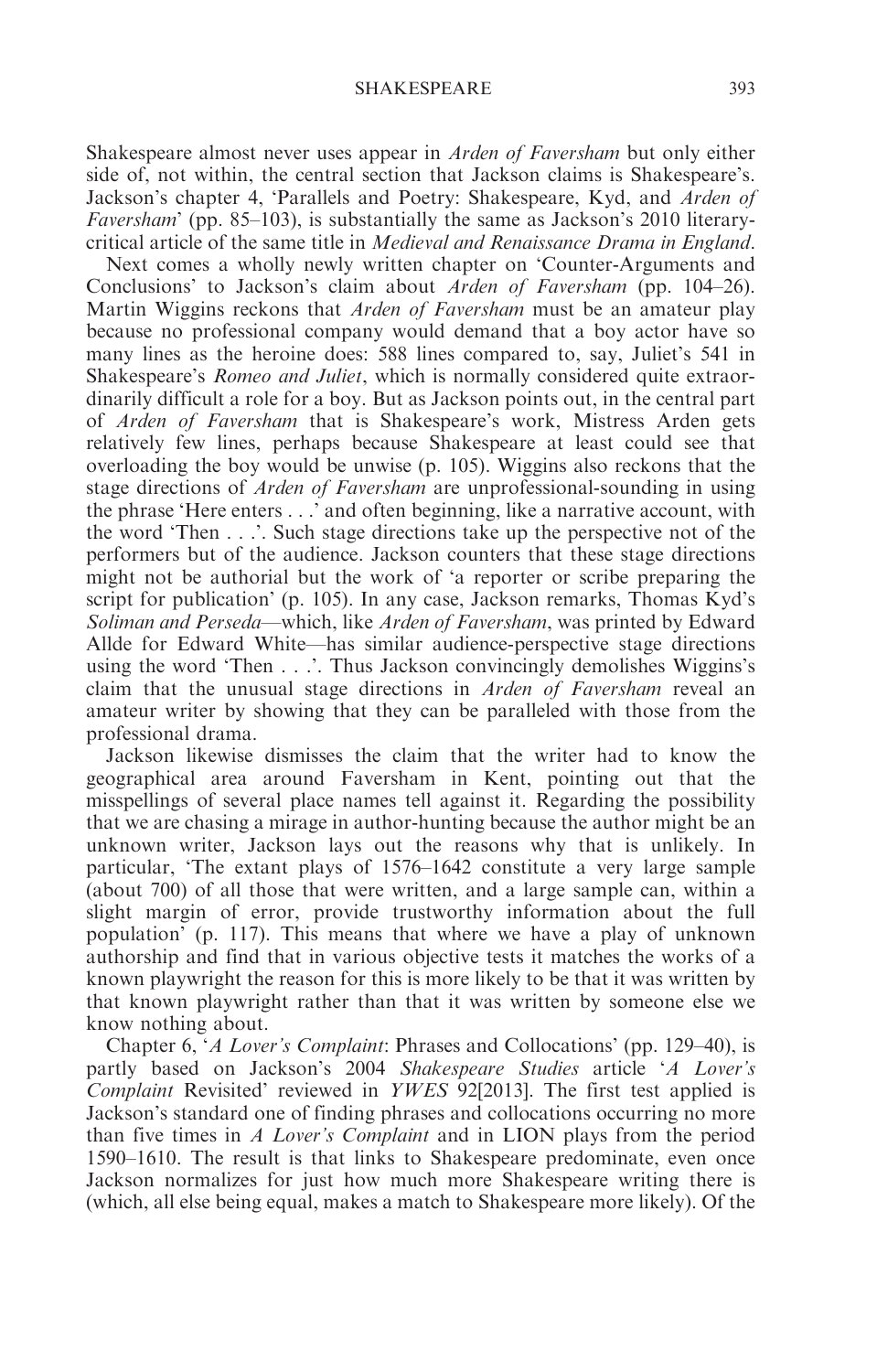links to Shakespeare plays, the links to plays written 1603–6 predominate, and the links to non-Shakespearian plays also peak around then, so certain phrases seem to have been simply fashionable and widely used.

Jackson then turns to Vickers's ascription of A Lover's Complaint to John Davies of Hereford, and starting with John Jowett's demonstration that A Lover's Complaint stanza 1 has lots of phrases that Shakespeare used and Davies did not, Jackson extends this approach to consider stanzas 2 to 7, finding the same result. Also, even where the words used to express it differ, particular poetic conceits are shared by A Lover's Complaint and Shakespeare. In the new field of computational stylistics there are methodological alternatives within certain practices and we do not yet enjoy a consensus about exactly how to count various phenomena. For example, how much weight should be given to the fact that a single phrase or collocation in the work to be attributed appears multiple times in a work within a known author's canon? Should we count it once for all, or count it once each time it occurs in that known author's canon? When the results of various methods are borderline cases, such questions matter greatly, but as Jackson here demonstrates beyond any doubt, the case of A Lover's Complaint is not borderline: 'Whatever mode of reckoning we adopt, the affiliations of A Lover's Complaint's idiolect are with Shakespeare, rather than with Davies' (p. 140).

The next three chapters are essentially the same as previously published essays. Chapter 7, 'Spellings in A Lover's Complaint as Evidence of Authorship' (pp. 141–68), reprints Jackson's 2008 essay 'The Authorship of A Lover's Complaint: A New Approach to the Problem', published in the Papers of the Bibliographical Society of America and reviewed with strong approval in YWES 89[2010]. Chapter 8, 'Neologisms and ''Non-Shakespearean'' Words in A Lover's Complaint' (pp. 169–83), is substantially the same as Jackson's 2008 essay of the same title for *Archiv für das Studium* der neueren Sprachen und Literaturen, reviewed with strong approval in YWES 89[2010]. And chapter 9, 'A Lover's Complaint, Cymbeline, and the Shakespeare Canon: Interpreting Shared Vocabulary' (pp. 184–206), is substantially the same as Jackson's 2008 essay of the same title for Modern Language Review, reviewed with strong approval in YWES 89[2010].

Concluding the second half of the book is the newly written chapter 10, 'A Lover's Complaint: Counter-Arguments and Conclusions' (pp. 207–18). Marina Tarlinskaja has argued that the verse style of A Lover's Complaint is much unlike Shakespeare's verse style, but as Jackson points out, 'we have no way of knowing what metrical characteristics we should expect to find in rhyme-royal stanzas of a narrative poem by Shakespeare that was written in the first decade of the seventeenth century' (p. 207), because aside from this one (if he wrote it) he wrote no others. The only Shakespearian verse writing that uses the same stanzaic form as A Lover's Complaint is The Rape of Lucrece written more than a decade earlier—and Shakespeare's verse habits of the kind measured by Tarlinskaja demonstrably changed over time—so that we just do not have the right kind of samples to compare with. Next Jackson shows that the conclusion of Ward E.Y. Elliot and Robert J. Valenza that A Lover's Complaint is not by Shakespeare was based on flawed tests and misinterpreted results, as he illustrates in a separate article described elsewhere in this review. Lastly Jackson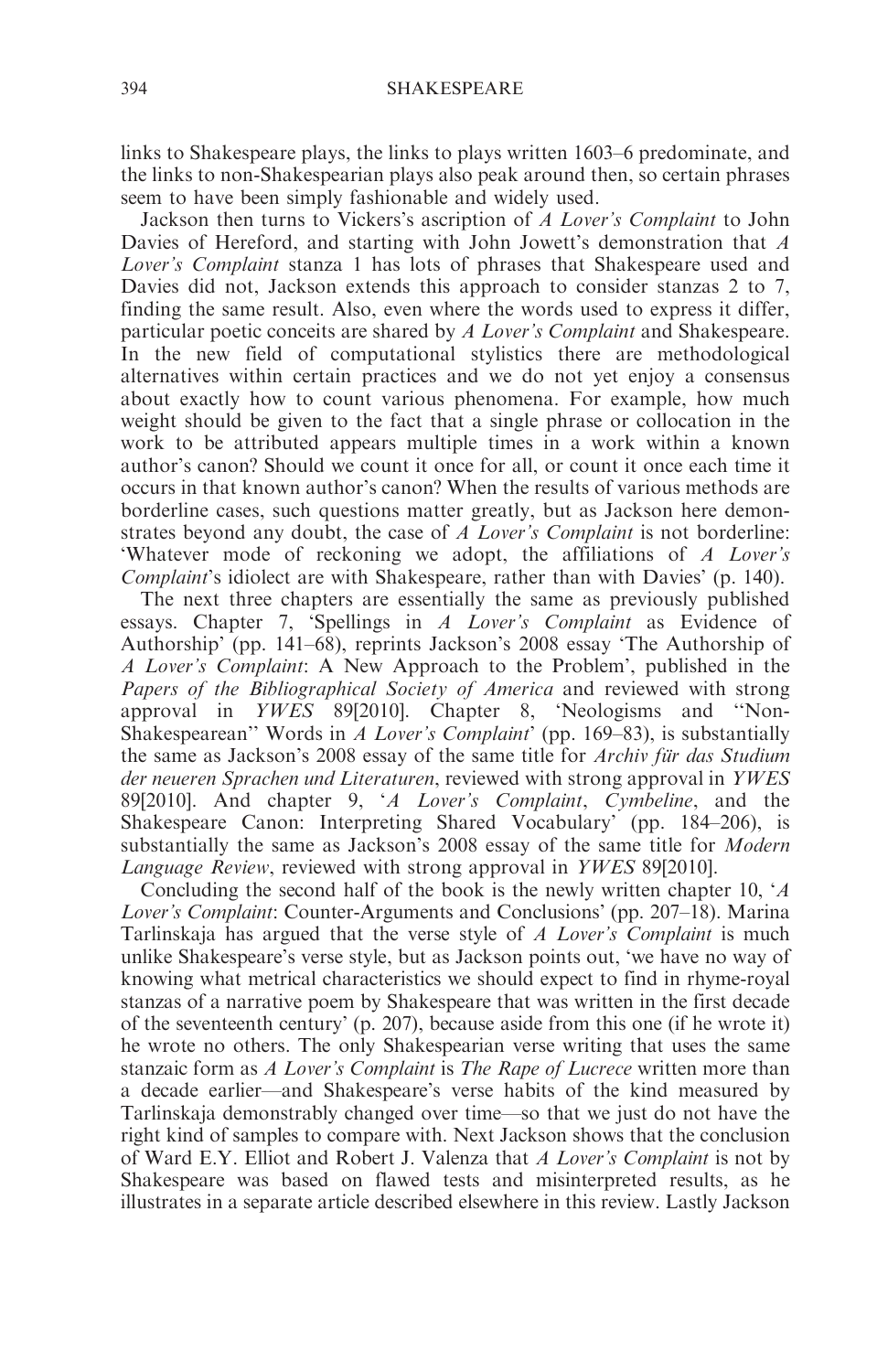deals with the flaws in Vickers's arguments based on rhyme, that Jackson perceives as vitiated by multiple false assertions and misconceptions about chance. For example, Vickers finds it highly significant that A Lover's Complaint and John Davies of Hereford's Humour's Heaven on Earth share the triple rhyme wind/find/mind, but as Jackson shows this was a common triple rhyme, occurring twenty times in poems from 1593 to 1617 (p. 214).

The book ends with appendices (pp. 219–51) that provide all the data upon which the arguments depend, including extensive lists of phrase-matches from Literature Online.

One book-form collection of essays contains material that is relevant to this review: Women Making Shakespeare: Text, Reception, Performance, edited by Gordon McMullan, Lena Cowen Orlin, and Virginia Mason Vaughan as a Festschrift for Ann Thompson. The collection contains many fine essays, but only the few that are relevant to the topic of Shakespeare's texts are noticed here. All the contributors were required to keep to under 3,000 words (including all apparatuses) so the essays do not have the space to go into much detail. In 'Remaking the Texts: Women Editors of Shakespeare, Past and Present' (pp. 57–67), Valerie Wayne notes that the history of women editing Shakespeare starts with Henrietta Bowdler. I would have thought this a rather ignominious beginning since she censored him, but Wayne seems reluctant to condemn her for that. Wayne offers no new evidence in her whistle-stop tour of women editing Shakespeare, just a survey of what is already known, ending in virtually a list of who is active today in editing Shakespeare, and then an actual list of the gender balances of various series and teamwork editions. Surprisingly, Wayne omits Sonia Massai, an editor, textual critic, and historian of the book, even though she contributes to this collection.

In "To be acknowledged, madam, is o'erpaid": Woman's Role in the Production of Scholarly Editions of Shakespeare' (pp. 69–77), Neil Taylor ponders why women do not edit Shakespeare as much as they teach and write about him. He does not mention the plausible but unfashionable possibility that on average male brains and female brains are attracted to somewhat different activities, so that while there is a considerable overlap—a lot of women do like the work of editing, and like it somewhat more than most men do—there is nonetheless an average difference in the size of the two populations of suitably interested persons. Indeed, given what we know about the evolved differences between male and female brains, the hypothesis of no average difference regarding a task that calls for quite specific cognitive abilities would on the face of it be more implausible than one that posited some difference. The prospect that this possibility raises is that even when all the biases and obstacles are removed there may still not be a 50/50 gender split amongst editors. Perhaps more people believe this than are prepared to say it out loud, for fear of being misunderstood as blaming women for their relative absence from the discipline when of course for most of its history the reason for their absence has been blatantly sexist bias and obstacle-raising.

H.R. Woudhuysen's 'Some Women Editors of Shakespeare: A Preliminary Sketch' (pp. 79–88) is about the biographies of various women editors, not about their work, and 'Bernice Kliman's Enfolded Hamlet' (pp. 89–98) by John Lavagnino has some interesting reflections on how user interfaces for digital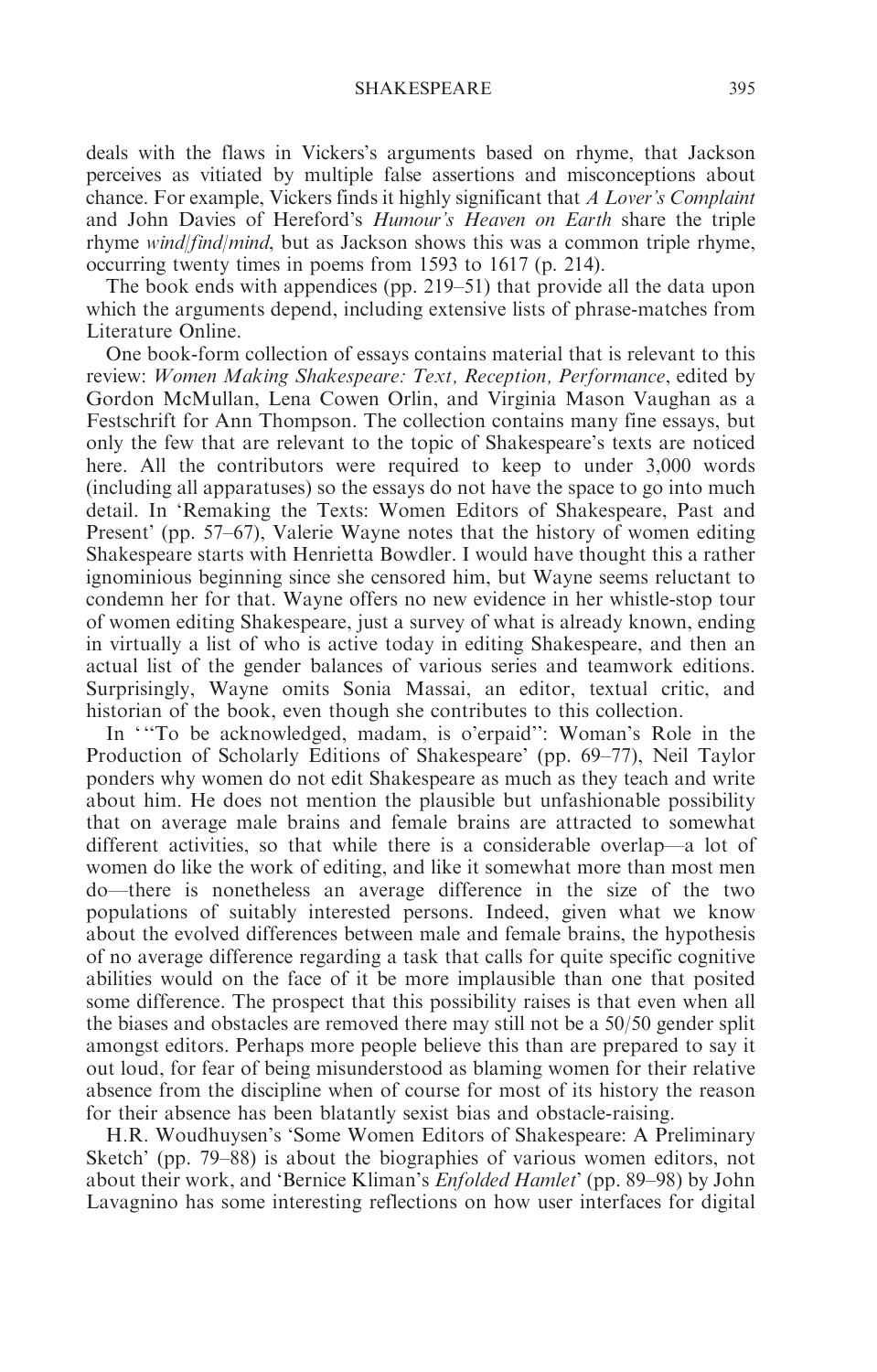editions have changed over the past twenty years, but offers nothing substantial on the texts of Shakespeare. In 'Women Making Shakespeare and Middleton and Jonson' (pp. 99–108), Suzanne Gossett poses the question that the previous essays have avoided regarding inherent (or is it learnt?) gender bias: 'are women editors attracted to the comedies' and so choose to edit them, because of their 'very content' rather than because men are keeping the tragedies and histories to themselves? Gossett does not have an answer (p. 101), but is convinced that men and women have different tastes: 'Conventionally women are assumed to be more interested in fabric and clothes than men are; I have found it so' (p. 102).

Gossett ends with a couple of emendations that she thinks of interest to the feminist editing of Shakespeare. The first is Diana's remark to Bertram: 'I see that men make rope's in such a scarre | That we'll forsake ourselves'  $\langle All's\ Well$ That Ends Well 4.1i.39–40). Gossett finds Gary Taylor's emendation to 'I see that men make toys e'en such a surance . . .' to be incomprehensible, although she then quotes Taylor's careful unpacking of each term and its polysemy. Gossett prefers P.A. Daniels's 'I see that men may rope's  $[=$  rope us] in such a snare' and she gives some defence of it against Taylor's objection that it does not lead (as his emendation does) to Diana's sudden demand of a ring from Bertram, arguing that Diana considers herself one of the women  $($  = 'us') who has been so ensnared, so she negotiates for terms.

Next Gossett turns to the problem of some apparently faulty speech prefixes in Merry Wives of Windsor 4.1, which Helen Ostovich fixes in the new Norton Shakespeare third edition of the play using a 'specifically feminist justification' (p. 107). Gossett seems to think this goes too far, since 'Even a feminist editor must respect the actual words of a text' (p. 108). Here Gossett comes perilously close to suggesting that the premise of all these essays on feminist editing may be faulty and that so long as editors are not being sexist—and whether that ideal has yet been achieved is an open question—editing has no need of feminist theory. The remainder of the contributions to this collection are about the reception of Shakespeare and hence are of no concern to this review, although they are highly interesting.

This year the theme of the book-form periodical Shakespeare Survey was 'Shakespeare's Collaborative Work'. In 'Why Did Shakespeare Collaborate?'  $(ShS 67[2014] 1–17)$ , Gary Taylor observes that we now know that more than one-third of the plays by Shakespeare were collaborative. Shakespeare did not write the beginnings of the plays he collaborated on: he came in at the complicating phase because he was better at characterization (and especially characters experiencing some emerging conflict) than at plot or exposition. In the early 1600s Shakespeare could not alone satisfy the demand for plays about and set in London and he was in general better at comedy (on which he never collaborated) than at history and tragedy (on which he did). Collaboration certainly can produce inconsistency in plays, but it is not at all clear that early audiences and readers minded this: they seem to have valued variety at least as much as unity. And of course, Shakespeare's noncollaborative plays are full of inconsistencies too. Shakespeare collaborated because, in some genres, it made for better plays than he could manage on his own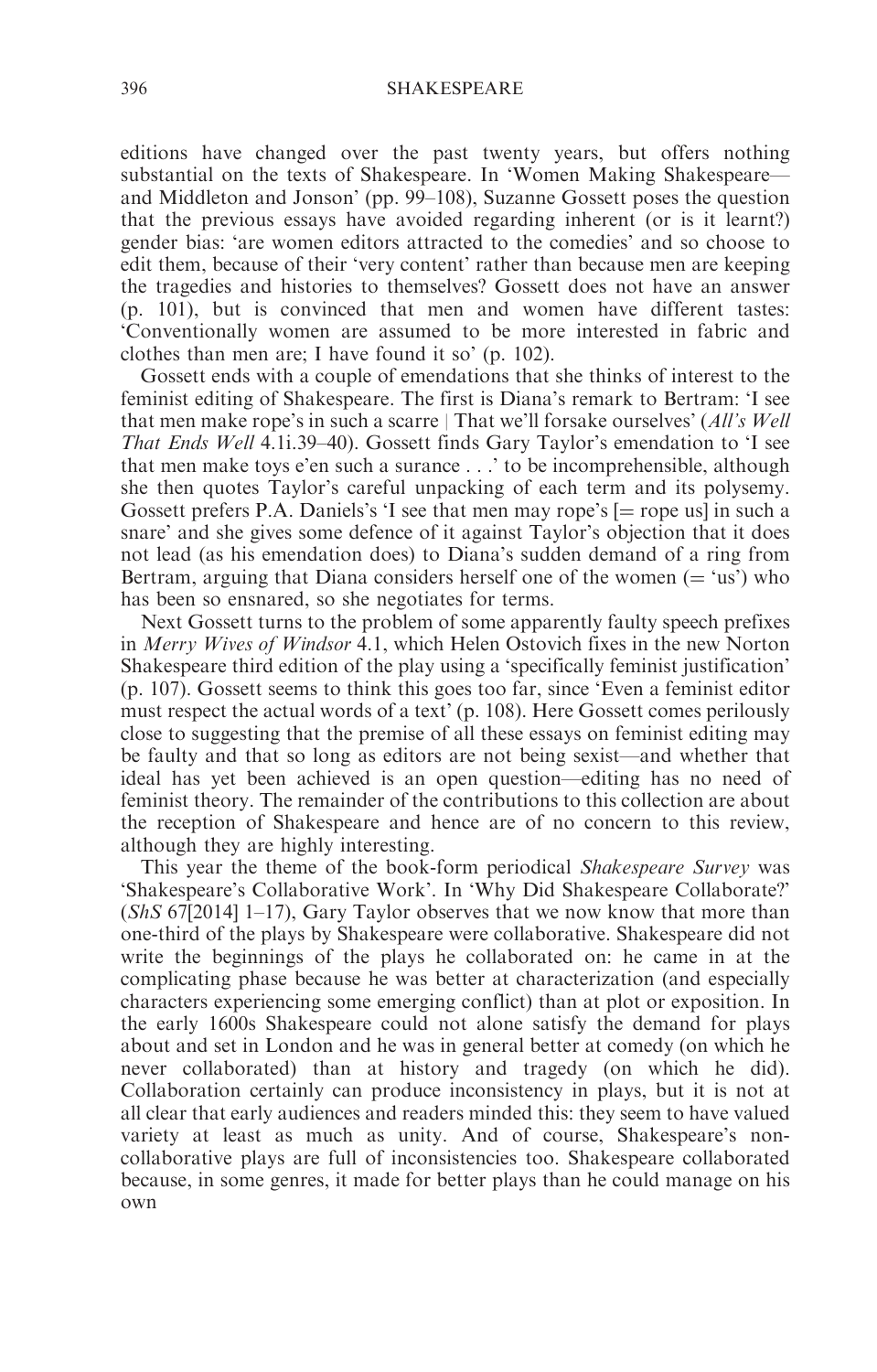The second essay is by the present reviewer and is titled 'What Is Not Collaborative about Early Modern Drama in Performance and Print?' (ShS 67[2014] 18–28). It argues that recent commentators, especially Tiffany Stern, have overstated the routine alteration and revision of play scripts—the Master of the Revels's licensing fee gave the players a strong disincentive—and have likewise overstated how far printing was an inherently collaborative process. In fact, Egan argues, what got licensed represented pretty well what got performed and what got printed represented pretty well what the printer was given to print. Much in the same vein, Will Sharpe's 'Framing Shakespeare's Collaborative Authorship' (ShS 67[2014] 29–43) diagnoses general overstatement of the collaborative nature of dramatic creativity and reasserts the importance of authorship, lone and collaborative. Sharpe sees Shakespeare collaborating to a lesser extent than Taylor does, counting not total plays but lines—initially excluding cases that Taylor considers proven—and finding that more than 90 per cent of Shakespeare's writing went into his sole-authored plays and less than 10 per cent into his collaborative ones. By this method of tallying, Shakespeare could have contributed small parts to many more plays and still put much more (in terms of word counts) into his sole-authored plays than his collaborations. Clearly, we need to be careful how we express ourselves regarding the amount of collaborative writing that Shakespeare undertook.

In 'Collaboration and Proprietary Authorship: Shakespeare et al.' (ShS 67[2014] 44–59), Trevor Cook takes the opposite line from Egan to argue the poststructuralist position that 'Shakespeare was probably accustomed to definitions of authorship, textual property and the individual very different from our own' because the 'radically collaborative nature of staging a play requires each participant to relinquish his (or her) individual interests' (p. 35). Cook supports Jeffrey Masten's claim that co-authorship was 'a dispersal of authority, rather than a simple doubling of it' (p. 46) and traces the various attempts by authors to assert ownership of, or at least get credit for, their bits of various collaborative works. Cook acknowledges that 'writers at the turn of the seventeenth century could and sometimes did observe proprietary authorship in the context of collaborative working arrangements' (p. 58), but he thinks that inevitably the practice of co-authorship blurs the boundaries of the individual writing stints. Cook repeatedly cites Masten and mocks the folly of scholars who 'are motivated to identify who wrote what in a collaboration so effective that it is difficult, if not impossible, to tell' (p. 59). The next essay, Barry Langston's 'Topical Shakespeare' (ShS 67[2014] 60–8), contains readings of topicality in  $I$  Henry VI but nothing relevant to this review.

Amongst the highlights of the collection is William W. Weber's essay, 'Shakespeare After All? The Authorship of Titus Andronicus 4.1 Reconsidered' (ShS 67[2014] 69–84). Ever since scholars have accepted the case for coauthorship of Titus Andronicus, Peele has been given scenes 1.1, 2.1, 2.2. and 4.1, and Weber shows that the last of these has not been subject to stringent enough testing. Weber applies MacDonald P. Jackson's technique of looking for near-unique phrase matches in LION, which as remarked above is rapidly becoming the most widely used and trusted method of authorship attribution.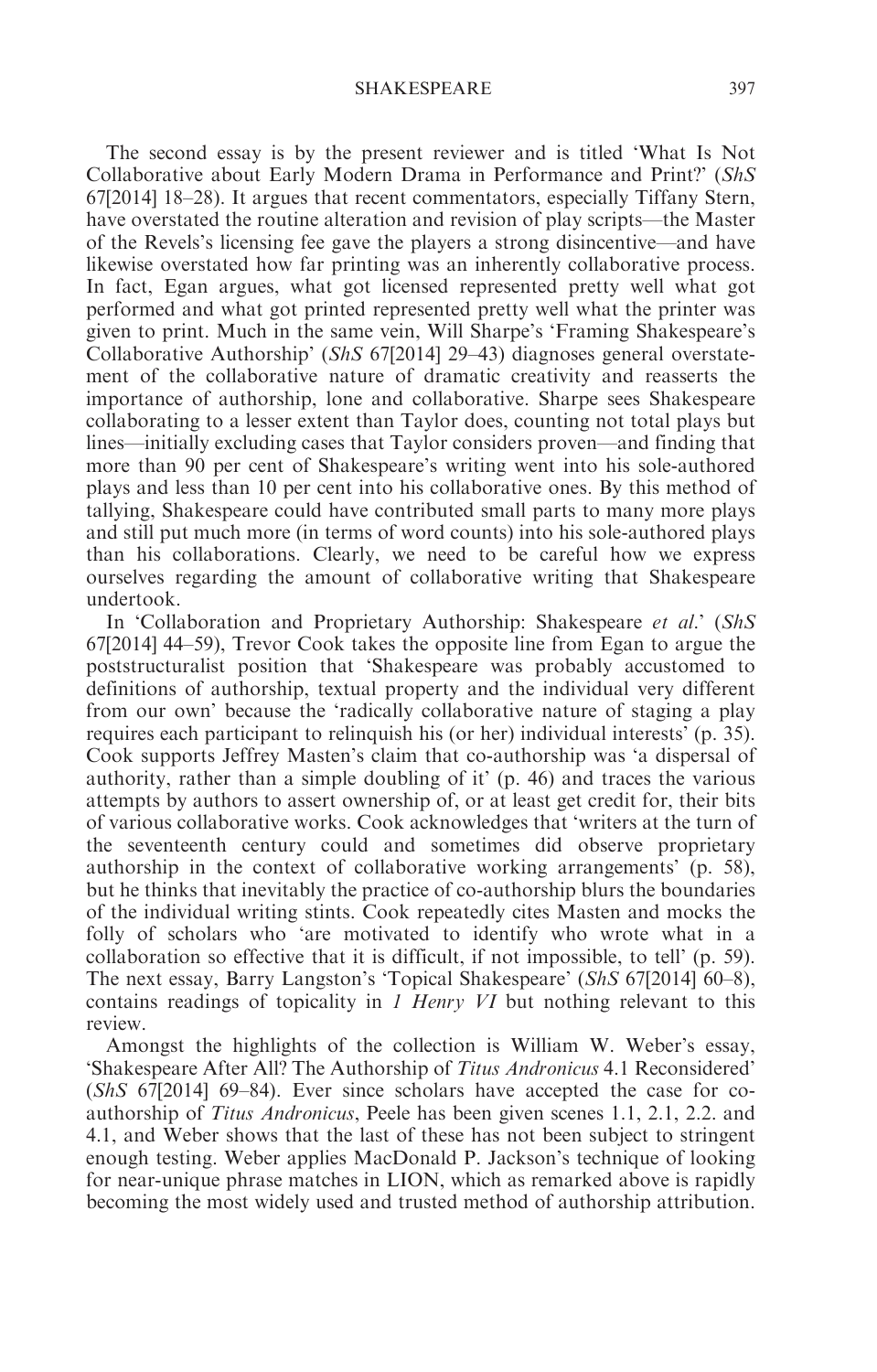At first sight, though, 4.1 has rather too few feminine endings to be typical Shakespeare, with just three in its 128 blank-verse lines, but the right number to be Peele's. But Shakespeare's habitual deviation from his normal rate of feminine endings is easily broad enough to accommodate one scene having so few, and counting by acts is more reliable a way of using feminine-ending rates to attribute authorship.

Weber shows that *Titus Andronicus* 4.1 has tended to be lumped in with the rest of the Peele contribution to the play even in studies that could have tested it independently, and since it does not disrupt those studies' general conclusions of Peele's hand in the play scene 4.1 has remained in the putative Peele stratum. Only the feminine ending test puts it there. Another test that might suggest that 4.1 is Peele's rate of use of vocatives, but again, like the rate of feminine endings, this metric can swing wildly within anybody's scenes, depending on dramatic content. In particular, 4.1 uses a child actor and it might well be astute of a dramatist to use a lot of vocatives in such a scene so that the child has least trouble remembering who is who. Weber uses the handy checklist of all Shakespeare's child characters given in Kate Chedgzoy, Suzanne Greenhalgh, and Robert Shaughnessy's collection Shakespeare and Childhood [2007] to see if Shakespeare used vocatives more often in scenes involving children, and indeed he does: twice as often as in those scenes without children.

Then comes Weber's application of the Jackson-inspired tests of 4.1. Every phrase and collocation of the scene—he does not say how distant, for collocations—was entered into LION and looked for in Peele's and Shakespeare's canons; this makes for a two-horse race, which in this case is desirable since no other plausible candidate exists. The phrases and collocation unique to one canon were recorded as one hit for each unique phrase with the number of occurrences within each canon not recorded. For this test, the Shakespeare canon was restricted to The Comedy of Errors, Love's Labour's Lost, Richard II, Richard III, Romeo and Juliet, The Taming of the Shrew, The Two Gentlemen of Verona, and Venus and Adonis to make it as much like Peele's canon in size and genre-balance as possible; this test is demonstrably valid for even quite short samples, as 4.1 is. The result is that 25 per cent of scene 4.1's unique matches to either Peele or restricted-canon Shakespeare are to Peele and 75 per cent are to Shakespeare. Quite a few of the matches to Shakespeare are epizeuxis, which is supposed to be a Peele trait. Moreover, looking at individual words there is in 4 just one, *playeth*, that appears in Peele's canon but not in Shakespeare's canon, and more than a dozen that appear in Shakespeare's canon and not in Peele's. Turning to subjective criteria, Weber shows that in 4.1 we see Shakespearian sophistication in its use of literary and mythical allusions, something Peele was not at all sophisticated about. The conclusion is the Shakespeare, not Peele, wrote Titus Andronicus 4.1.

On the same play, Dennis McCarthy and June Schlueter argue, in 'A Shakespeare/North Collaboration: Titus Andronicus and Titus and Vespasian'  $(ShS 67[2014] 85-101)$ , that the former is an adaptation of the latter, now lost, which the authors here attribute to Thomas North. The authors search within the database of the Early English Books Online Text Creation Partnership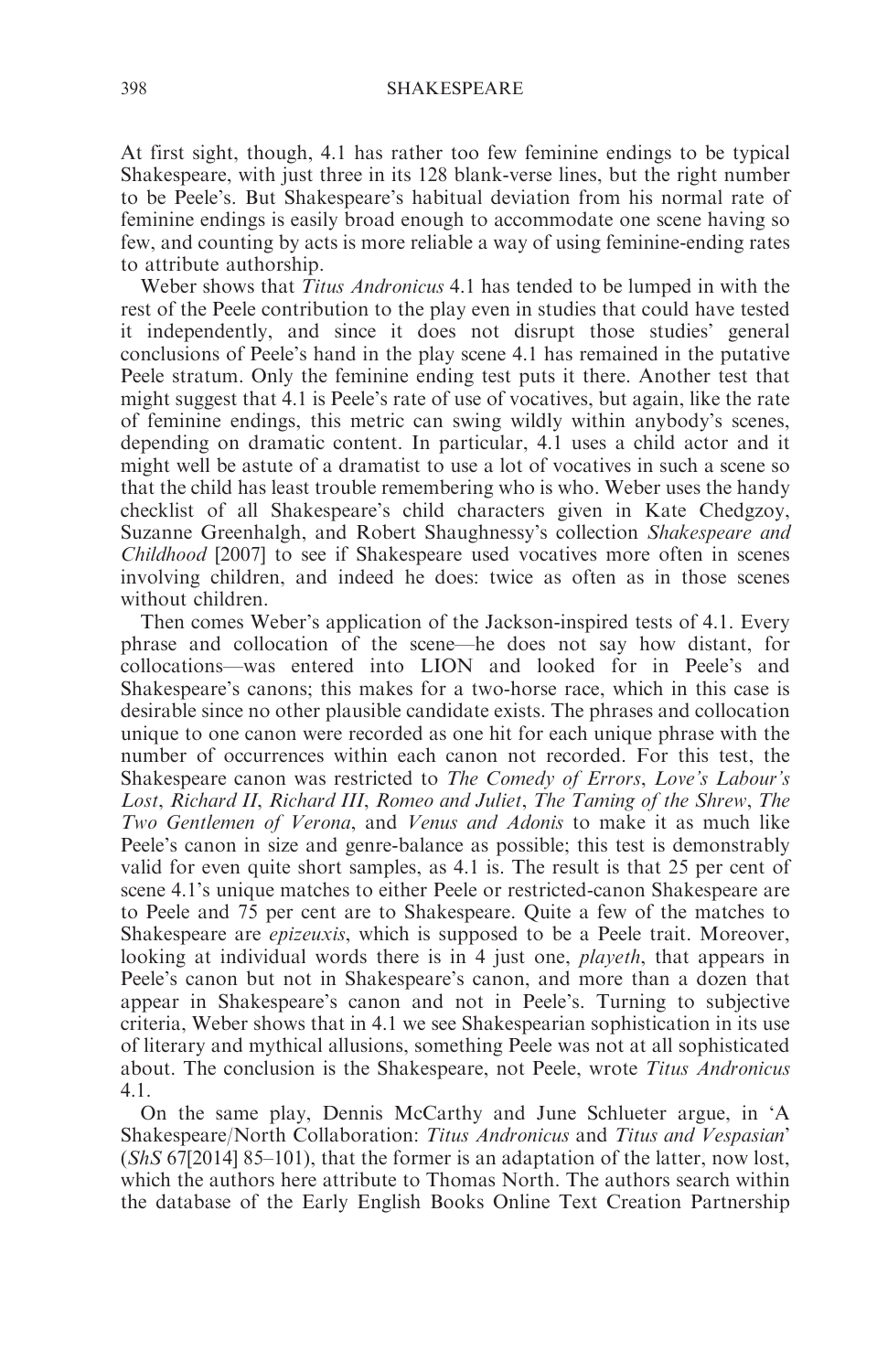(EEBO-TCP) but they mistakenly think that they are searching within the whole of EEBO, so that they unwisely comment of their findings that 'In a database of 128,000 texts, this cannot be coincidence' (p. 92). Depending on which version of the product one has, EEBO-TCP contains no more than about 53,000 texts. More importantly, McCarthy and Schlueter commit what Jackson has identified as the one-horse error in that they use the textcomparison software called Wcopyfind to determine phrases common to Titus Andronicus and North's *The Dial of Princes* and only then go looking for these phrases in EEBO-TCP. As Jackson has pointed out, any two substantial texts will have phrases in common that are unique to those two so such a shared link proves nothing.

In 'The Two Authors of *Edward III'* (ShS 67[2014] 102–18), Brian Vickers starts with a brief history of authorship-attribution studies about this play with an in-passing disparagement of the counting of function word frequencies—and confirms the unavoidable conclusion that Shakespeare wrote scenes I.ii, II.i, and II.ii. Vickers contends that Thomas Kyd wrote the remaining sections of Edward III. The argument begins with the dramatic convention of 'the narration of an off-stage event, usually a catastrophe, conveyed by a Nuntius' (p. 105) that came from Senecan tragedy. Edward III and The Spanish Tragedy have this feature and, more unusually, both do it for both sides of a conflict (pp. 108–9).

To explore further the connection, Vickers uses software to find the trigrams—that is, three words in succession—that are common between the non-Shakespearian parts of Edward III and The Spanish Tragedy and Kyd's translation Cornelia, and then eliminates the ones that are found elsewhere in the drama generally, defined as 'plays written for the public theatres before 1596' (p. 111). This way of working is the classic one-horse-race error identified by Jackson, and it is remarkable that Jackson's proof that this method is fatally flawed—first given in a 2008 article in Research Opportunities in Medieval and Renaissance Drama (reviewed in YWES 90[2011])—has not deterred Vickers and others (such as McCarthy and Schlueter, above) from using it.

In his appendix of what he contends are unique matches between Edward III and The Spanish Tragedy, Vickers lists 'joynd in one' (p. 116) as such a case, but he overlooks the 1597 quarto of Romeo and Juliet (first performed 1594- 96) which has 'ioynd ye both in one' (sig. E4v). Likewise Vickers claims that certain single words are found only in Cornelia and Edward III and nowhere else in pre-1596 drama (pp. 117-8), But for some of his examples this is disputable. The word ''engendered'' seems not to be rare: it is found in Christopher Marlowe's Massacre at Paris (first performed in 1593) and in Thomas Nashe's Summer's Last Will and Testament (first performed 1592) and The Merchant of Venice (first performed in 1596-8) and in other less-well known plays. Or take coronet, which again Vickers claims can be found only in Cornelia and Edward III and no other pre-1596 play. But in fact it appears in John Lyly's Midas (first performed in 1589) and in A Midsummer Night's Dream (first performed in 1595-96) and in Robert Greene's Friar Bacon and Friar Bungay (first performed in 1586-90).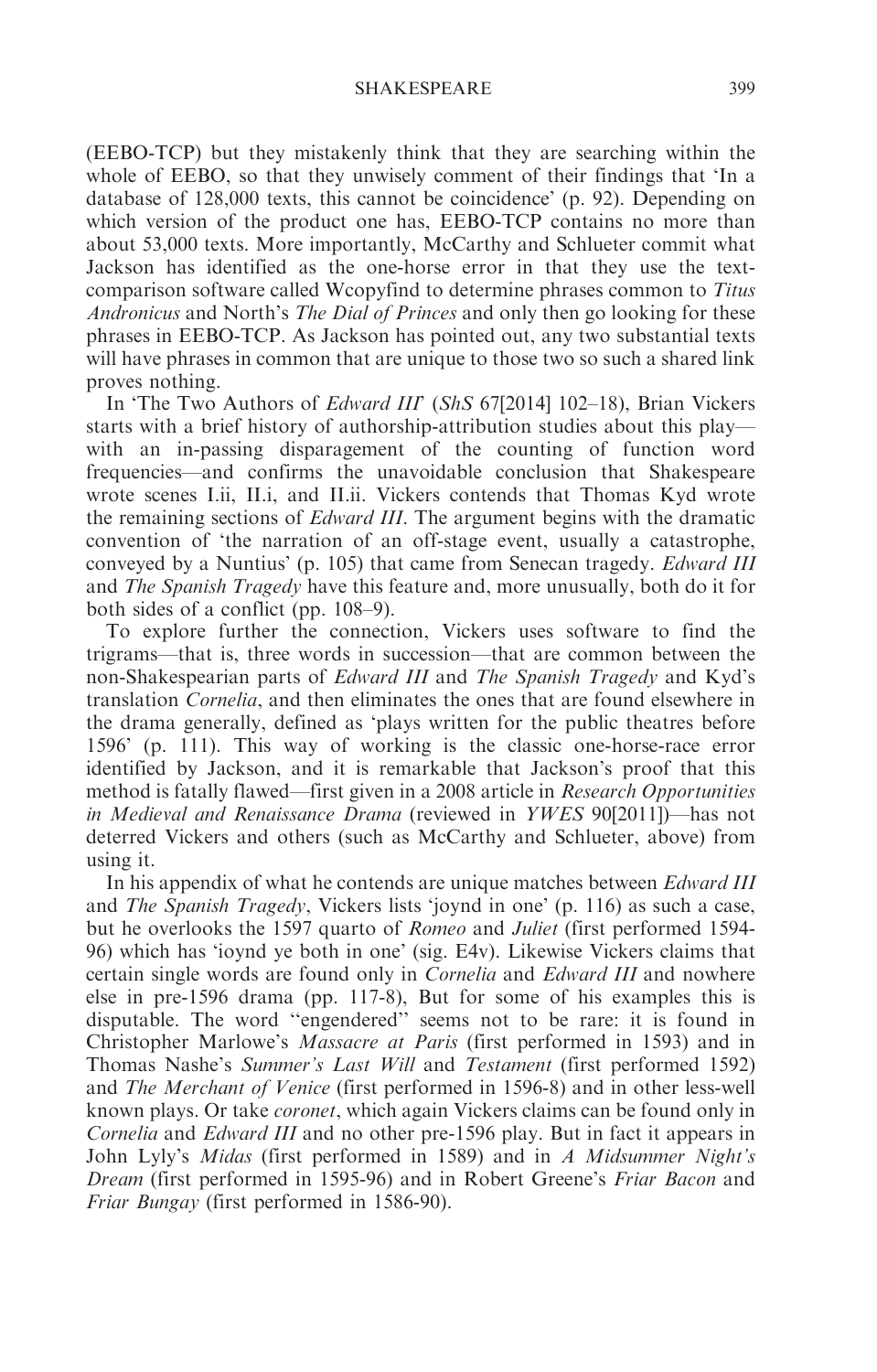Vickers's essay is followed by Francis X. Connor's 'Shakespeare, Poetic Collaboration and The Passionate Pilgrim' (ShS 67[2014] 119–29). The Passionate Pilgrim was published in 1599 by William Jaggard and purported to be by 'W. Shakespeare', but it has only five of his poems in it—three from Love's Labour's Lost and two from Sonnets—and the rest of the poems are by other people. Connor treats The Passionate Pilgrim as a kind of collaboration—in the 'socialized production' sense—although we do not know if Shakespeare had anything to do with it, and Heywood's account of Shakespeare's response to the 1612 edition that put Heywood's work under Shakespeare's name tells us that he was not involved in that edition. Connor reckons that The Passionate Pilgrim has its own artistic coherence and he explores first its tangential links to Shakespeare and then its publishing history—what else the Jaggard publishing house was doing and the new market for Shakespeare's books—and how it figures in sammelbands and books of excerpts. Connor wonders why some poems in The Passionate Pilgrim are introduced with pilcrows or Aldine leaves, which may be marks showing that the slips of paper holding the poems in Love's Labour's Lost were separate from the script of the play and that these marks were the linking devices between the loose sheets and the script.

James P. Bednarz's 'Contextualizing ''The Phoenix and Turtle'': Shakespeare, Edward Blount and the Poetical Essays Group of Love's Martyr<sup>3</sup> (ShS 67[2014] 130–48) treats The Phoenix and the Turtle as Shakespeare's intentional collaboration in the 1601 book project Love's Martyr. This book contains Robert Chester's epic poem Love's Martyr followed by twelve 'Poetical Essays' by 'Ignoto', John Marston, George Chapman, Ben Jonson, and The Phoenix and the Turtle by Shakespeare. The essay is largely concerned with the ways that the book trade could produce such an innovative collaborative volume and the claim that this is a collaborative work is based on a rereading of the poetical relationship between Shakespeare's poem and Chester's poem to which it responds; so the essay is not of direct relevance to this review.

In 'Shakespeare's Singularity and Sir Thomas More' (ShS 67[2014] 149–63), James Purkiss reckons that the consensus from W.W. Greg to Gary Taylor is that Shakespeare was not closely involved in the collaborative writing of this play, and Purkiss sets out to show that in fact he was. Purkiss explores what has been discovered about the shares and actions of the various hands in Sir Thomas More, emphasizing just how much of this knowledge is speculative. He asserts without justification that a lot of relatively unreliable tests all pointing towards the same conclusion do not themselves add up to a reliable pointer towards that conclusion. In fact they do, and an entire branch of mathematics, much used in medical diagnoses and risk management depends on this principle. Purkiss quotes Michael Hays claiming that 'non palaeographic arguments may reach the same conclusion as palaeographic ones, but they cannot strengthen palaeographic arguments themselves' (p. 153). Is this, indeed, the case?. If the non-palaeographic arguments point strongly to the conclusion that writer  $X$  thought up the words in document  $Y$  and if document Y has some marked (but non-conclusive) handwriting similarities to document Z that is definitely in the hand of writer  $X$  (say, his will), then this non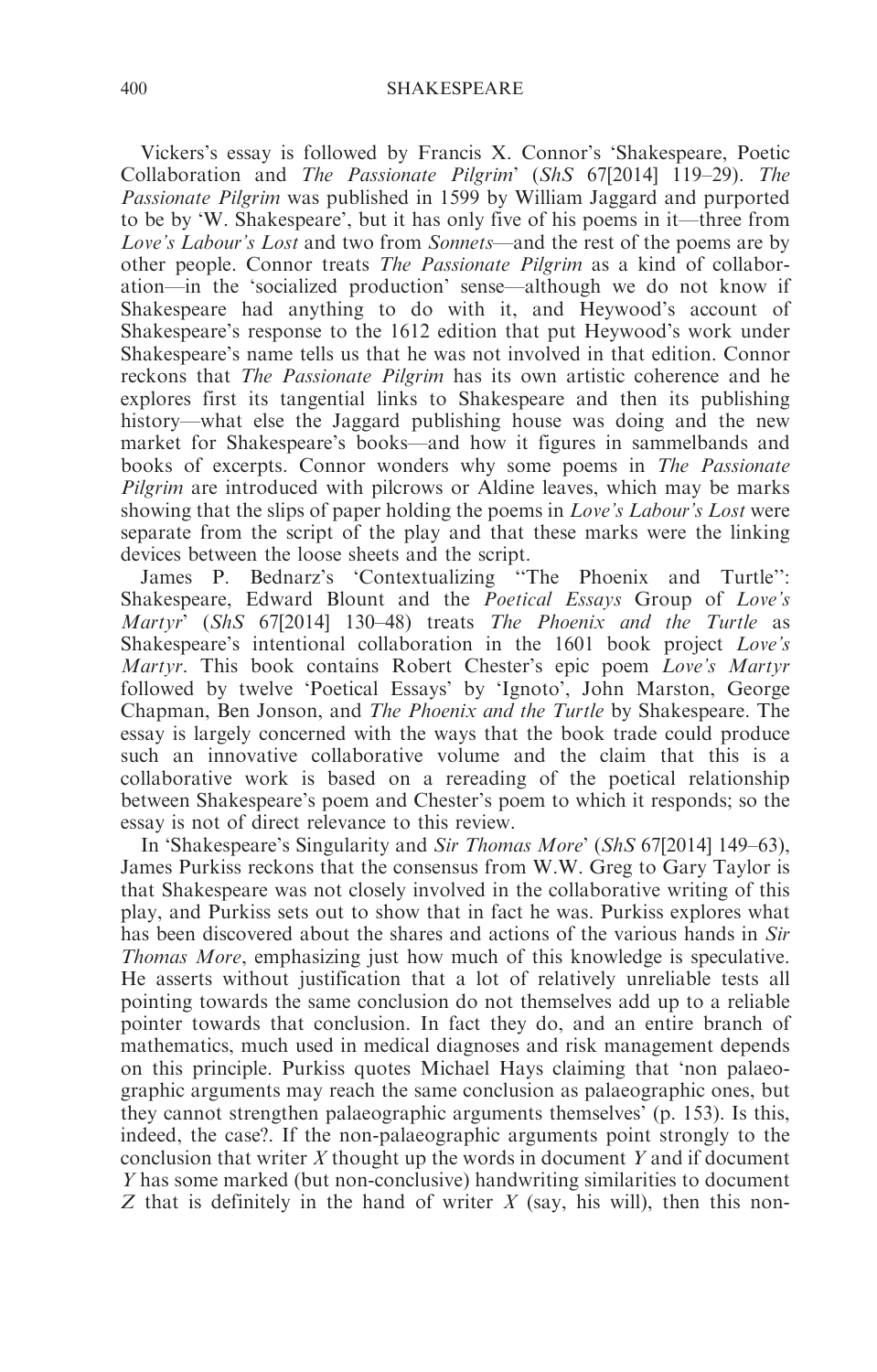palaeographic evidence really does strengthen the palaeographic case since the alternative hypotheses become less likely. That is, the field of candidates for whom the palaeographic facts must fit the evidence is thus, by the non-palaeographic evidence, narrowed to those who not only had similar handwriting but were also in a position to copy out the author's words.

Purkiss explores the non-essential point that scholars have disagreed about just how involved Shakespeare was in the writing of Sir Thomas More, making a lot of the relatively small differences of opinion about this. Those who think that Shakespeare was disconnected from the writing of the rest of the play complain that the rebels get more cartoonish as they get more rebellious—at the start of the play they are quite dignified and justifiably indignant—and Purkiss explains that this is just what happens to individuated characters when the needs of the drama require it. Hand D seems to pick up from earlier in the play the notion of simplicity in the rebels' action, and that is what Purkiss reckons shows Hand D's close connection with the rest of the play. That is, the representation of the rebels was already turning clownish before Hand D got started and Hand D made it more so. Purkiss revives Gerald Downs's claim (reviewed in YWES 88[2009]) that Hand D contains eyeskip errors and so it must be a transcript rather than original composition, in which case, says Purkiss, it might contain a mix of Shakespeare's and others' writing. Indeed, it might, but no one has brought forth anything significant to show that it is and this seems like an attempt by those who would deny Shakespeare's authorship of the crowd-quelling scene to suggest that it might not be wholly his. Purkiss ends by finding a couple of phrases in Hand D that can be found in others' writing, but this kind of non-systematic parallel hunting tells us nothing, as he must know since he reports Jackson's voluminous writing on the strict protocols that need to be followed if such parallels are not to mislead us.

Brean Hammond's contribution to the collection is called 'Double Falsehood: The Forgery Hypothesis, the "Charles Dickson" Enigma and a "Stern" Rejoinder' (ShS 67[2014] 164–78). Like Gary Taylor in 'Sleight of Mind: Cognitive Illusions and Shakespearian Desire' (reviewed in YWES 94[2015]), Hammond seeks to show that Tiffany Stern's essay ' ''The Forgery of Some Modern Author''? Theobald's Shakespeare and Cardenio's Double Falsehood' (reviewed in YWES 93[2014]) is quite wrong to suggest that in Double Falsehood Theobald passed off his own forgery as Shakespeare's play. Hammond also responds to Stern's other essay on this topic, called ' ''Whether one did contrive, the other write, | Or one fram'd the plot, the other did indite'': Fletcher and Theobald as Collaborative Writers' (reviewed in YWES 93[2014]). Hammond finds a series of factual errors in Stern's account of Theobald's literary activities: she just does not seem to understand that he was not speaking for himself in his regular publication The Censor and in general she tries to assassinate his character by implication, for example by observing that he was known for his pantomimes without indicating what a serious genre this was.

Hammond shows that the hypothesized transmission history for Cardenio proposed in his Arden3 edition is paralleled in the certain transmission history of the Philip Massinger and Nathan Field play The Fatal Dowry that survived in manuscript in the hands of Restoration theatre practitioners and thence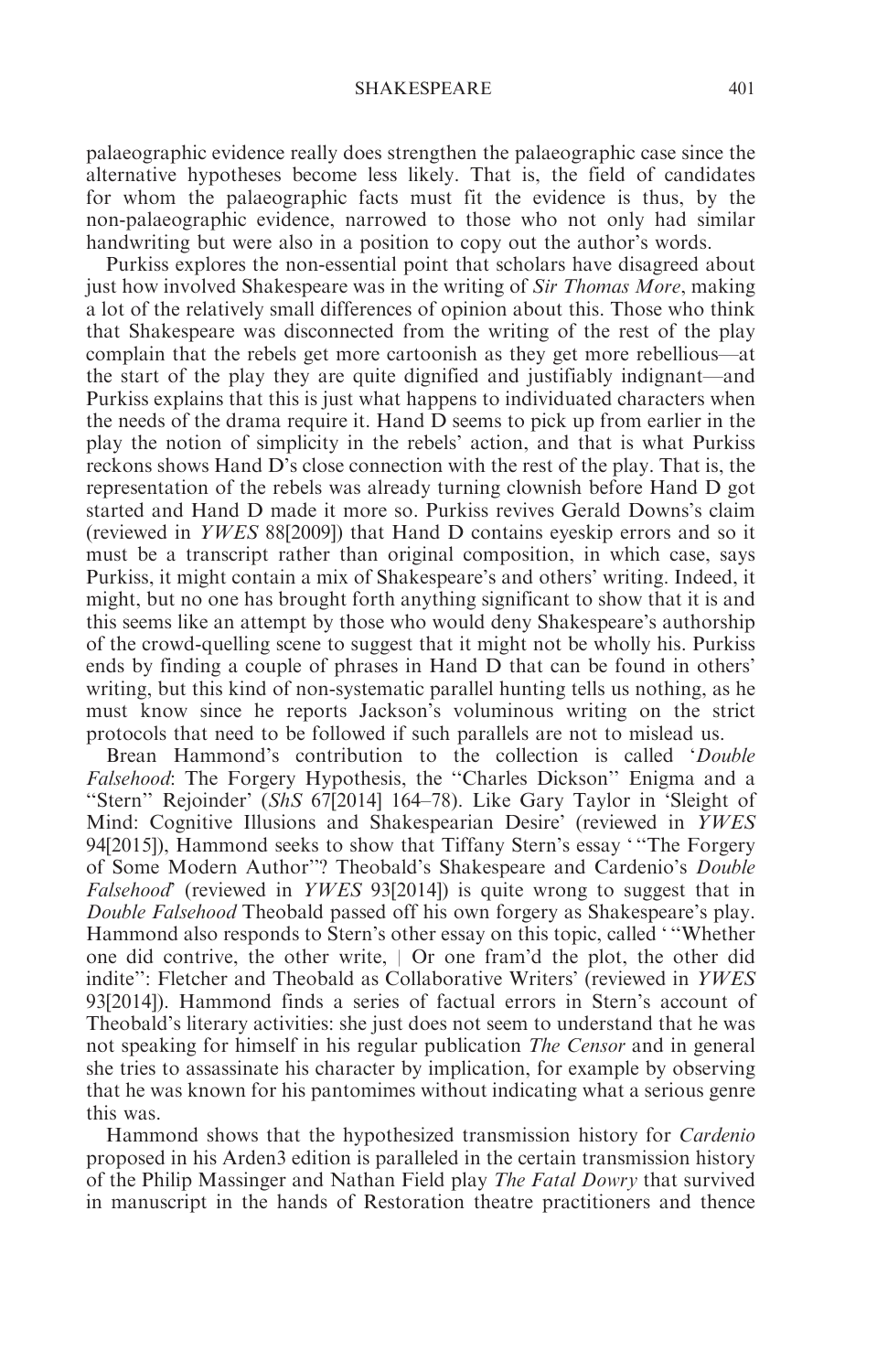reached mid-eighteenth-century performance. There's nothing miraculous or suspicious about this kind of transmission. Thus an eighteenth-century reference to another such manuscript by Francis Beaumont, John Fletcher, and Shakespeare turning up is treated seriously by Hammond and wrongly dismissed as vague by Stern. Hammond notes that Stern ignores the recently discovered allusions to Cardenio in pre-Commonwealth performance, and has nothing to say in response to the recent stylometric work that points to Shakespeare's hand in Double Falsehood.

The next eleven essays in this volume of *Shakespeare Survey*, fascinating as they are, are unconnected to the topic of this review. Then comes B.J. Sokol's 'John Berryman's Emendation of King Lear 4.1.10 and Shakespeare's Scientific Knowledge' (ShS 67[2014] 335–44). Some exemplars of Q1 King Lear have at 4.1.9–10 the line 'Who's here, my father poorlie, leed' (Q1u) and others '. . . my father parti, eyd' (Q1c) while Q2 and F have '. . . My Father poorely led?' There is no obvious dramatic reason connected to the wider Q/F differences that would explain Q1 and F differing on this reading. There is an attraction to the poorly led reading in that Gloucester enters with an old man (who in Q1's stage direction is explicitly leading him) and hence Edgar notices this detail at first before noticing the reason for it. Sokol thinks that the poet John Berryman's emendation to 'My father pearly-ey'd' is correct. Sokol traces the early modern association of pearls with cataracts, referencing his own previous work on Alonso's pearl-eyed blindness in The Tempest. For Berryman's reading to be correct, we have to say that Q1u is nearly correct in poorlie except that oo should be ea and that Q1c is entirely correct in evd. How could this happen? Sokol cites personal correspondence from the present reviewer on a similar mix of good and bad readings occurring in a press variant before and after stop-press correction. In such cases the first setting may get some of the letters right while being, at the level of the word, incorrect and unintelligible. Proof correctors care more for overall intelligibility than the percentage of letters correctly set and may alter an entire reading to achieve it, thereby lowering the percentage of letters that are correct. The remainder of this volume of Shakespeare Survey is not relevant to this review.

And so to this year's articles. The most significant for our purposes are two by Gary Taylor on the subject of Middleton's adaptation of Shakespeare's Macbeth. The first contains a fresh exploitation of Jackson's attribution method described above: Gary Taylor, 'Empirical Middleton: Macbeth, Adaptation, and Microauthorship' (SQ 65[2014] 239–72). The present reviewer must disclose that he read a pre-publication version of this essay and is acknowledged amongst others for making comments that the author found helpful in revision of it. Once Middleton's The Witch was printed in 1778 it became clear that it had influenced *Macbeth* in at least scenes 3.5 and 4.1, but with recent computational approaches both supporting and, in the work of Brian Vickers, denying Middleton's adaptation of Macbeth, nonspecialists must be tempted to shrug their shoulders and conclude that the matter is undecidable. Naturally, adaptation is harder to spot than collaborative writing because usually an adapter contributes fewer words to the final result than a co-author would. We have ample reason to suspect that 'What? is this so?  $\ldots$  Musicke. | The Witches Dance, and vanish' in Macbeth (4.1.140–8)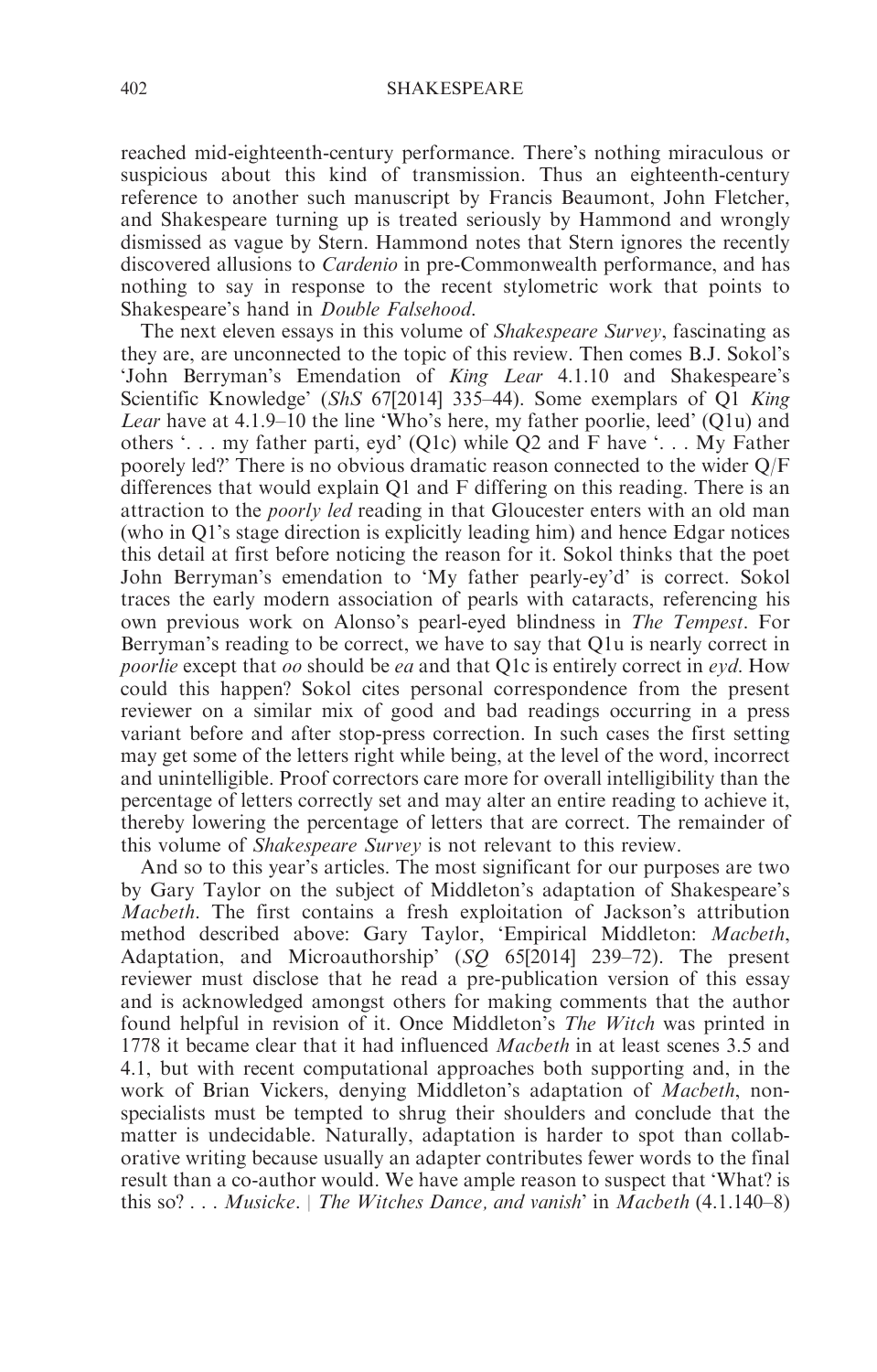is a Middleton interpolation, but it is only sixty-three words in all. This sample seems too small for most methods to test unless we also use bigrams (two words in succession), trigrams (three words in succession), and larger n-grams, and also bring in collocations, variant forms, and variant spellings; together these increase the amount of data we have many-fold.

Taylor's method is to go searching for these strings in electronic databases of Shakespeare and Middleton that Oxford University Press now sells as Oxford Scholarly Editions Online. First, a validation stage: does the proposed test find Shakespeare to be the author of a work known to be by Shakespeare? Taylor takes a passage of sixty-three words from King Lear that, like the passage from Macbeth, is in rhymed tetrameters: 1.3.57–67. The test is whether this passage contains more n-grams and collocations from the Shakespeare canon than the Middleton canon, after we discard those that appear in both canons. (It would be interesting to hear of the result for those  $n$ -grams and collocations from the passage being tested that are found in Shakespeare's and in Middleton's canons: are they found more often in Shakespeare's?) Taylor finds thirteen such parallels with the Shakespeare canon and only two with the Middleton canon counting type-wise, so that if one  $n$ -gram or collocation matches to two different bits of the Shakespeare canon then it counts only once, and 17:2 counting token-wise, so that one bit of the King Lear passage matching two bits of the Shakespeare canon counts twice. Counting either way—13:2 or 17:2 in Shakespeare's favour and against Middleton—the method seems to have correctly identified Shakespeare as much more likely than Middleton to have written the passage from King Lear.

Taylor repeats the test with sixty-three words of rhymed tetrameters from undisputed Middleton writing: A Mad World, My Masters  $4.1.43-51$ , and again looking only for n-grams and collocations that find a match in either the Shakespeare or the Middleton canon but not both. Surprisingly, this comes out at 12:8 in favour of Shakespeare if we count token-wise. Explaining this, Taylor's remarks seem to imply that he has been searching LION as well as OSEO although in his description of the method on page 246 he had mentioned only OSEO; as he rightly observes, Shakespeare is better represented in LION than Middleton is. Also offered as explanations for the failed attribution of A Mad World, My Masters are that Shakespeare influenced Middleton (and not vice versa) and that Shakespeare has the bigger canon (about twice the size) and so he has more, as it were, 'opportunity' to match any given n-gram or collocation. Other ways to accommodate this surprising failure are to say that this test tells us not to expect much Middleton-like writing in work truly by Shakespeare but to expect Shakespeare-like writing in work truly by Middleton, and that it tells us to count type-wise. (Personally, I would not expect one failed attribution attempt to tell us something so fundamental about the method, variations upon which should emerge only after a lot of randomized tests.)

Counting type-wise instead of token-wise, the present failure to detect Middleton's hand is turned into a marginal success: 6:7 in favour of Middleton. Taylor reckons that the results of this test show that 'collocations are more significant than consecutive word strings' (p. 252) because in this test none of the collocations find matches in Shakespeare and two find matches in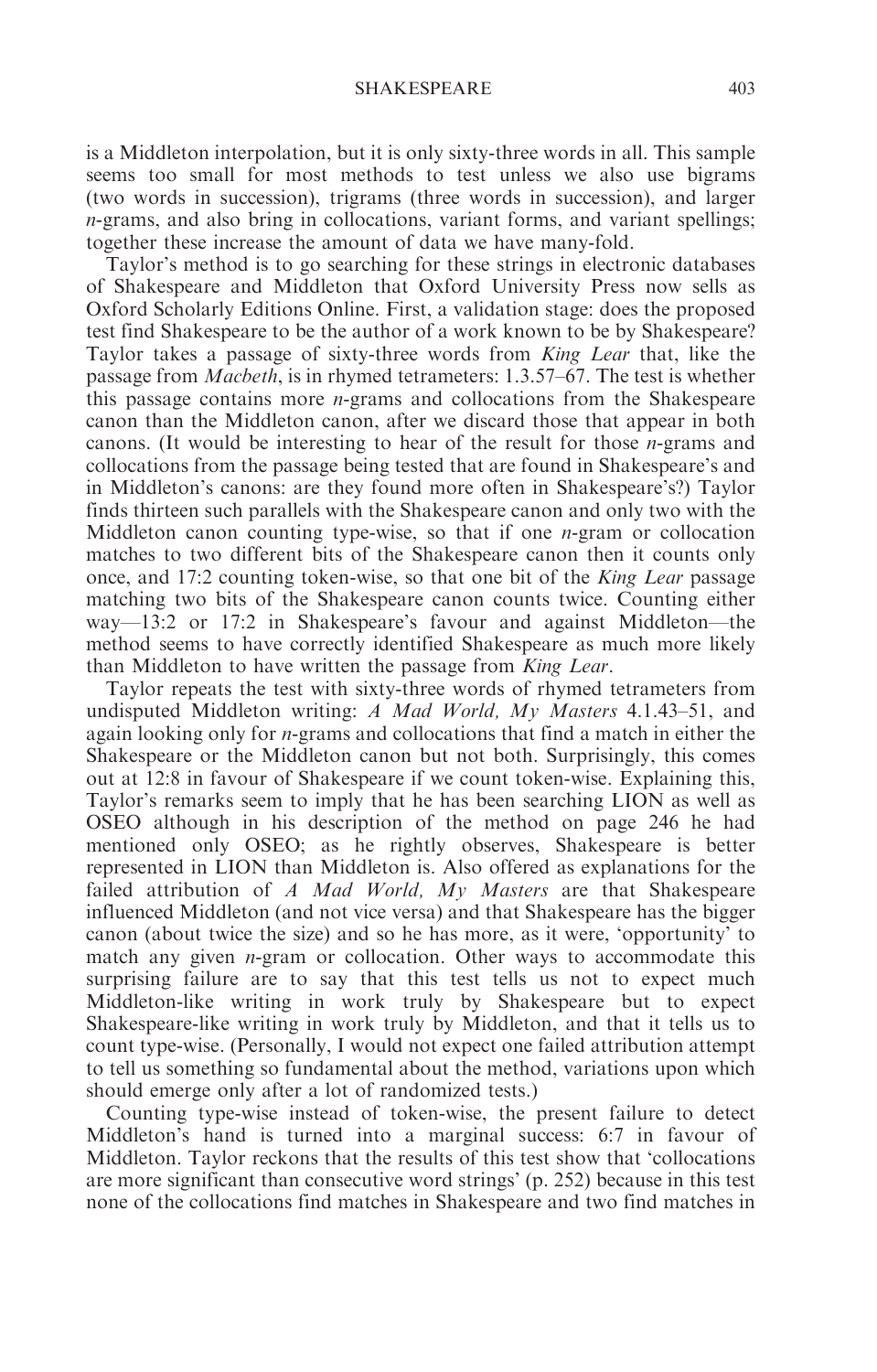Middleton. (Again, I would counsel that it is too soon to draw any such conclusions about the method from just two validations of it.) Taylor observes that in this test one play, Hengist, King of Kent, provides several of the Middleton matches, so we could test 'concentrations in a single work' (p. 253), and that we could also constrain the test by date, so looking for Elizabethan versus Jacobean plays. He notes that if he had applied these constrains to his first validation test on *King Lear*—counting by types, looking only at plays written in the same monarchical reign, looking for concentrations in a single work, and only at collocations—then it would still have pointed to Shakespeare as the author in that case.

Taylor decides to introduce another criterion: overall rarity of the *n*-gram or collocation, as judged by its appearances outside the Shakespeare or Middleton canons in LION. This refinement of dropping those n-grams and collocations that also appear in other writers' canons—that is, other than those of Shakespeare and Middleton—makes the test work the way Taylor wants it to: the *King Lear* passage is conclusively Shakespearian, the *Mad* World passage is conclusively Middletonian. Using this newly refined test, Taylor tests the passage from *Macbeth* we started with. He finds: more Middleton than Shakespeare types (8:9) but not tokens (13:11), that Middleton has more Jacobean types  $(3:9)$  and tokens  $(5:11)$ , that Middleton has more unique parallels (1:4 on types, 1:6 on tokens), that Middleton has more unique Jacobean parallels (0:4 on types, 0:6 on tokens), and more concentrations in a single work: 2-types-1-unique for Shakespeare's Twelfth Night versus 2-types-2-unique for The Witch.

Taylor uses the statistical procedure called Fisher's Exact Test to try to see how likely it is that chance alone would produce the results he has found for the Shakespeare and Middleton parallels to the passage from Macbeth. This part of the essay I find least convincing, since his null hypothesis is 'that the Folio Macbeth passage was written by Shakespeare' and I am not clear how he thinks Fisher's Exact Test could be used to test that hypothesis. Something is clearly wrong with how Taylor uses Fisher's Exact Test in that he comes to the conclusion that it shows that 'there is a 100 percent probability that the Mad World sample and the Macbeth sample have the same author' and yet he also asserts that 'This 100 percent probability does not mean there is absolute certainty that they were written by the same author' (p. 256). In fact, as a matter of language, the first claim does entail the second—they are the same claim—and importantly Fisher's Exact Test is not mathematically capable of telling us anything with 100 per cent probability so this application of it must be faulty.

What if someone other than Shakespeare or Middleton wrote the passage? Taylor repeats his searches of n-grams and collocations from the Macbeth passage in all the Jacobean drama in LION, and finds that the matches come preponderantly from Middleton works: 2:5 by types, 2:9 by tokens. (In fact these are hits he got before, so this is really applying the 'must be Jacobean' constraint and loosening the authorship constraint to be 'by anyone'.) But is it not unfair to look at only Jacobean drama, since Shakespeare had done most of his work by 1603? To meet this hypothetical objection, Taylor relaxes the date constraint to '1576–1642' (for first performance) and finds that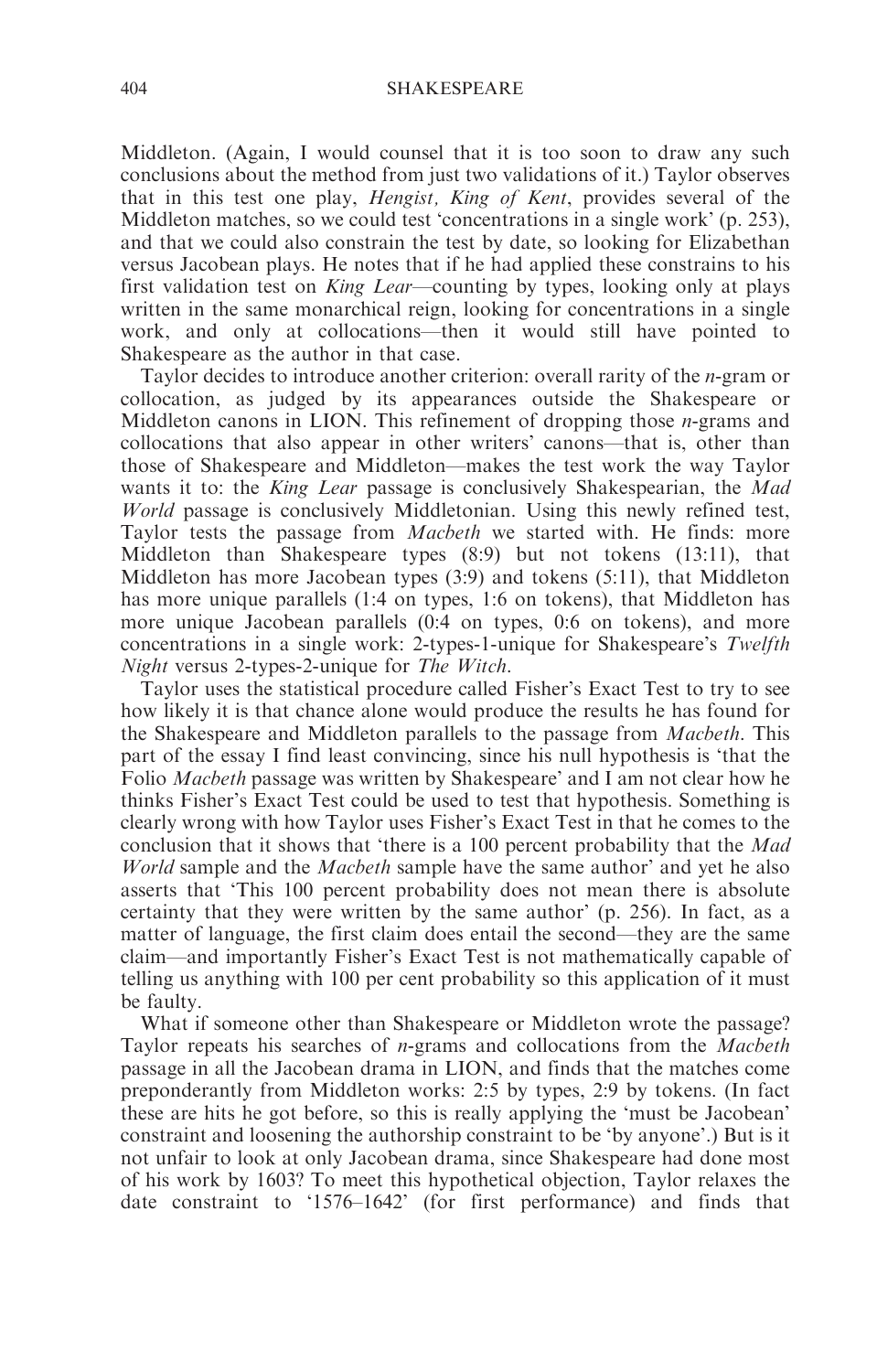Middleton still predominates. The unavoidable conclusion is that the passage is by Middleton.

After glancing at his own paper on Middleton authoring the five lines between ""Enter Hecate and the other three witches" and "Music and a song"  $(4.1.38.1-43.1)$ ' (reviewed below), Taylor turns to *Macbeth* 3.5, where Hecate first appears, which is often claimed to be entirely Middleton's work. It comprises 259 words, almost entirely rhymed tetrameters. For his Shakespeare parallel passage Taylor chooses *Pericles* scene  $10 (= 3.0)$ , one of Gower's choruses, from which he picks 259 words. By the same tests as above, Shakespeare predominates in matches to the Pericles passage no matter which way you slice it, and Middleton dominates matches to *Macbeth* 3.5. Again, to these entirely convincing results Taylor applies Fisher's Exact Test in ways that are not clearly valid statistically.

To the second edition of Robert S. Miola's Norton Critical Edition of Macbeth, Taylor contributes a new essay on the play's authorship in which he takes issue with Brian Vickers's objections to Taylor's claim that Middleton adapted Macbeth ('Macbeth and Middleton', in Miola, Robert S., ed. Macbeth, Second edition, pp. 296-305). Taylor responds primarily to Vickers's 2010 Times Literary Supplement essay called 'Disintegrated: Did Thomas Middleton Really Adapt Macbeth?' and the associated files made public on the London Forum for Authorship Studies website (reviewed in YWES 91[2012]). Grace Ioppolo wrongly claimed that because the songs in *Macbeth* are merely cued with a few opening words followed by '&c' they were probably not added by an author, since an author would write out the whole song. In fact, as Tiffany Stern showed, such a pointer to the full text of a song held on another piece of paper would be perfectly normal, and authors used them.

In order to argue that Shakespeare might have added the two songs from The Witch to Macbeth, Vickers had to use an old dating of The Witch that assumes that it was written in 1609–16, but in fact the modern dating of the play is late 1615 or 1616. For Vickers to be right, Shakespeare would have had to adapt Macbeth in the very last months of his life, which is odd. Taylor reports that Vickers's account of R.V. Holdsworth's work on stage directions that use the present participle meeting simply misrepresents Holdsworth's work, and that Holdsworth himself has now declared that it does. Taylor objects (as did this reviewer at the time) that Vickers's use of the evidence of the entrance direction 'Enter Bast[ard] and Curan meeting' from King Lear is a red herring because it clearly calls for both men to enter. What is at stake in this discussion is the ambiguity generated by entrances of the form 'Enter A meeting B', not specifying whether B is already on stage, and this is a kind of ambiguity that is common in Middleton and not found in Shakespeare. This ambiguity is found twice in the bits of Macbeth that Taylor attributes to Middleton. Shakespeare never used the word seam but Middleton used it many times (and Macbeth uses it once) to create images of bodies being ripped apart, especially from neck to navel. Jonathan Hope's work on the rates of regulated do is not conclusive, but it too points in the direction of Middleton's authorship of Macbeth 3.5 and 4.1.

Vickers tries to show that Hecate's rhymed lines are like those of other supernatural characters in Shakespeare, but, as Taylor points out, none of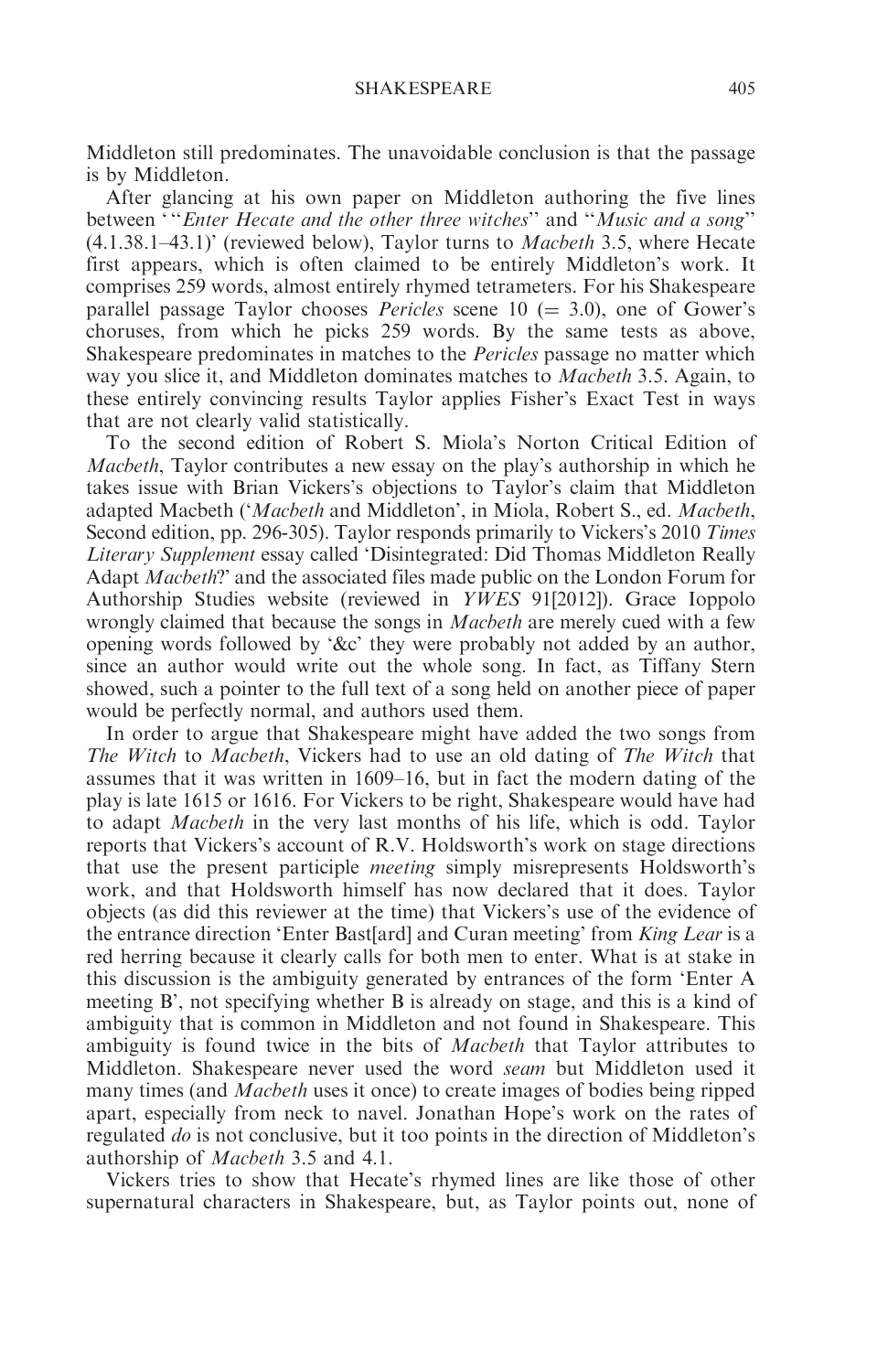those Shakespearian characters speak in rhymed iambic tetrameters as Hecate does and as lots of Middleton characters, especially supernatural ones, do. Marina Tarlinskaja's analysis of the prosody that Vickers draws upon has now been withdrawn by her because she realizes that she was not grasping exactly which lines Taylor was claiming as Middleton's; once she knew that she decided that there was too little evidence for her approach to work upon. Regarding Vickers's argument based on failing to find certain trigrams from Macbeth in the Middleton canon, Taylor reports this reviewer's demonstration (in YWES 91[2012]) that they are there and that Vickers simply missed them. Once we search in 'comprehensive, public databases' such as LION, we can find in Middleton many and in Shakespeare few parallels for another excerpt from Macbeth, the seven lines from 'Enter Hecat, and the other three Witches' to 'Musicke and a Song. Blacke Spirits, &c' (4.1.39–43) that Taylor claims are Middleton's. Taylor here lists them all.

Three articles by Hugh Craig in collaboration with others address the methods by which authorship attribution is currently being carried out. The first, 'An Information Theoretic Clustering Approach for Unveiling Authorship Affinities in Shakespearean Era Plays and Poems' (PLoS ONE 9:x[2014] n.p.), shows that, contrary to the assertions of poststructuralism and postmodernism, authorship trumps all other considerations (such as genre and topic) when weighing the likenesses of plays from Shakespeare's time by means of their rates of usage of all words. The authors took 256 plays from Shakespeare's time and used the Intelligent Archive software (described in YWES 91[2012]) to regularize their variant spellings and disambiguate (from context and frequency) strings that point to different words, such as the multiple verbs and nouns all represented by the three-character string  $r$ - $o$ -w. For the resulting 66,907 unique words in these 256 plays they then counted how many times each word appears in each play, producing a data matrix of  $66,907 \times 256$  cells. What followed was the application of an algorithm to see if the rates of usage of these words varied in a way that can be called 'clustering': that a particular set of plays are all alike in their rates of usage (high or low) of particular sets of words. Then they looked to see if the clusters that the algorithm comes up with—and that it was not, as it were, 'informed' of before—align with some known criterion such as author, or genre or date or topic.

The algorithm used was 'Minimum Spanning Tree k-Nearest Neighbour' (MST-kNN), and it was applied after using as the 'distance' between two works the Jensen–Shannon Divergence (JSD) between the frequencies of the words in these two works. Full appreciation of the mathematical formulas in which MST-kNN and JSD are explained is beyond the limit of this reviewer's comprehension. The resulting clusters were clearly dominated by authorship (not genre, not topic) as the most powerful determinant of 'closeness'. As an authorship attribution test this is quite powerful: the authorship of the near neighbours of a work in a cluster is a reliable guide to the authorship of that particular work. The authors talk the reader through the various branches and rings of works in their large cluster-chart, acknowledging the few cases where similarity of genre and topic seem to have shaped the connections. The big conclusion, though, confirms other recent work in this field: authorship is not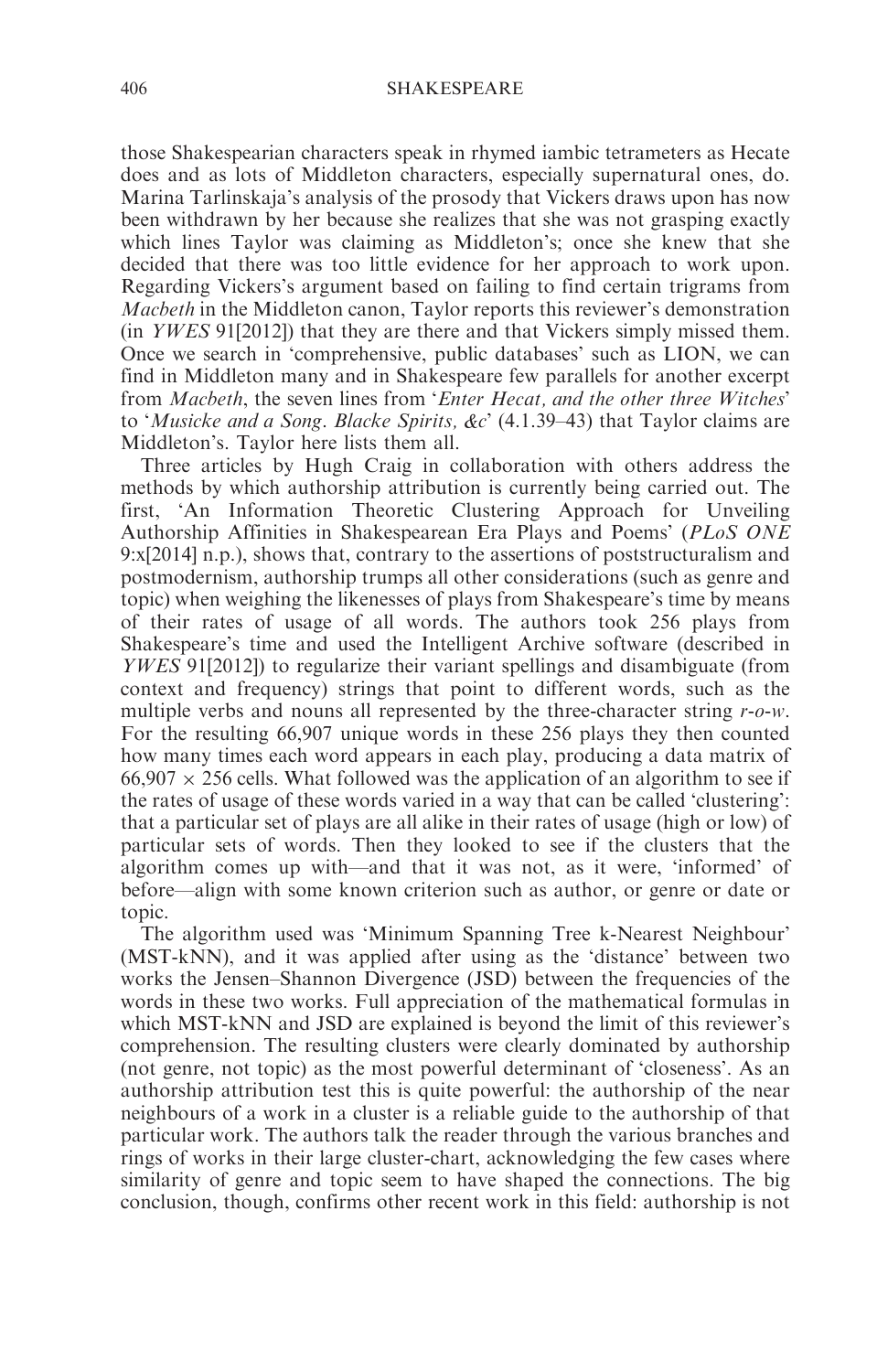a post-Romantic principle of categorization and is not subordinate to genre and topic, but really is an objective, detectable facet of the surviving works of this period. Impressively, the authors include their entire raw datasets for others to work on.

In the second of Craig's articles, 'Language Chunking, Data Sparseness, and the Value of a Long Marker List: Explorations with Word N-grams and Authorial Attribution' (L&LC 29[2014] 147–63), it is shown that Brian Vickers is wrong to believe that trigrams are inherently better markers of authorship than single words are. The intuition on which this fallacy is based is that *n*-grams where  $n > 1$  must be better for authorship attribution than those where  $n = 1$  (individual words) because they reflect how the mind uses language. The problem with long strings of words is that there are many different unique instances of them even in quite long texts, with each unique instance being as rare as rare can be. As well as strict *n*-grams (certain words in a certain order), this study uses 'skip n-grams' in which 'we find the first instance of one of the listed words, then move to the next of them, ignoring any intervening unlisted words. The second 2-gram begins with the second of these words and adds the third, and so on'. (It is not clear from this description whether or how the number of 'intervening unlisted words' that are skipped might matter here.)

The first corpus tested is 174 English Renaissance sole-authored, wellattributed professional plays in which the old spelling of function words has been modernized and their elisions expanded. The second corpus is 254 articles from Victorian periodicals. In each case the corpus is divided into segments, and finding (even multiple times) or not finding something is counted as a presence or absence for that whole segment. The authors went looking for ngrams common or rare or absent in one authorial set compared to others. The key question is what difference it makes when  $n$  goes from 1 to 5. The authors applied John Burrows's Zeta test that calls one set of text segments (say, an author's) the base and another set (say, of other writers') the counter and for each n-gram gives a number calculated as follows: (number-of-basesegments-containing-this-n-gram / number-of-base-segments)  $+$  (number-ofcounter-segments-lacking-this-n-gram / number-of-counter-segments). Thus the Zeta score has a theoretical maximum of 2 for  $n$ -grams that occur at least once in every base segment and never occur in any counter segment. By repeating this for *n* going from 1 to 5 they were able to see which length of *n*gram is most distinctive of authorship.

The authors also performed a version of Burrows's Iota test by counting all n-grams that appear twice or more in the base set but never in the counter set. Doing this for one author among the Victorian periodical writers and taking the top 500 scoring n-grams and plotting how high their Zeta scores are produces a gently sloping downward trend. The top, most authorially distinctive, n-gram scores between 1.3 and 1.5 (out of a theoretical maximum 2) and that is true whether the *n*-gram is single words, 2-grams, or 3-grams, but for 4-grams and 5-grams the high score is only around 1.1. Just as interestingly, for the remaining 499 *n*-grams in the 500 top-scoring *n*-grams the rate at which the scores drop off as we go down the list is different for different values of *n*: 1-grams' scores drop off more slowly than 2-grams' scores, 2-grams' scores drop off more slowly than 3-grams' scores, which drop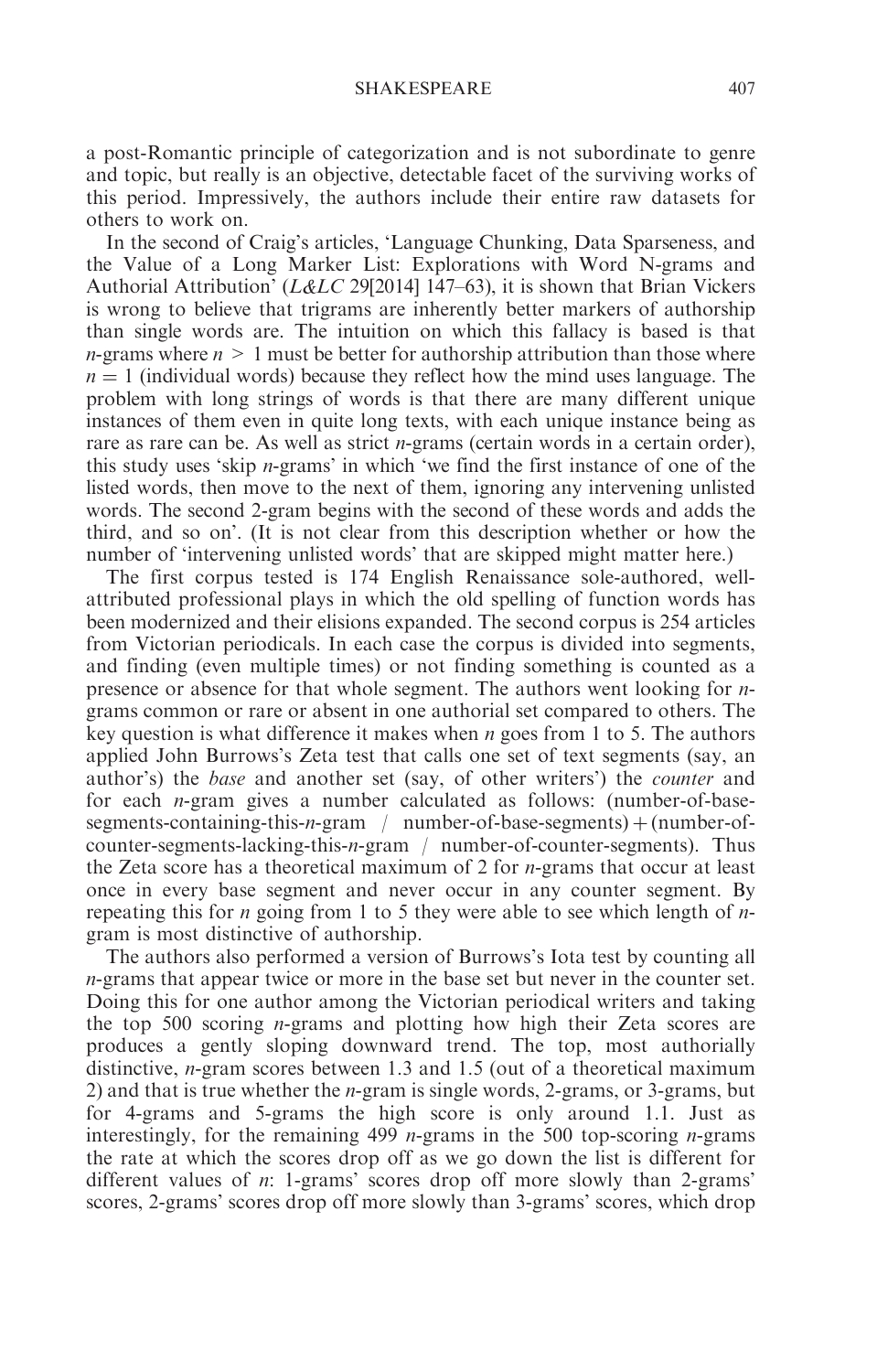off more slowly than 4-grams' scores, which drop off more slowly than 5-grams' scores. Thus, on average, the lower that  $n$  is, the more discriminating of authorship is the n-gram, so 1-grams (individual words) are best.

Next the authors tried to replicate what Vickers's method does: to isolate long n-grams that occur repeatedly in one author and then see if they can reliably attribute one text by that author to that author after they have taken it out of the set and treated it as if it were of unknown authorship. It turns out that 3-grams provided the largest number of markers appearing in more than one work, but 2-grams provided a greater number of markers if we are looking for markers that appear in more than 2, 3, 4, or 5 works. In general then, for this kind of investigation, 2-grams are better than 3-grams. Turning to 'skip ngrams', the authors clarify what this means and it turns out that distance does not count. (Presumably, though, all  $n$  of the words have to occur within the same text segment for the skip  $n$ -gram to count.)

Because for their skip *n*-gram test the authors used a pool of predetermined function words, there was no guarantee that the top  $500$  Zeta-scoring *n*-grams would be more used by the author in question than in the context set of other authors' writing, and in the event for 1-grams only the top 100 were so used: the other 400 got scores less than 1 (out of a maximum of 2). But for 2-grams to 5-grams the graphs stay above 1 as they peter out, and 2-grams turn out to be best. Just which length of *n*-gram works best for distinguishing authorship depends on just where you set the threshold for rarity, so that for the author in question, Anne Mozley, 'The 4-grams set yields the largest number of markers appearing in more than one Mozley article, the 3-grams set yields the largest number appearing in more than two, and the 2-grams set provides the single strongest marker: over.over does not appear in the articles by others, but appears in four Mozley articles' (pp. 155–6). Thus, contrary to Vickers's assumption, we cannot just say 'look how many works of author X this n-gram appears in without appearing in anybody else's work—this must be beyond coincidence', since in fact the significance of that discovery varies with the length of the *n*-grams.

When repeating these experiments for other authors and consolidating the results, the outcome is the same: 1-grams are best overall if one is allowing the texts themselves to choose the words (that is, the ones with the highest Zeta score), but if one is using function-word-skip-n-grams then 2-grams are best, and indeed in overall discriminating power the function-word-skip-2-grams are best. With all-word-strict-n-grams, 3-grams are best, and with functionword-strict-n-grams, 4-grams are best. Again, there is no simple rule of thumb for what length of n-gram will be best for authorship attribution. This work was all done with nineteenth-century periodicals, and turning to early modern drama the results are that with all-words-strict-n-grams 1-grams are best and with function-word-skip-n-grams 2-grams are best, and of these two the former are the best for authorship distinction. The authors' conclusion is that 'no one style of n-gram outshines the others in providing authorial markers and that attributionists would be wise to keep an open mind about the usefulness of each' (p. 159). Importantly, function-word-skip-2-grams that do better than 1-grams overall might be getting some of their advantage not because of the particular combination of words but merely because they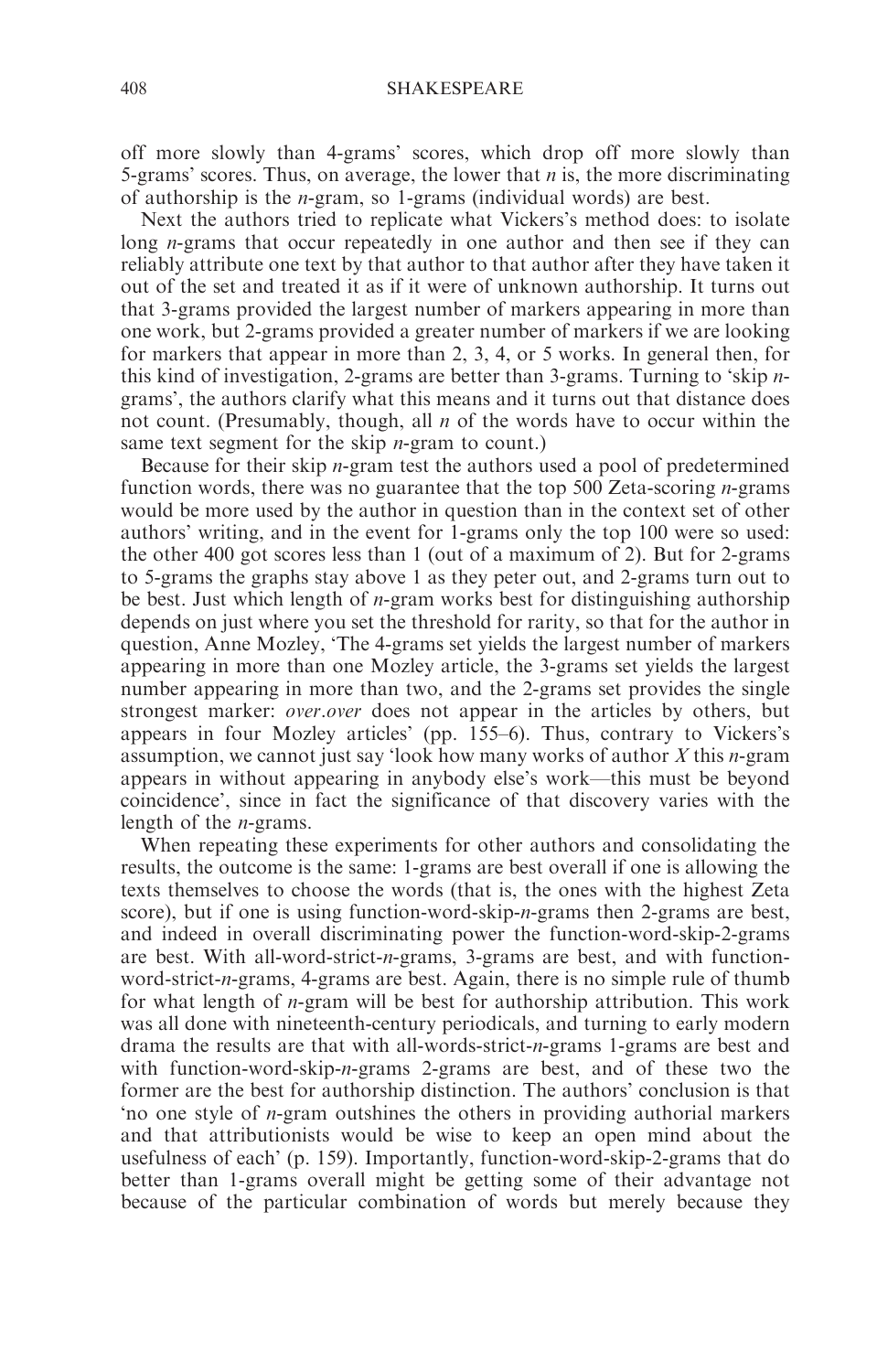embody multiple individual function words that are themselves highly discriminatory of authorship. In general, on these results (and contrary to Vickers's assertion) 'rare markers are less useful for attribution than regularly occurring ones' (p. 161).

The third of Craig's three articles, 'Language Individuation and Marker Words: Shakespeare and His Maxwell's Demon' (PLoS ONE 8:vi[2013] n.p.), should have been noticed last year but appeared in a publication not normally seen by Shakespearians. The point is essentially the same as that of the article just reviewed—that authorship is detectable in the rates of usage of highfrequency words—but it is pursued here in strict mathematical form. The authors took 168 plays from Shakespeare's time and for each they counted (using the Intelligent Archive) the occurrences of the 55,055 unique words they contain between them. Then the investigators counted using a new metric they have invented, called CM\_1, for the rates of usage of these words by John Fletcher, Ben Jonson, Thomas Middleton, and William Shakespeare compared to the other writers. The word choices (for and against each word) are like Maxwell's Demon in the famous gas-physics thought-experiment of the same name, who admits certain highly energetic molecules through his partition by opening it, and shuts it to keep out other, slower molecules.

From the 55,055 unique words found, the ones that are most distinctive of the authorship of Fletcher, Jonson, Middleton, and Shakespeare (that is, four sets of most-distinctive-words) were found using some mathematics of frequency distribution that this reviewer does not fully comprehend. The real advance of this paper appears to be in the mathematical detail of how one processes the frequencies of occurrence of the words to find the words that are most distinctive. Specifically, the authors' newly invented CM\_1 score for a word's distinctiveness within the dataset is a refinement of Welch's t-test, itself a refinement of Student's t-test, to suit a particularly common situation in authorship attribution testing. That situation is where one is comparing a set of plays by a single author with a set of plays known to be by different authors, as in 'Shakespeare versus the Marlowe-Jonson-Middleton set'. The article's authors were able to show that their new CM\_1 score beats the usual t-test by feeding its results for these 168 plays into the WEKA machine-learning software package, the algorithms of which are not disclosed in this article (although the software is open source), and using 50 of its methods to produce models of authorship based on these data. That is, WEKA was asked to develop tests for authorship based on the frequencies of occurrence of the most distinctive words (as scored by CM\_1), which tests were then ranked for how reliably they did in fact detect authorship, and the most effective tests were isolated. The efficiency of these tests (based on CM\_1 scoring) was then compared using the same tests based on  $t$ -test scoring to show that  $CM_1$  is better.

Douglas Bruster and Genevieve Smith, 'A New Chronology for Shakespeare's Plays' (DSH [2014] n.p.), offer a new chronology of Shakespeare's plays based on a new analysis of existing verse-style data, and it is largely but not entirely in agreement with the widely accepted chronology. This study uses Ants Oras's pause counts to put the plays in a new order, and other data are brought in to anchor the chronology, such as particular plays'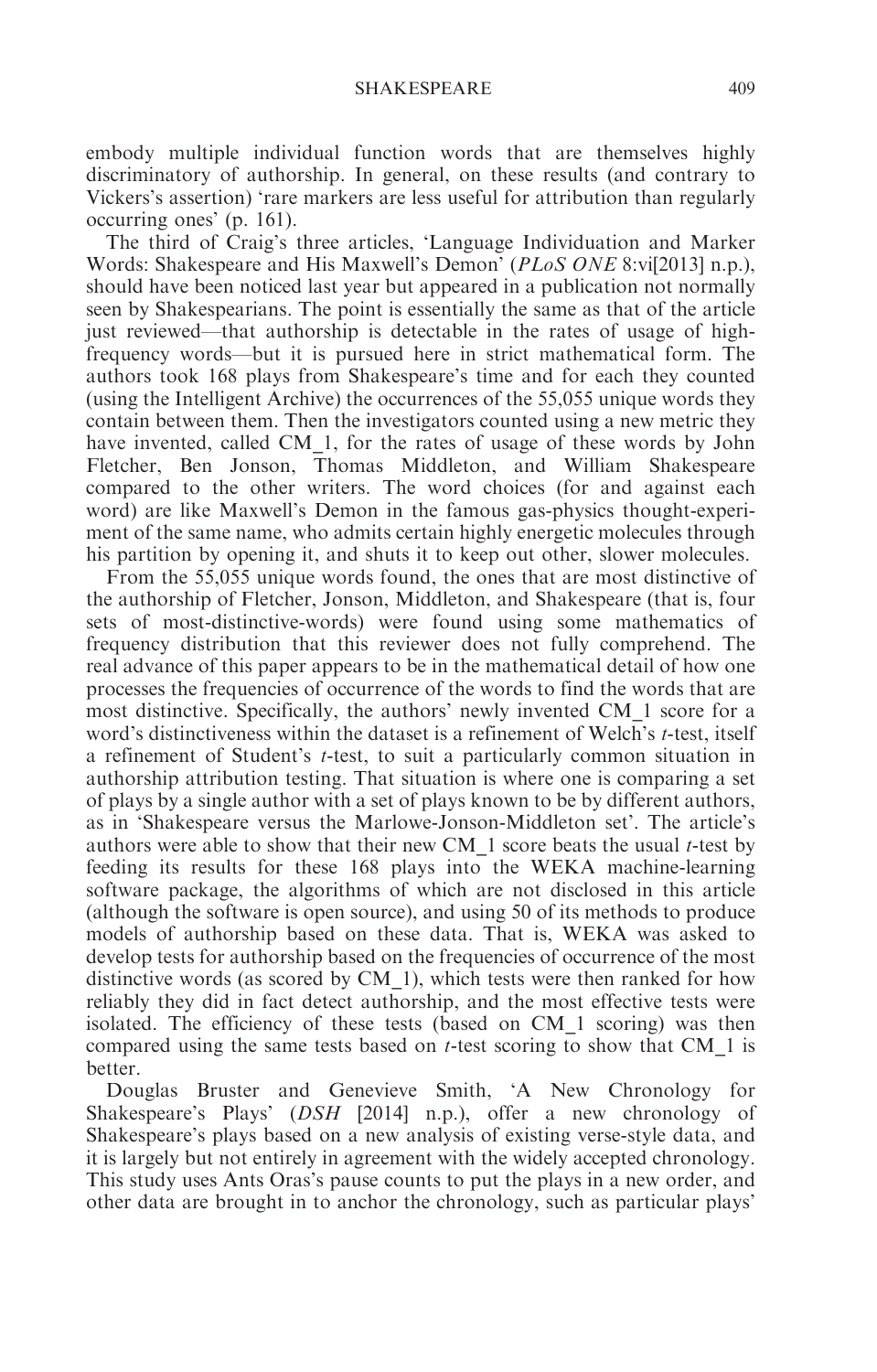known dates of first performance and the known dates of theatre closure due to plague. (The last of these will, of course, require some assumptions about how Shakespeare reacted to the theatres being closed: did he cease writing plays or carry on regardless?) Oras counted pauses in each syllabic position from 'after 1' to 'after 9' and tabulated the result, using three strengths of pause: A (the weakest) marked by any punctuation, B marked by any punctuation stronger than the weakest punctuation, which is a comma, and C marked by a change of speaker. The use of iambs makes the pauses tend to come after evenly numbered syllables. Early in his career Shakespeare favoured pauses after position 4, but he gradually shifted to favouring position 6, or at least the second half of the line, over his lifetime.

The Oxford *Complete Works* of 1986–7 used Oras's lists to help produce its chronology, but in many cases it insisted on an order that does not quite follow Oras's trends. As Bruster and Smith admit, this sometimes is inevitable since Oras's data put 2 Henry IV before 1 Henry IV and The Tempest before Pericles. (A key point here is that this happens if one assumes that the trend that Oras was tracing drifted consistently in one direction, with no reversals where a new play displays less of the phenomenon than its predecessor; this assumption is not obviously sound.) In an article reviewed in YWES 83[2004], MacDonald P. Jackson in 2002 more or less confirmed the Oxford chronology by a new statistical examination of Oras's data, but some anomalies stood out. According to Jackson, The Merchant of Venice, The Merry Wives of Windsor, and All's Well That Ends Well are later than the Oxford Complete Works' editors reckoned, and 2 Henry IV, Troilus and Cressida, and Othello are earlier.

Oras treated each play as equally important for his work, but of course short plays give less evidence than long ones and should be discounted, and so should plays with a lot of prose (because they have less verse). Bruster and Smith describe the statistical technique of Correspondence Analysis (CA) that they use, and it is like the more familiar Principal Component Analysis (PCA) but suited to categorical rather than continuous data. They acknowledge that plays may have no single date of authorship because they are revised over time, and they decide to exclude from their study Oras's C-pauses because they think that shared verse lines are a different phenomenon altogether. Bruster and Smith are able to also add new data from knowledge of Shakespeare's collaborations that was unavailable to Oras.

Having done the PCA and CA analysis that plots the plays on just two axes (each axis representing a bundle of favoured pause positions), Bruster and Smith explain their 'bootstrap' procedure: they resample by randomly choosing various subsets of datapoints to run the PCA and CA again, which 'affords us some measure of uncertainty for our CA scores' (p. 5). Adding uncertainty sounds undesirable, but what they mean is that the resampling enables them to estimate how much uncertainty attaches to their original results, so they can add what are called 'confidence bars' to the data points. Unfortunately they do not explain why resampling enables this. Presumably if the randomly chosen samples give much the same results as the full dataset then the results are more reliable than if the randomly chosen samples give highly different results. But that is just my guess; it may be wrong, and the principle ought to have been explained by the authors. The '95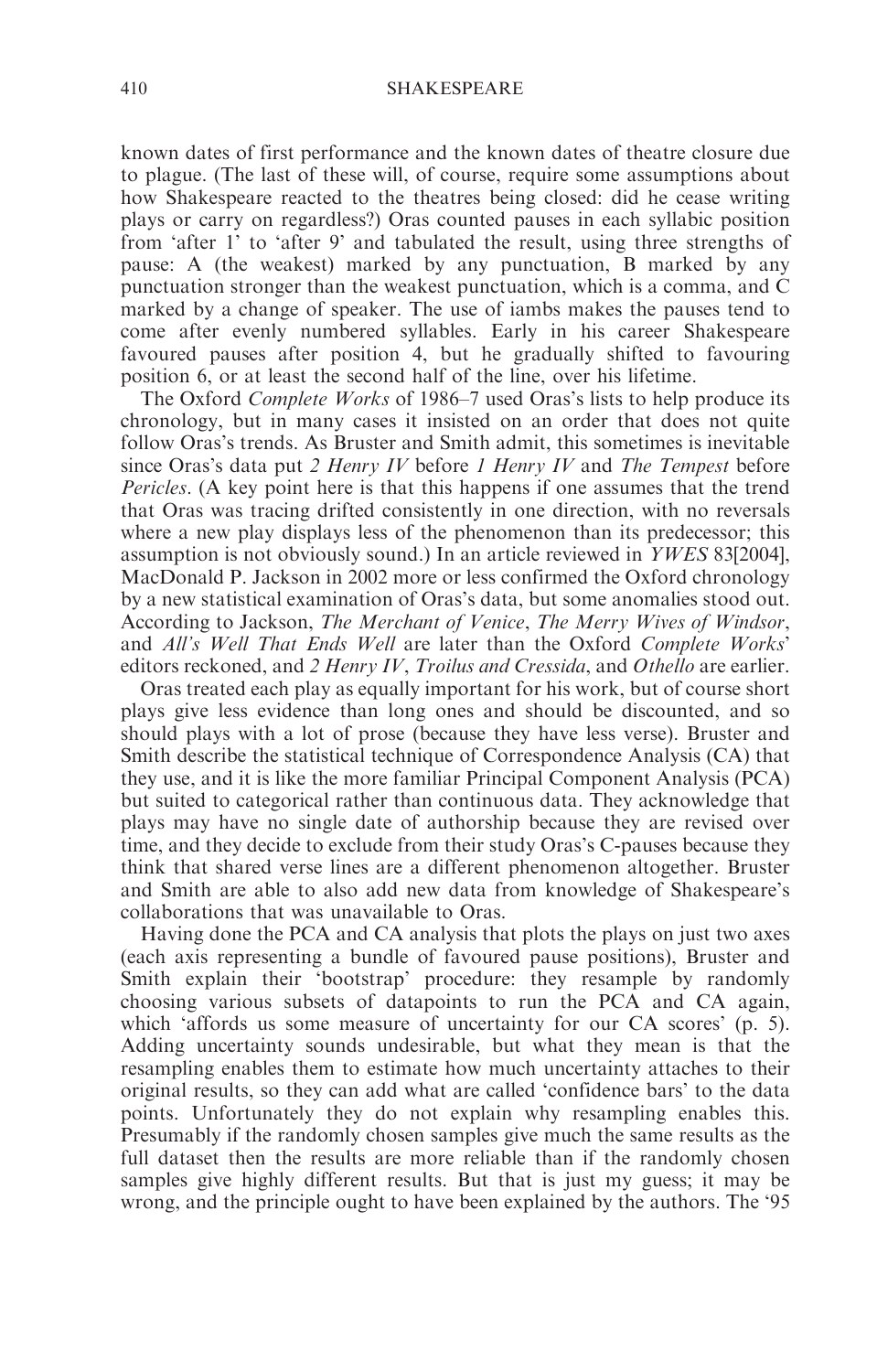per cent confidence intervals' from this resampling 'produce a polygon for each play and trace a gradual arc up and to the right' (p. 5). The authors give no detail on how a confidence interval produces a polygon nor what the arc represents nor why it projects upwards and to the right, but presumably each confidence interval is a one-dimensional value for either CA1 or CA2 so that when CA1 and CA2 are plotted as  $x/y$  co-ordinates on a graph the result is a polygon. (I would have guessed that it would be an ellipse, so perhaps this explanation too is wrong.) This does not help us understand the arc unless this simply refers to the drift of the polygons over time as the favoured pause position drifts.

A variant of CA called Constrained Correspondence Analysis (CCA) allows the fixing of certain points when trying to find the seriation  $(=$  correct ordering), which is just what we need with the Shakespeare plays. The seriation itself comes entirely from the assumption, not yet made clear by Bruster and Smith, of a continuous one-directional drift in CCA scores with no reversing; this is not necessarily an unreasonable assumption but it does need to be foregrounded. The fixed points used to ground the seriation are 3 Henry VI being written in late 1591, Henry V being written in mid-1599, Pericles being written in early 1607, and *The Tempest* being written after 1611. The authors provide a helpful diagram showing how an assumption of one-way and steady drift in CCA score gives a straight line running upwards and to the right on a plot in which the  $\nu$ -axis is CCA score and the x-axis is time. Because we have known CCA scores for certain plays and known dates for those plays, we can fix the x-axis's time-scale and hence allow other plays' dates to be derived from their CCA scores on the y-axis.

This picture enables the generation of an entire chronology, with 95 per cent confidence intervals, although Bruster and Smith also added in further fixed points based on their acceptance of Leeds Barroll's claim that Shakespeare stopped writing plays when the theatres were closed. Moreover, they were able to add in Marina Tarlinskaja's prosodic data, but these are continuous (as percentages) not classes (like Oras's data) so they ran PCA not CA on it. (Just how they combined the results of their analysis of Tarlinskaja's data with the results of their analysis of Oras's data is not made clear.) Bruster and Smith provide a complete listing of their entire Shakespeare chronology and for each play they give a brief discussion of the evidence and how their results compare with those of earlier studies. The especially noteworthy conclusions are that: Titus Andronicus, not The Two Gentlemen of Verona, is Shakespeare's first play; that The Two Gentlemen of Verona comes as late as 1594; and that As You Like It is dated 1597, Troilus and Cressida 1598, Measure for Measure 1602, Antony and Cleopatra 1610, Coriolanus 1611, and The Winter's Tale and Cymbeline 1613. (The last two are especially surprising since Simon Forman records seeing the first—and probably the second depending on how we read his account—in 1611.) At the close the authors give the important caveat that their work assumes 'that Shakespeare's verse line developed in one direction, and regularly, without significant deviation' (p. 16). It is notable and comforting that for many of the plays this new analysis more or less confirms the existing chronology derived by quite different means.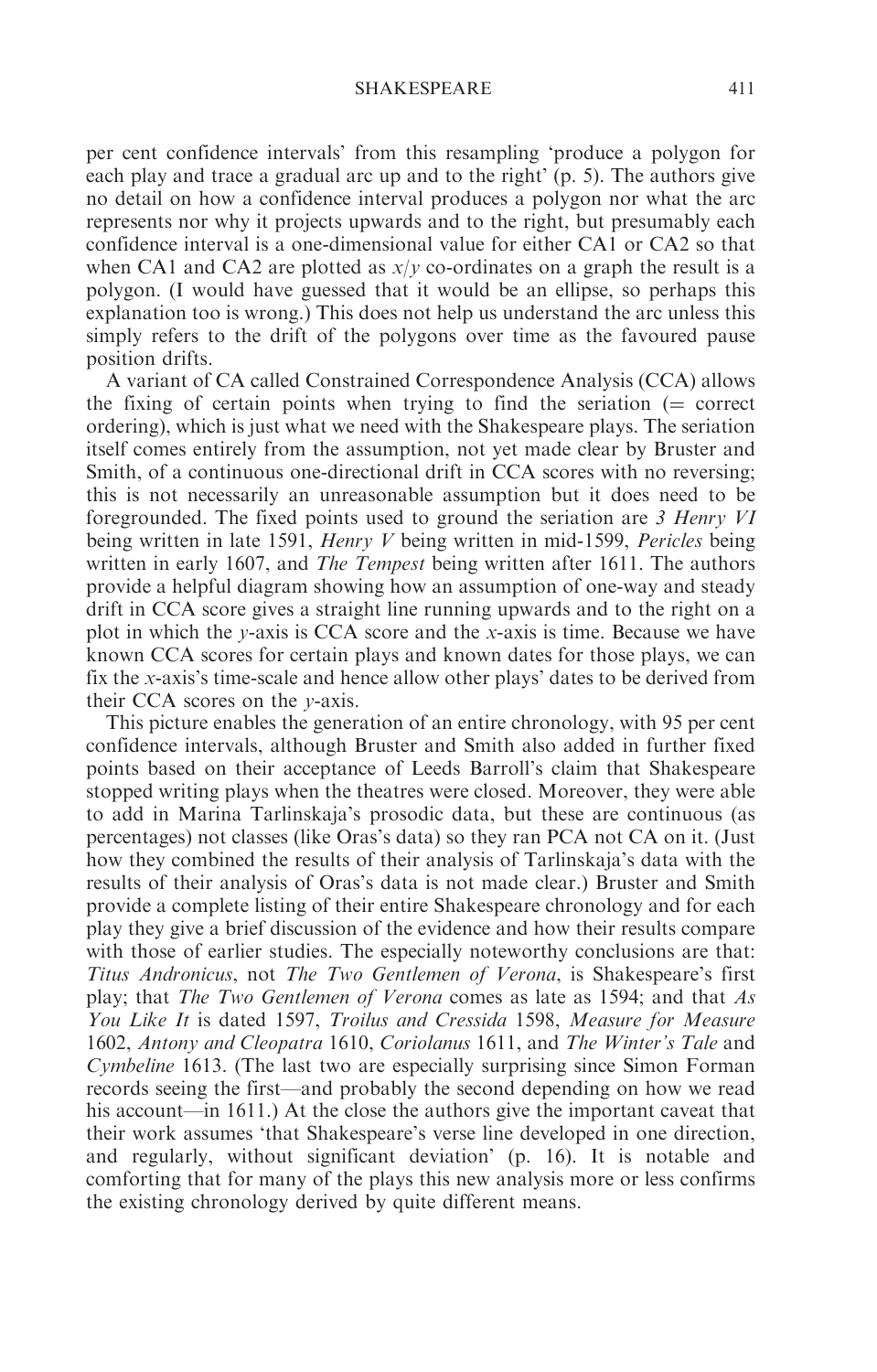Matt Steggle edited Shakespeare's Measure for Measure for the third edition of the Norton Shakespeare, and in a spin-off article, 'The Cruces of Measure for Measure and EEBO-TCP' (RES 65[2014] 438–55), he shows how judicious use of EEBO-TCP can help us make sense of the play's cruces and emend them where necessary. Steggle gives a technically astute introduction to EEBO-TCP and its strengths and weaknesses, applauding Jonathan Hope and Michael Witmore's term 'prosthetic reading' for what we are doing when we use such a resource. The term is particularly salient when we assert that certain phrasings are absent from any book, since even the most diligent manual reader could not be sure of that for thousands of books, although such a reader might be able to confidently assert the presence of certain phrasings. Steggle rightly complains that research in textual criticism that uses EEBO-TCP frequently fails to give enough detail on just how the claimed results were obtained, and he is scrupulous in this regard.

The first crux considered by Steggle is Escalus's 'Some run from brakes of Ice' (Measure for Measure 2.1.39). A widely adopted emendation is Nicholas Rowe's '... brakes of vice', and although *vice* fits well in the context it is unclear what a *brake of* it would be. W.W. Skeat objected that a *brake* cannot be a thicket since nobody ever ran away being chased by one of those. EEBO-TCP shows no examples of brakes of ice or breaks of ice, but 'brakes of OR breaks of' has seventy-eight hits, 'a small enough number to check one by one' (p. 444). Steggle found that in devotional literature the notions such as brakes of sensuality and brakes of vanitie show that 'the words ''brakes of'' can indeed, in writing of this period, be followed by an abstract noun introducing a metaphorical register' (p. 444) and that the recurrent idea is to avoid them. So, he supports Rowe's 'brakes of vice' emendation.

The second crux is Angelo's 'Let's write good Angell on the Deuills horne | 'Tis not the Deuills Crest' (Measure for Measure 2.4.16–17). Samuel Johnson read this as conditional: if we write that on the devil's horn, then his horn is no longer understood to be his crest  $(=$  insignia). Bawcutt read it as imperative: Angelo has discovered that he is no angel, so appearances are deceptive and we might as well write 'good angel' on the devil's horn since we cannot trust that his appearance reveals his true nature. Alwin Thaler understood the idea to be that all sorts of people are now like the devil so his crest no longer exclusively denotes him. A number of critics have taken the antecedent of 'Tis to be not the horns but the inscription 'Good Angel', and others have argued that we cannot make sense of this crux and emendation is needed, with various, not terribly widely accepted, proposals.

Steggle points out that a crest does not have to be worn by the person it denotes but could be carried by, for example, servants on their livery. One could wear the devil's livery or crest, and indeed in Measure for Measure Isabella goes on to say exactly that about Angelo in 3.1, that he is wearing 'the cunning Liuerie of hell'. Steggle finds in Richard Braithwaite's work an occurrence of devil's crest meaning his livery (sometimes literalized in fancy clothes) that we humans wear when we sin. This enables Steggle to gloss Angelo's lines as saying that 'When the devil looks like the devil, with horns and so on, you can see him for what he is. His threat is neutralized, then, and you might as well call him harmless. The real danger is the grave-seeming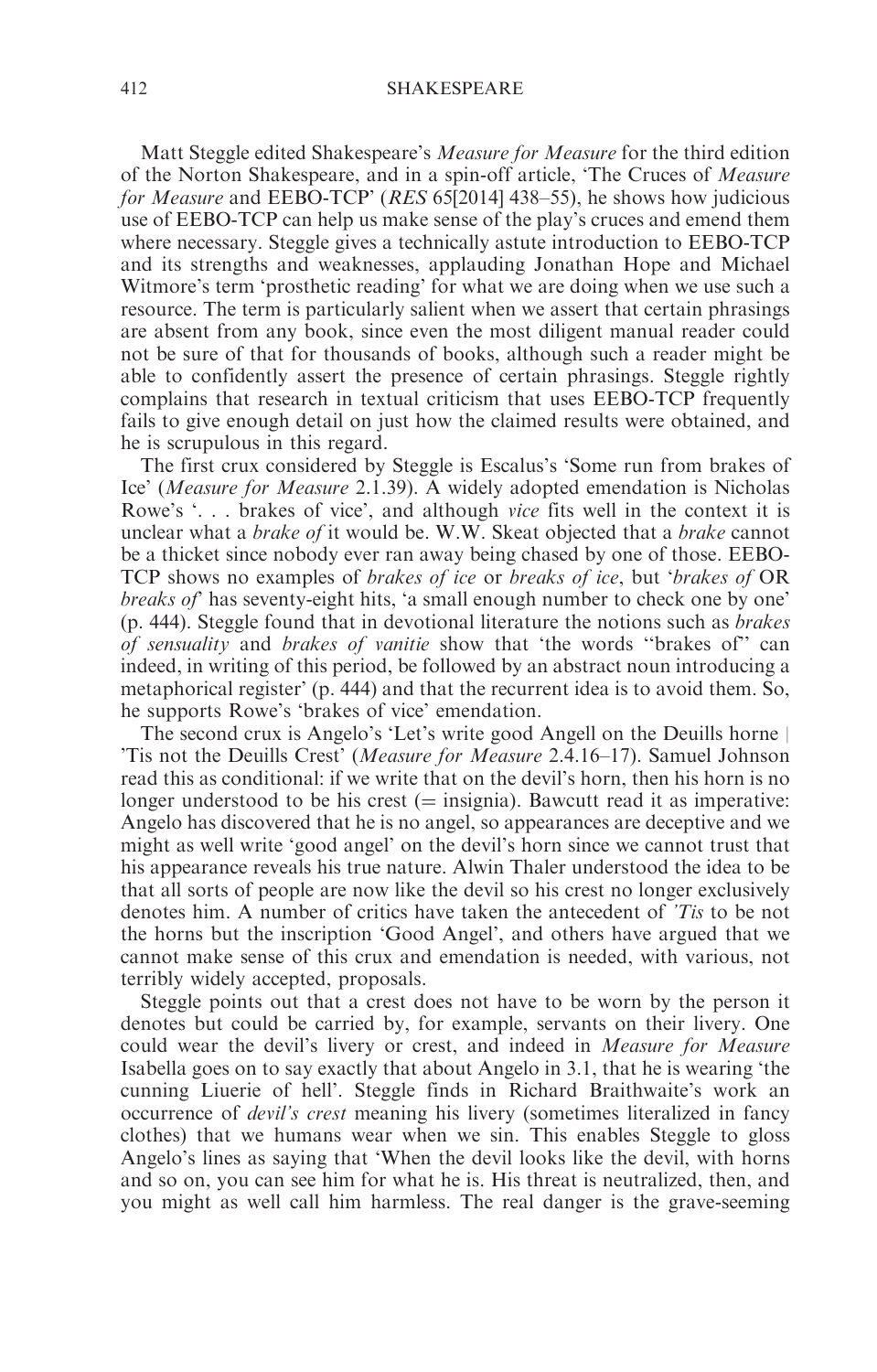person with hidden evil intent. They are the ones wearing the true livery of the devil' (p. 448). This seems rather a lot of meaning to be compressed into the thirteen words of the crux.

The third crux is Angelo's 'Admit no other way to saue his life | (As I subscribe not that, nor any other, | But in the losse of question) that you . . .' (Measure for Measure 2.4.88–90). The really tricky bit is 'in the losse of question', which has been glossed a number of unconvincing ways, including 'for the sake of argument' and 'provided that nothing can be said in his defence'. Others have tried emending the words and/or punctuation, for example by moving the closing bracket to after 'other' and reading 'But in the loss of question' as 'when his case is lost'. But Steggle has found in EEBO-TCP that losing the question was a common idiom: in disputes it meant losing the thread and going off-topic, and that suits the context admirably.

The fourth crux is Isabella's characterization of Angelo as one whose grave appearance and pronouncements 'Nips youth i' th' head, and follies doth emmew | As falcon doth the fowl' (Measure for Measure 3.1.89–90). The difficulty here is the meaning of 'emmew'. Thomas Keightley's emendation to enew, 'the hawking term for a falcon driving a fowl into the water (en eau)' (p. 451), has been widely accepted. But Steggle finds that, despite the apparent French etymology, this hawking term was often spelled emew and the sense of enclosing *(mewing up)* seems also active. The fifth crux is Angelo's claim that his 'Authority beares of a credent bulke | That . . .' no one will dare dispute his honesty (Measure for Measure 2.4.25), where credent seems to mean believable and believing although no one else used it that way, and various emendations have been proposed. EEBO-TCP shows Steggle that this reading is indeed most unusual: a *bulk* can be the direct object of *bear* but not of *bear of*, nor of bear off (the currently favoured emendation). Steggle proposes the emendation bears so far credent bulk and EEBO-TCP gives plenty of parallel phrasings: belief and disbelief are often conveyed in metaphors of physical distance.

Lukas Erne and Tamsin Badcoe, in 'Shakespeare and the Popularity of Poetry Books in Print, 1583–1622' (RES 65[2014] 33–57), show that poetry books consistently enjoyed about twice or thrice the market share of all books that was enjoyed by plays, but reprints were rarer, that Shakespeare's Venus and Adonis was the most popular poetry book of its age, that his The Rape of Lucrece and The Passionate Pilgrim did very well, and that his Sonnets was merely typical in not getting a reprint since 80 per cent of such books did not. Erne and Badcoe focus on the popularity of all poetry books published in 1583–1622; as they point out this is companion work to that done by Alan Farmer and Zachary Lesser on the popularity of play books (reviewed in YWES 86[2007]). Of necessity they start with some definitions of terms. What makes a book, which may have mixed content, a poetry book? Their answer is that it has to be 'chiefly' verse. What is a book? Answer: not a broadside. What counts as a second edition if the contents change? Answer: they rely on the Short Title Catalogue to make this call. How should we count republication in collections of mixed authorship and miscellanies? Answer: they do it on a caseby-case basis depending on how much of the collection comprises material from the first edition.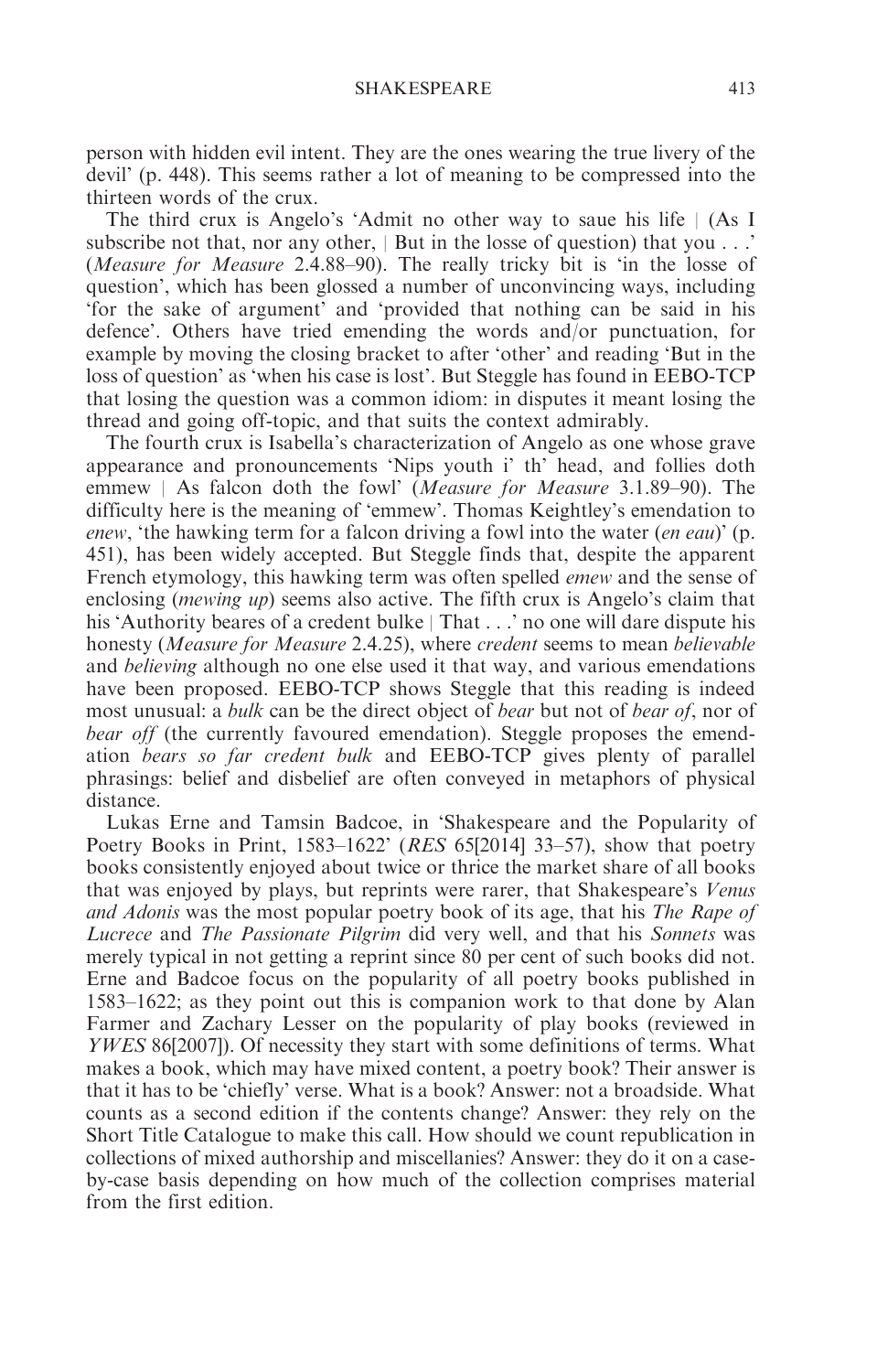Erne and Badcoe's first table shows raw counts for poetry books published each year in 1583–1622, and the average is 17.5 first editions and eight reprints a year. The numbers rise quickly at the beginning of this period before plateauing, and the key transitional year seems to be 1594, which of course is when both Shakespeare's narrative poems were newly out and when playbooks flooded the market too. Political events such as the death of Queen Elizabeth in 1603 and of Prince Henry in 1613 seem to have caused spikes in commemorative poetry books. What about the market share enjoyed by poetry books? We have from Peter W.M. Blayney's work the figures for the total book market size, and it was growing rapidly. Since poetry book sales were largely static after the 1594 jump this means that poetry books had a decreasing share of the market. On average across the period poetry books had about 10 per cent of the market share for all books.

Erne and Badcoe discover that there were always twice or three times as many poetry books on the market as play books, and as demand for one rose or fell so did demand for the other. Of course, numbers of first editions indicate what publishers think will sell, but numbers of reprints indicate what actually did sell. There being more poetry books published than play books, the reprint rate for poetry books was much lower (about half) than that for play books. Perhaps, speculate Erne and Badcoe, the continually renewed publicity for successful plays in the form of theatre revivals kept driving up demand for play reprints. Shakespeare bucks the trend for poetry books generally: he had few published and they were often reprinted. Because there were so many poetry books published, Shakespeare never dominated this market as he did the play-books market if we count first editions. But if we count reprints instead he out-performed the average by a long way. Within that profile, Venus and Adonis and The Rape of Lucrece were extremely popular (compared to the market average) and even The Passionate Pilgrim was well above average. The failure of Sonnets to get republished was just normal for this market: as noted, 80 per cent of poetry books were not reprinted. Venus and Adonis in particular popularized the heroic sestet verse form as well as the epyllion content concerned with 'youthful eroticism, luxury, and transgression' (p. 49). In 1608 Robert Raworth tried and failed to publish a pirated edition of Venus and Adonis (he was caught), which was worth the risk because this was 'the best-selling poetry book of its time, going through more editions than any of the other 701 poetry books first published between 1583 and 1622' (p. 53).

As well as producing his own studies showing that A Lover's Complaint is by Shakespeare, MacDonald P. Jackson, in 'A Lover's Complaint and the Claremont Shakespeare Clinic' (EMLS 16:iii[2013] n.p.), is able to show that others' studies that reach the opposite conclusion are flawed. This essay is a critique of the methods by which Ward E.Y. Elliot and Robert J. Valenza of the Claremont Shakespeare Clinic have dismissed A Lover's Complaint as non-Shakespearian in an article in Shakespeare Quarterly in 1997 and in a collection of essays called Words That Count edited as a Festschrift for Jackson in 2004 and reviewed in YWES 85[2006]. Their method was to devise a series of counts of various features in the works and then set upper and lower limits for these counts so that as many as possible known-Shakespeare works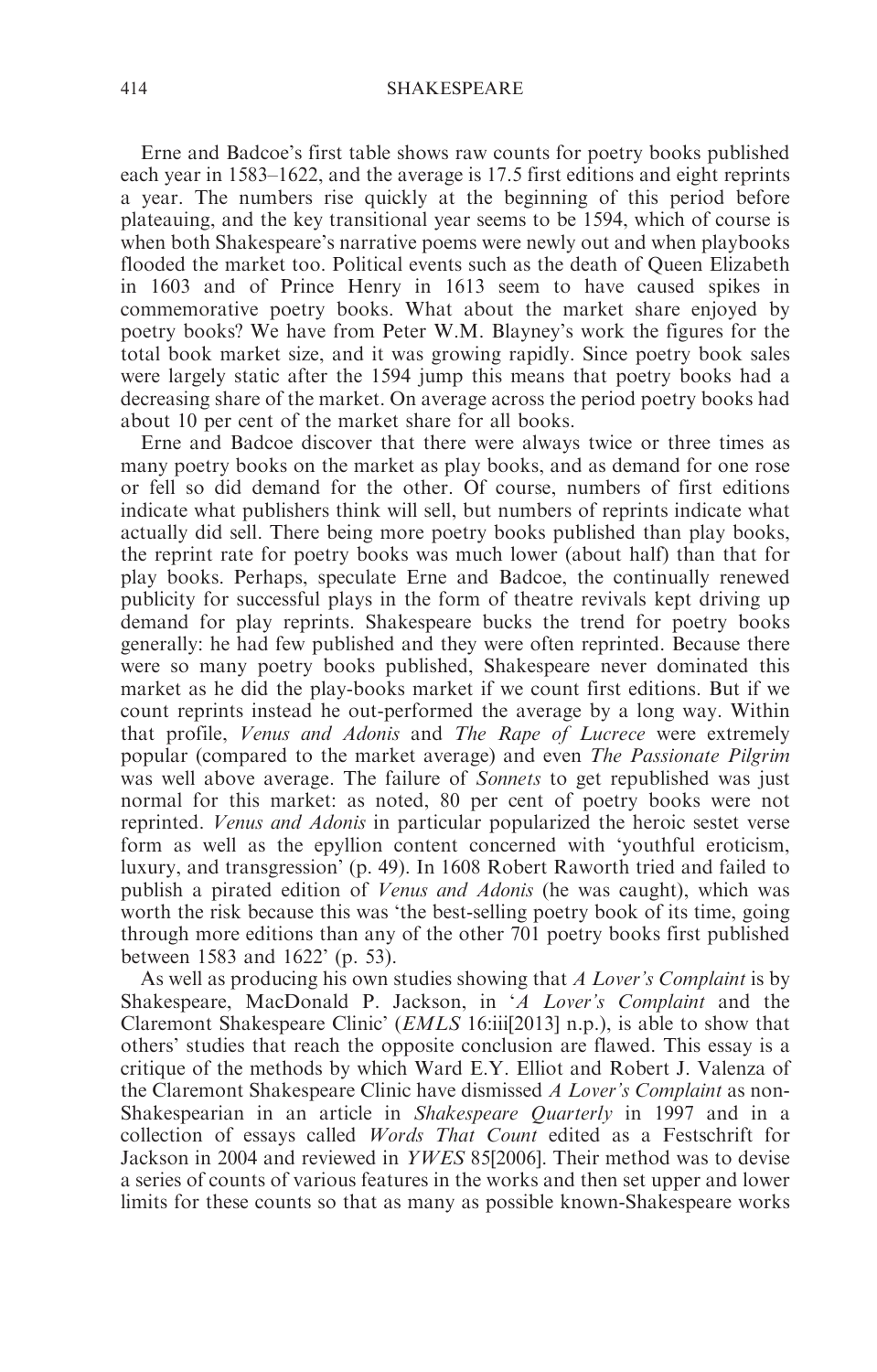fall within the boundaries and as many as possible known-non-Shakespeare works fall outside them. Their failure was that they did not hold aside—in the sense of not using them in the determining of their boundaries—some blocks of known-Shakespeare poetry in order to test the validity of their boundaries. The fact that the known-Shakespeare poetry almost all falls within their boundaries is misleading, since that is what those boundaries were set to achieve.

Jackson repeats the Elliott and Valenza method using just Venus and Adonis and *The Rape of Lucrece* to set the boundaries and shows that the resulting limits would declare the Sonnets to be un-Shakespearian by a greater margin than it declares A Lover's Complaint to be un-Shakespearian. (Or rather, he uses their own published data to recalculate the boundaries without actually running their tests again.). Elliott and Valenza's method uses what they call 'handfitting' to determine the upper and lower boundaries: they moved them around manually to include the Shakespearian and exclude the non-Shakespearian. Jackson shows that it is better to use a consistent mathematical procedure to set the boundaries, based on averages and allowing two standard deviations from the average in either direction above and below the average to be the boundaries. Applying this rule with Elliott and Valenza's own results, Jackson is able to show that the tests get better at excluding the non-Shakespeare and that A Lover's Complaint now looks Shakespearian.

Jackson has a specific objection to one of Elliott and Valenza's tests, which counts the rates of use of no and not and divides the occurrences of the former by the occurrences of both. This test is demonstrably incapable of separating Shakespearian from non-Shakespearian poetry, for which the averages on this test are almost identical. Because we are here dealing with comparative rates, a text with lots of *nos* and *nots* can have the same rate as one with hardly any *nos* and nots, thereby obscuring the vast difference in absolute terms that makes their figures differently significant. Elliott and Valenza are effectively counting just a small subset of all the function words in a text, and instead the proper way to proceed is to count 'all those [function words] that occur in Shakespeare's works above a certain level of frequency and compare blocks by principal component analysis'. Jackson has further objections to the counting of averages for features such as with being the penultimate word in a sentence where the data's standard deviation is very high; that is, some blocks score highly on this test, some score zero, and the average is not really typical of any one block. Other critiques are that tests derived from plays are demonstrably (Jackson shows it) not reliable for poems and vice versa, and that some of the features they measure, such as rates of feminine endings in verse, were clearly drifting over time. With all these faults, Elliott and Valenza's tests' finding that A Lover's Complaint is not by Shakespeare should not be taken as substantial evidence in the matter.

John Jowett, 'Disintegration, 1924' (Shakespeare 10[2014] 171–87), traces just why E.K. Chambers chose the word *disintegrators* for those whose approaches to Shakespeare scholarship he vigorously rejected. The rhetorical power of the word disintegration, which as Jowett shows still gets used pejoratively about those investigating Shakespeare's co-authorship of plays, comes from Chambers's 1924 talk 'The Disintegration of Shakespeare', which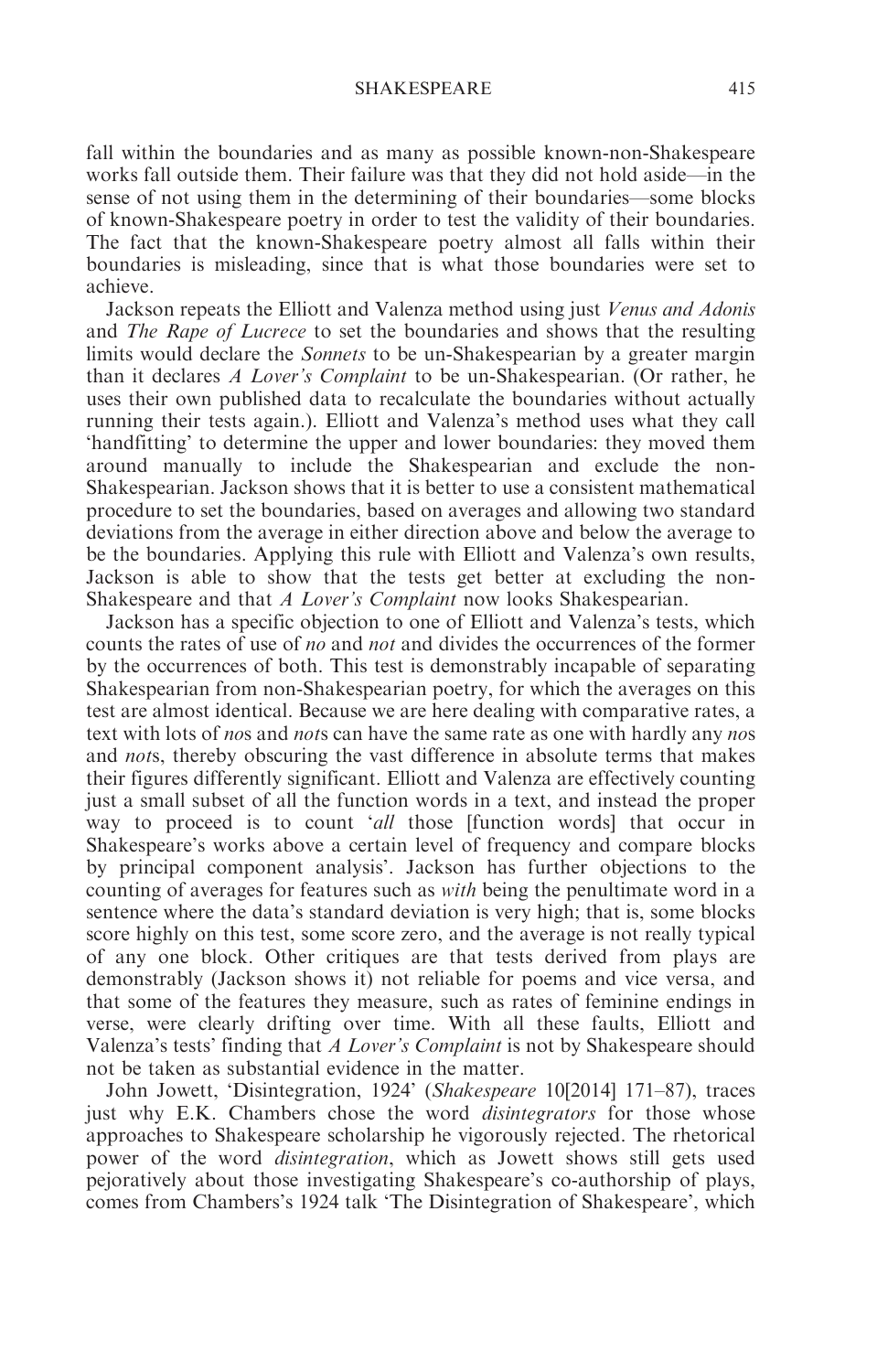'encapsulated cultural anxieties flowing from theoretical science and reinforced by inter-war fears among the English elite of weakening social cohesion' (p. 172). Disintegration was, of course, a modernist concern, with Albert Einstein breaking up the Newtonian certainties and postwar social cohesion breaking down. Ernest Rutherford had recently split the atom—named from a-tome, meaning indivisible—and he used the word disintegration in the titles of several of his works. For Chambers the word especially connoted the social disintegration warned of in the 1860s in Matthew Arnold's Culture and Anarchy, and for him English literature and especially Shakespeare were bulwarks against that. Chambers's disintegrators were of two kinds: (1) the author-attribution specialists giving Shakespeare's works (or parts thereof) to other authors, and (2) A.W. Pollard and John Dover Wilson for their particular form of New Bibliography.

As Jowett notes, Chambers was accepting of Wilson's ideas when they matched his own. Jowett traces the biographies of the two men and their connected labours in developing the British schools system and their both being adherents of Matthew Arnold's ideas about the positive social benefits of education in general and English literature in particular. The early Wilson thought that Shakespeare's plays were much worked and reworked, coming originally from other authors, and that the print editions give only the illusion of 'stability and integrity' (p. 180). Chambers strenuously denied the idea of endless revision of plays and that this took place in endlessly revised manuscripts, the 'continuous copy' theory. The manuscript of Sir Thomas More created this impression of endless, untidy revision, and the key question is how typical one takes this manuscript to be. Jowett sketches the harmful effect on authorship-attribution scholarship that Chambers's essay had for decades after its publication. We live now in a age that does not value literary integrity and coherence, and yet authorship attribution scholarship is not fashionable, for lingering postmodernism rejects its very model of authorship as something assignable to a person. Jowett argues that we can think of coauthorship 'as an articulated conversation or contestation between authors' (p. 182) so that it is both social and individualistic: 'the development of Shakespeare's drama can be re-animated as a narrative of intersections with other dramatists and other dramatic styles' (p. 183).

Thomas Merriam, 'Was Munday the Author of Sir Thomas More?' (Moreana 151[2014] 245–56), argues that the Original Text of Sir Thomas More looks, on certain tests, rather Shakespearian, so perhaps Shakespeare worked with Anthony Munday on that as well as the later additions. He starts by summarizing his own 1987 article that counted 'Five stylometric word habits' in Munday's John a Kent and John a Cumber and Munday's contributions to the two parts (Death and Downfall) of Robert Earl of Huntingdon, and Julius Caesar, Titus Andronicus, Edward III, and the Original Text of Sir Thomas More. This article claimed that Shakespeare was more likely than Munday to be the author of the Original Text of Sir Thomas More. Unfortunately, the habits in question are not described in enough detail. For example, does the habit 'be followed by a' mean followed immediately after or at some distance? If the former, then why not simply say he counted the occurrences of the bigram be a and if the latter we need to know the maximum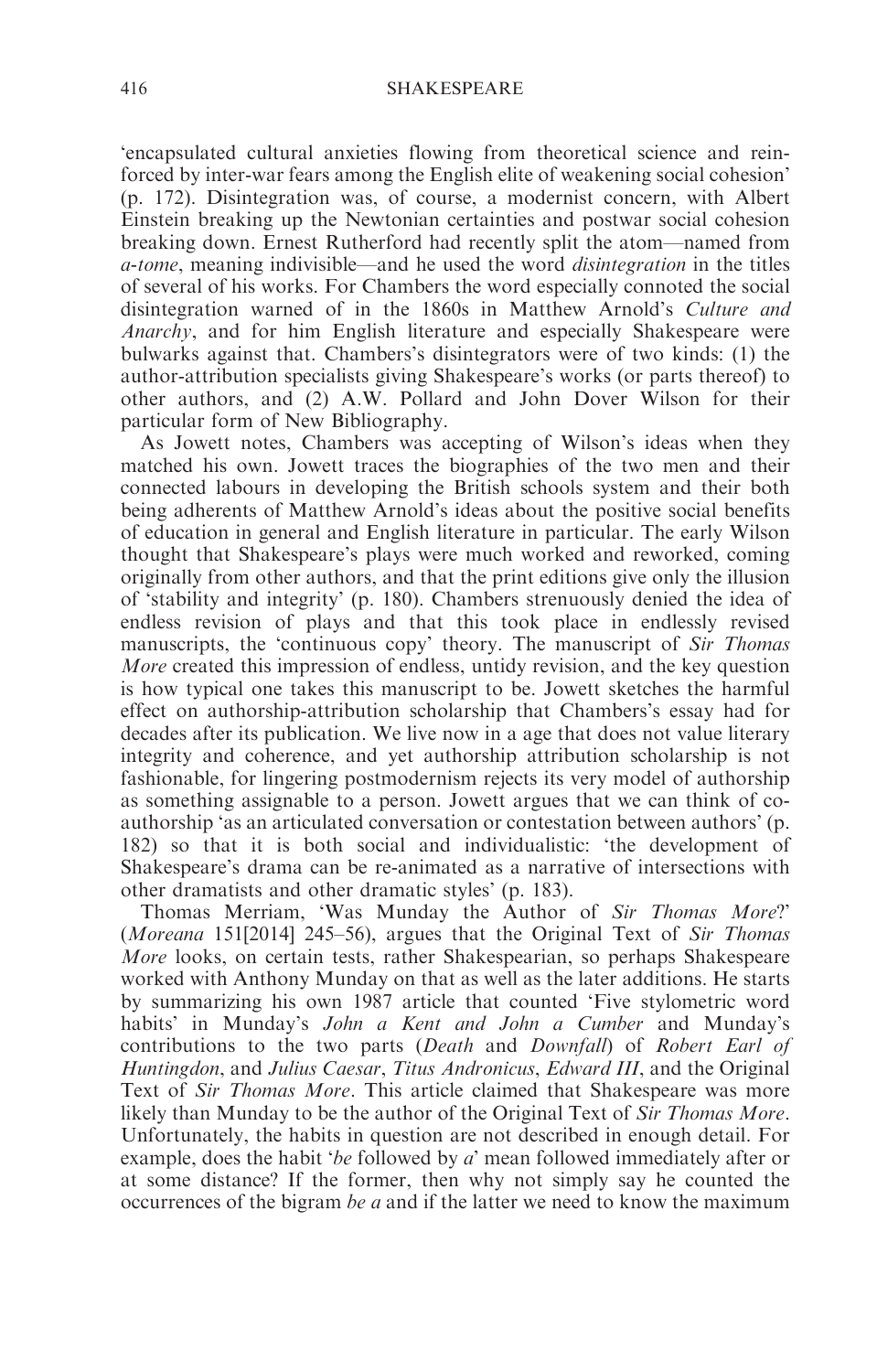permitted distance. Likewise for the habit 'be not followed by  $a$ ' are we saying that some other word (other than a) had to follow be or would it count if be were at the end of a sentence, or line, or speech, which are all other ways for be to be not followed by a? The same kind of uncertainty that could easily have been cleared up applies to all the other habits counted.

Merriam repeats these same tests now with all thirty-six plays in the Folio and plots the resulting data's two principal components for each play presumably reducing each play's five data points to two—as a scatter-graph. The Shakespeare plays all cluster together with the Original Text of Sir Thomas More and John a Kent and John a Cumber, and the Robert Earl of Huntingdon plays cluster together away from this group. But, as Merriam admits, Edward III also clusters with the Shakespeare plays despite having only quite a small bit of Shakespeare in it, so Merriam has not proved that this test is good at distinguishing authorship in general. What his test needs is systematic validation by being given randomized samples of plays where the authorship is known and seeing how convincingly it distinguishes plays taken out of that sample and tested as if they were of unknown authorship; this would give an overall reliable rate we could judge. Being right more than 90 per cent of the time would be good.

Rodney Stenning Edgecombe offers some emendations and reinterpretations of particular cruces in Shakespeare in 'Five Notes on Shakespeare' (BJJ 21[2014] 289–302). Where the Folio text of 1 Henry VI has 'I: Beauties Princely Maiesty is such, | Confounds the tongue, and makes the senses rough' Edgecombe thinks rough needs emendation because senses cannot be made so. He suggests rush as it nearly rhymes, and other pairs of lines in this scene rhyme, and elsewhere in Shakespeare the senses, similarly confounded, take flight. In  $2$  Henry IV the Lord Chief Justice says that Falstaff lives in 'great infamy' and Falstaff replies 'He that buckles himself in my belt cannot live in less' (1.2.138–40). The joke, according to Edgecombe, is not about Falstaff deliberately pretending that he thinks infamy is a cloth he might wear, but that he takes it to be a word meaning hunger (as in famished). In Falstaff's claim that 'The young Prince hath misled me. I am the fellow with the great belly, and he my dog' (2 Henry IV 1.2.146–7) it is not clear why he calls Hal his dog. Edgecombe reckons that the point is the topsy-turvydom of the dog leading its master, which is what the man-in-the-moon's dog does to him—in one tradition, that dog is really the devil—and Falstaff says elsewhere that he and his crew are minions of the moon (1 Henry IV 1.2.26).

The Folio text of *All is True/Henry VIII* has the Duke of Buckingham complain of Wolsey that 'his owne Letter | The Honourable Boord of Councell, out | Must fetch him in, he Papers', which many editors leave unemended. Edgecombe thinks that it makes more sense if the comma in the second line is moved to the end of the line and he changed to the, giving  $\cdot$ ... The honourable board of council out, | Must fetch him in the papers', which he glosses as meaning that Wolsey puts the king's council out of the picture (circumvents them) and writes letters demanding money from various gentlemen who 'are de facto inscribed in his list or file (''must fetch him in the papers'')' (p. 295). I cannot see how 'must fetch him in the papers' means that. When Buckingham says 'my life is spand already: | I am the shadow of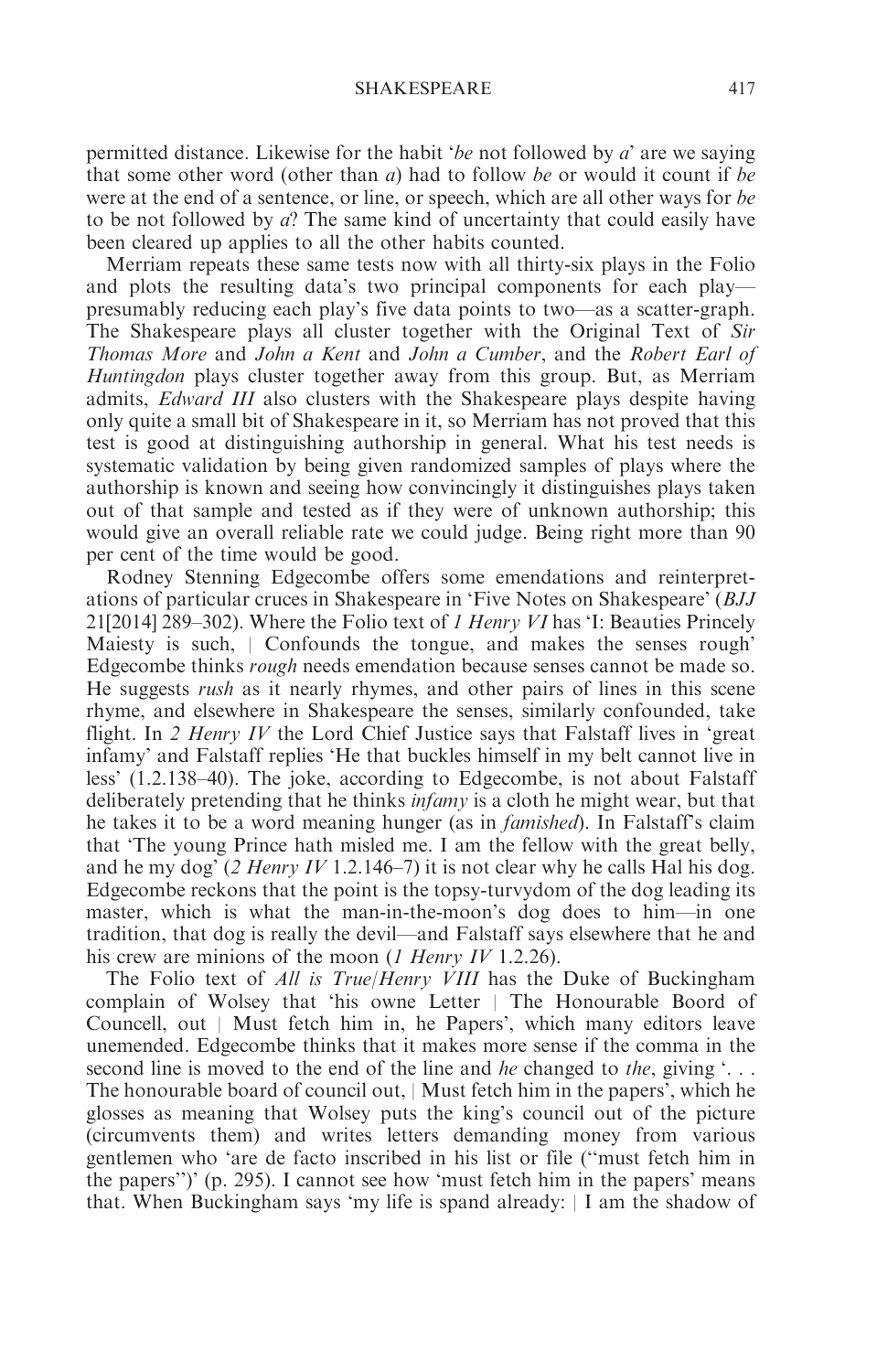poore Buckingham, | Whose Figure euen this instant Clowd puts on, | By Darkning my cleere Sunne' the precise meaning is not immediately clear. Edgecombe suggests that adding a d to *figure* solves the problem because then even clearly means evening. Edgecombe does not make explicit what he thinks the adjective *figured* does in modifying *evening*, but it seems to have the same meaning as prefigured.

Comparing herself to Sylvia, Julia in The Two Gentlemen of Verona says 'What should it be that he respects in her, | But I can make respectiue in my selfe?' Most editors gloss *respective* as *make worthy of respect*, but Edgecombe thinks that Julia uses the word in the sense of in respect of ( $=$  regarding) herself and with a pun on respicere (Latin for providence) so he puts a comma after make. The gloss he gives to the resulting construction seems to me too complex for the occasion it serves. Sonnet 119 has the lines 'How haue mine eies out of their Spheares bene fitted | In the distraction of this madding feuer?' Edgecombe objects to the usual gloss of fitted as meaning convulsively dislodged (from  $fit = seizure$ ) and reads this as an example of Shakespeare thinking of one person seeing with another's eyes, so that eyes that are *fitted* are eyes 'taken out of their spheres and fitted into others'' (p. 300). In a separate note, 'The "Present Quality of War" Crux in 2 Henry IV 1.3' (ShN 63[2014] 96), Edgecombe attends to Folio 2 Henry IV having Lord Bardolph say 'Yes, if this present quality of warre, | Indeed the instant action: a cause on foot, | Liues so in hope'. Edgecombe proposes turning this into sense by emending *indeed > indued* (in the sense of clothed). That is, if 'Hotspurian impulsiveness' were clothed with the quality of war—namely foresight, which Bardolph is about to detail presently—then, yes, a military cause is hopeful. This is indeed better than the currently accepted emendations of punctuation only.

An article by Terri Bourus and Gary Taylor, 'Measure for Measure(s): Performance-Testing the Adaptation Hypothesis' (Shakespeare 10[2014] 363– 401), reports that Bourus directed her university theatre company in two versions of Measure for Measure: one based on the Folio text and one on the pre-Middleton-adaptation version as constructed by John Jowett's 'genetic text' for the Oxford Collected Middleton. The practitioners found the aesthetic effects of the two productions quite different even though the textual variants are not extensive; a few strategically placed changes can make a lot of difference. An interesting and previously overlooked point is that the revival of the play must have opened at the Blackfriars theatre because as John Jowett showed (in work reviewed in YWES 88[2009]) the adaptation occurred between 6 October 1621, when one of the sources for it became available, and late March 1622 when Crane's transcript was handed to the Folio printers; that being winter-time the King's men would be using their indoor theatre. The Globe performances of the original version of the play in 1604 probably ended with a jig, which was usual, but these were banned, and the 1621 performances probably omitted the jig. The remainder of the article has many interesting and important comments on the performance consequences of the textual differences between the two versions of the play, but they fall outside the scope of this review.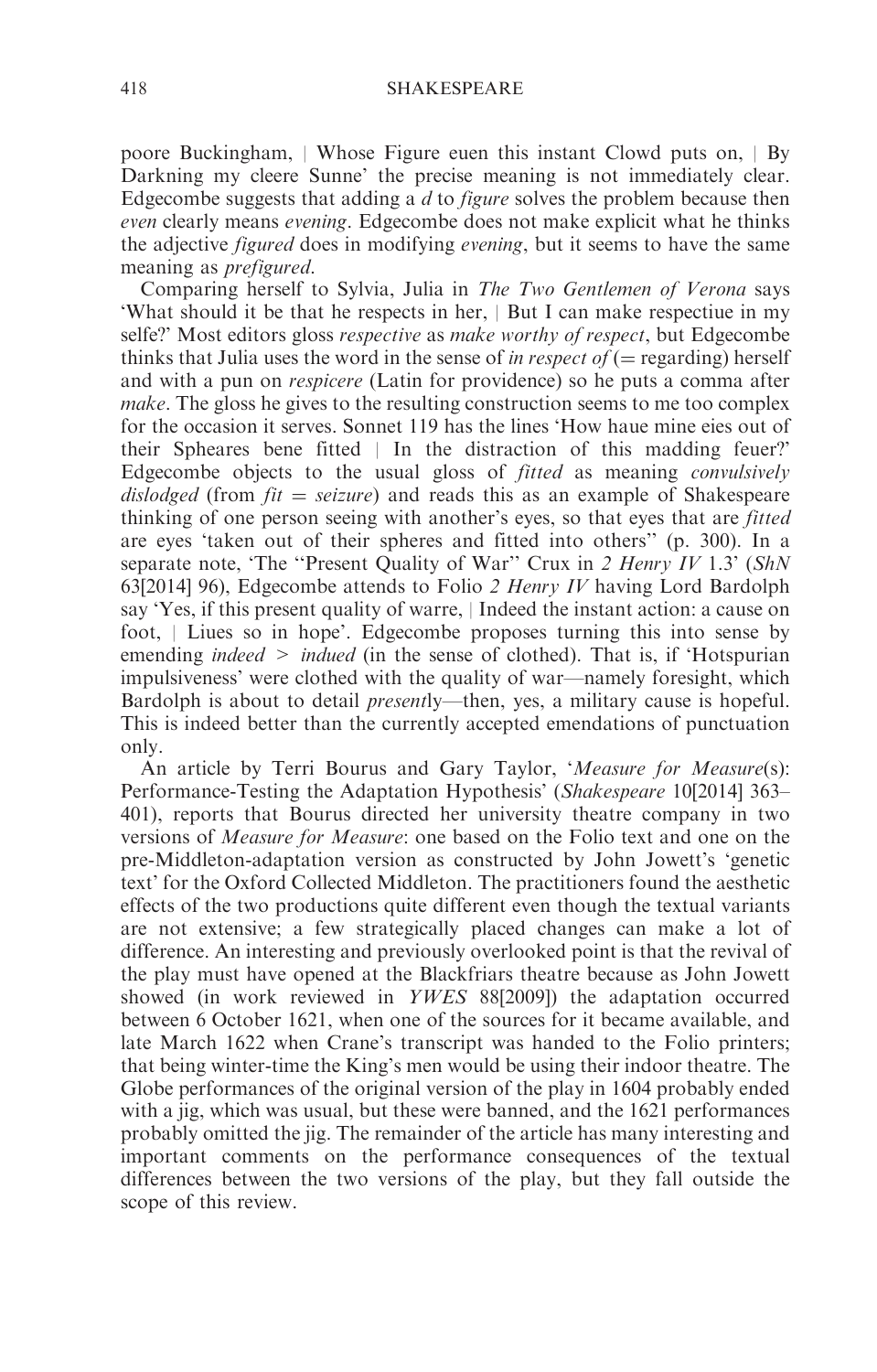Pervez Rizvi, in 'Stemmata for Shakespeare's Texts: A Suggested New Form' (PBSA 108[2014] 96–106), proposes a new way of writing editions' stemmata in a tabular form with horizontal rows for individual textual objects (manuscripts, editions), with time running left to right, with boxes in each row denoting the transformations of the object in that row, and with lines between the boxes denoting acts of copying or consultation. One possible objection to this admirable scheme is that it has places for physical objects but not for texts that get stored in actors' heads when they read their parts and that later get expressed in performances. The stemma for  $Henry V$  in the Textual Companion to the Oxford Complete Works of Shakespeare has a place for 'performances' and Rizvi objects that 'since a performance is neither a material object nor a change in a material object' (p. 98) it should not be in the stemma. Thus in his stemma for this play there is 'no arrow between the promptbook and the memorially reconstructed text. This shows that the material object called the promptbook was neither copied nor consulted in creating the material object called the memorially reconstructed text' (p. 100). One can see the logic of Rizvi's argument, but if we follow it we lose the link between the authorial papers and the performances they gave rise to. In his stemma the actors seem able to create a memorial reconstruction of something, the script of the play, without there being any connection (any line) between this reconstruction and the thing it reconstructs. How did they do this? If Rizvi could address this objection—perhaps by indicating why it is illusory for the kind of work that stemmata should do or else by making a place for the actors' parts as physical objects—then his plan for a new layout would clearly improve on the existing design.

And so to the round-up from Notes and Queries. Karen Britland, 'Psalm 140 and Diana's Crux in All's Well That Ends Well' (N&Q 61[2014] 241–4), returns to the familiar crux that Suzanne Gossett looked at above. In the Folio All's Well That Ends Well, Diana says to Bertram (who is trying to seduce her): 'I see that men make rope's in such a scarre, | That wee'l forsake our selues. Giue me that Ring.' What is meant by 'rope's in such a scarre'? Britland approves of P.A. Daniel's emendation of scarre  $>$  snare that Gary Taylor found impossible because one does not get roped in a snare. The curious rope's Britland considers a simple plural with an obsolete apostrophe. (I would have thought that it is far from obsolete and its currency has given it the slang name of a greengrocer's apostrophe.) What about the problem that the image of snaring does not suit well the idea of forsaking oneself? Britland explains this by pointing to Psalm 139 (or 140 according to varying religious opinion) that refers to the ropes and snares by which the innocent are led by the sinful to forsake themselves. (In fact that is not quite what the psalm seems to say, so there is some forcing of the argument to make the allusion seem to fit.)

Thomas Merriam, 'A Phrasal Collocation' (N&Q 61[2014] 231–3), ponders in a general and noncommital way how texts come to use the same strings of words. Charles Forker's edition of The Troublesome Reign of King John listed a lot of trigrams (and longer) in common between that play and the plays of George Peele, and Merriam wonders how *n*-grams with a large *n* (such as 7) can come to be in common between two works. He has a particular example in mind: 'the queen and her two sons; And' which appears in Shakespeare's Titus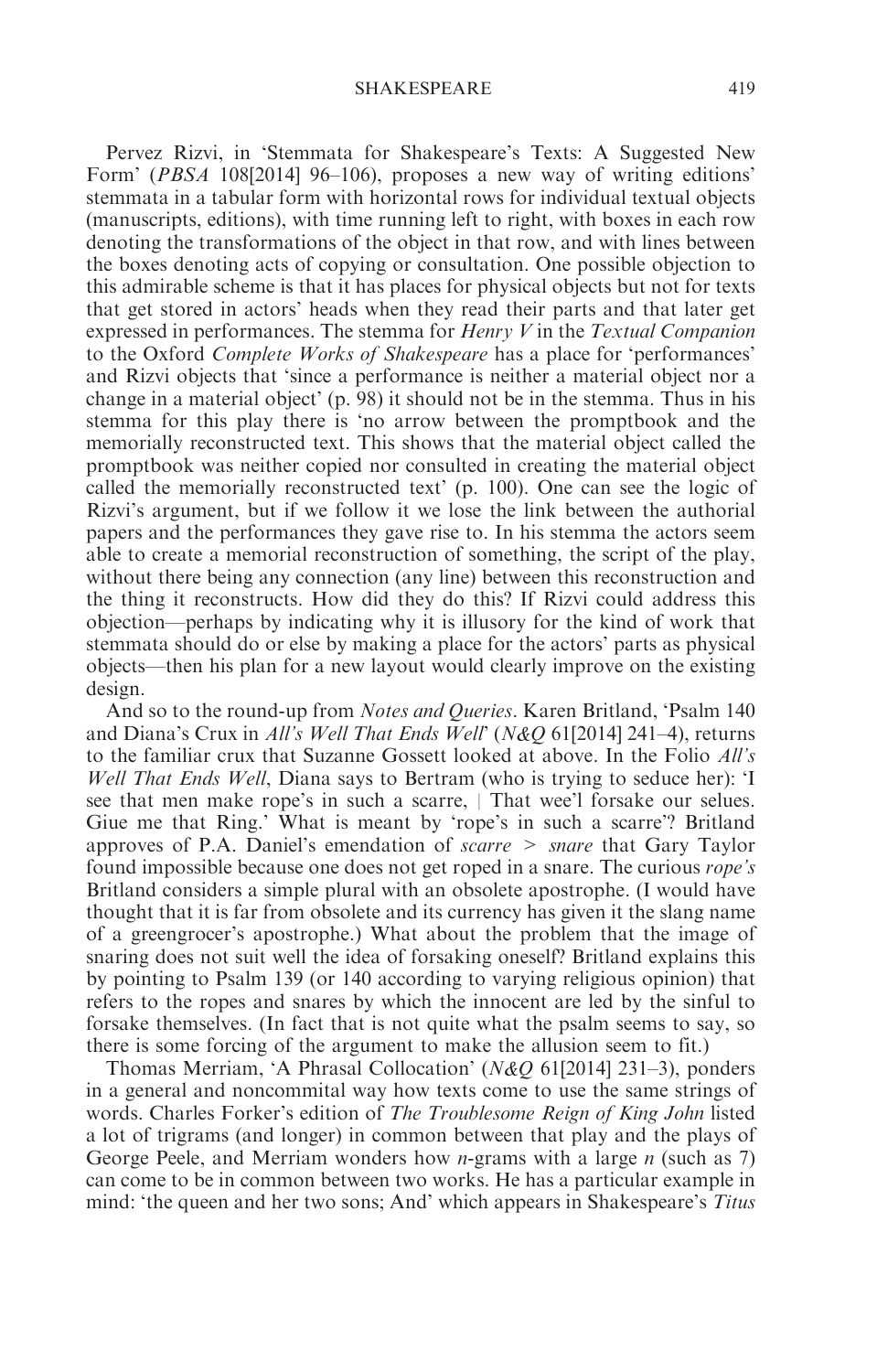Andronicus and Robert Southwell's The Epistle of Comfort (printed perhaps in 1587). Merriam seems to make no more of this than the conclusion that it shows 'the influence of a Jesuit on Shakespeare', which does not seem especially helpful.

Jane Kingsley-Smith, 'A Method Unto Mortification: A New Source for Love's Labour's Lost' (N&Q 61[2014] 233–6), reckons that Love's Labour's Lost was partly inspired by a Protestant theological work about renouncing the vanities of this world. In the play Dumaine says of himself 'Dumaine is mortified', in the sense of having suppressed his appetites. Kingsley-Smith reckons that Shakespeare got the word and the idea from Thomas Rogers's book A Method of Mortification (published in 1586), a Protestant theological work based on a Catholic original. The original Catholic author, Diego de Estella, was born in Navarre and, having disapproved of court life there, was forced into a monastery. This biography sounds somewhat like that of the play's Don Armado—Shakespeare's first and most memorable Spanish character—who comes to Navarre's court and considers himself one of those who has signed up for its ascetic life. As Kingsley-Smith shows, the concerns of Rogers's book—just how does one abjure worldly vanities?—are like those of the play, and she traces a number of parallels. Both allude to Ecclesiastes 13:1 on being defiled by touching pitch, both refer to breath being a vapour that is destroyed by sunlight, both refer to stumbling in the darkness of moral ignorance, and both have Judas Maccabeus hurt by idle words.

Chunxiao Wei, "Saint Peter's Church" in Romeo and Juliet' (N&O 61[2014] 236–8), responds to the claim by Richard Paul Roe in The Shakespeare Guide to Italy [2011] to have identified the particular St Peter's Church used by the Capulets in Romeo and Juliet. Rather pointlessly, Wei sets out to debunk all this as geographically and historically implausible. It could just as easily be dismissed on literary-historical grounds: we have no reason to think that Shakespeare was using local knowledge since his sources account for everything. Henry Buchanan, 'The Merchant of Venice, III.ii.99: A Proposed Emendation' ( $N\&Q$  61[2014] 238-40) has a new solution for the crux in Bassanio's speech about a 'beauteous scarf | Veiling an Indian beauty' (Merchant of Venice III.ii.98–9), which has puzzled editors by its notion of beauty hiding beauty. Buchanan reckons that scarf is a nautical term for the sails of a ship, which veil its valuable interior or *booty*. (I cannot see that a ship's sails, which go on top, veil its insides.) Buchanan reckons that the line should be emended to refer to the 'beauteous scarf | Veiling an Indian booty', which of course suits the wider maritime-commerce theme of the play.

Leo Daugherty, 'A Previously Unreported Source for Shakespeare's Sonnet 56' (N&Q 61[2014] 240–1), reports a new source for one of Shakespeare's poems. Sonnet 56 begins 'Sweet love, renew thy force. Be it not said | Thy edge should blunter be than appetite, | Which but today by feeding is allayed, | Tomorrow sharpened in his former might'. Daugherty hears in this an echo of George Whetstone's sonnet (in The Rock of Regard [1576]), 'First loue renue thy force, my ioyes for to consume . . .', for which the context of rekindling lost love with verse is the same. David George, 'Hamlet and the Southwark Ghost'  $(N&Q 61[2014] 244–6)$ , also has a new source. A ghost story published in 1674 seems to have echoes of Hamlet's father's ghost returning from the dead to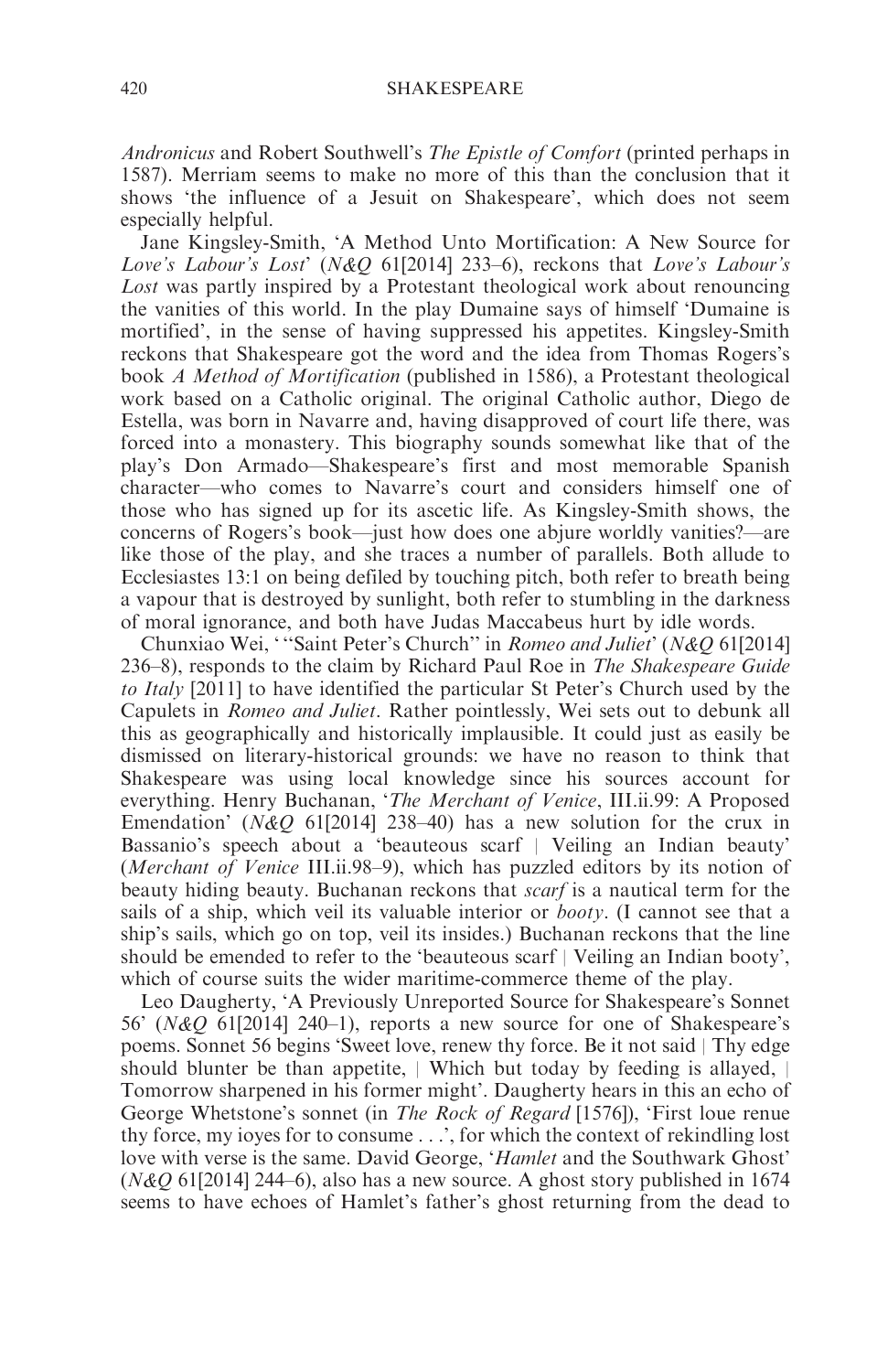talk to him, including the shared detail of an orchard: in *Hamlet* that is where the murder takes place, and in the ghost story the murdered man is buried and maybe was murdered—in his orchard. Furthermore, in the ghost story, the murderer initially gets away with it, his wife is none the wiser, the ghost walks about in a cellar, and the murdered man has buried wealth, which last detail matches what Horatio speculates is the cause of the ghost's return in Hamlet. Also, in the story the ghost says that he must not speak of his experiences after death. When published, the story included accounts of the ghost appearing in Southwark in the 1500s. George points out that the known sources for *Hamlet* lack these details and wonders if Shakespeare heard of this story in Southwark prior to writing the play.

Ingrid Benecke, 'The Shorter Stage Version of Shakespeare's Macbeth as Seen through Simon Forman's Eyes' (N&Q 61[2014] 246-53), reckons that Macbeth as we know it from the Folio was cut before being performed at the Globe in 1611 and seen by Simon Forman, with the omissions being reflected in what Forman omits. Benecke begins with the surprising assertion, for which no reason is given, that Forman's eyewitness account of Macbeth at the Globe in 1611 was not influenced by his knowledge of Raphael Holinshed's prose chronicles. (It is commonly thought that Forman's reference to the Weird Sisters as 'feiries or Nimphes' might be such a recollection of Holinshed.) The next sentence is even more confusing as it claims that the play was 'written before 1610/11, most likely between the year 1603 and sometime after spring 1606'. That last clause covers all time from 1606 to the present day, so presumably Benecke means 'in 1606, after its spring'. The next sentence begins 'It therefore . . .' but it is unclear what the antecedent is; the previous sentence began with its own backwards pointer ('That supports . . .'), and the one before that simply asserted that Forman's account is 'closely related' to the Folio text instead of Holinshed's account, which seems to be stating the obvious: Forman primarily recalled the play he saw, not its source. I have no idea what the author is trying to tell us by all this.

Then begins Benecke's account of how Forman's notes differ from the play we have in the Folio, and it wrongly ascribes agency: Forman 'cuts the number of characters down to Duncan, Macbeth and his Lady, Banquo, ''Dunkins 2 sonns'', and the Macduffs' (p. 247). Surely, no, he simply does not recall or think it worth his trouble to mention the others; this is not cutting in any recognized sense of that term. Because in Forman's notes the main characters are 'flat' and 'far less complex' than in the Folio, Benecke wonders if the psychological subtlety we know from the Folio was not present in what got performed at the Globe in 1611. The simpler explanation would be that it takes many words from a great artist to convey psychological complexity, and brief notes from a physician-spectator cannot be expected to do it.

Benecke rehearses the familiar observation that it is surprising that Forman did not mention the play's explorations of the physical manifestations of mental illness, since that would have been bound to interest him. In places Benecke uses language to describe Shakespeare's play that critics and theatre practitioners might well consider to be highly loaded, for example calling the Weird Sisters 'malevolent hags'. Benecke has a most peculiar notion of the hypothesis that the play was revised between the time Forman saw it and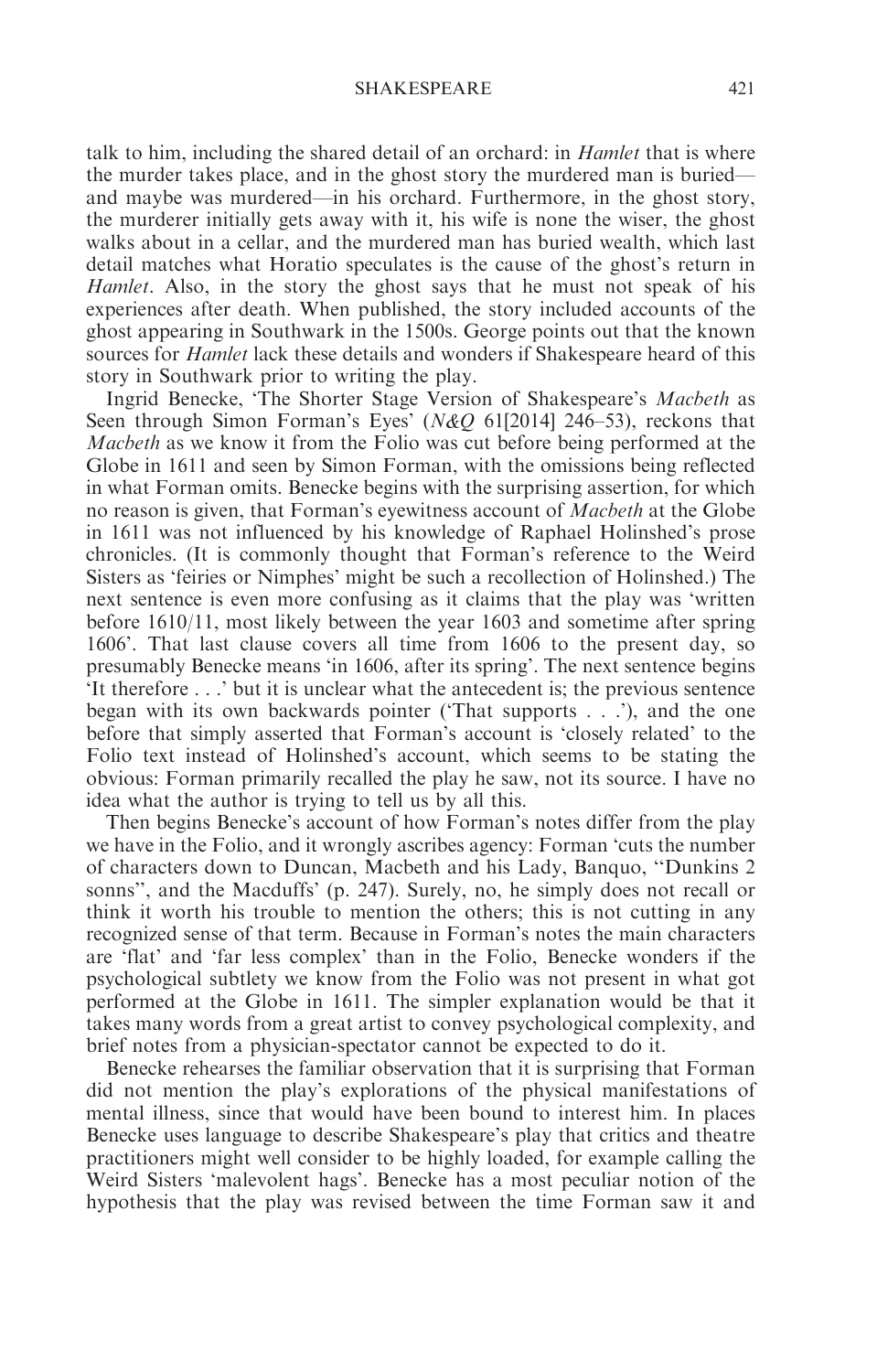the printing of the Folio—that is, the Middleton adaptation theory—in that she wonders whether 'Hecate and her subservient spirits (III.v, IV.i) were excised' (p. 248) for the show Forman saw, whereas of course the adaptation hypothesis, of which she seems only dimly aware, is that they were added by Middleton after Forman saw the play. Benecke offers many observations and speculations about the play as staged in 1611 based on what Forman does not write, and appears not to appreciate that this is all much too speculative because we do not know why someone might have not recorded something. Some of the writing is particularly awkwardly phrased: 'Macduff meeting Macbeth's enemy in England can be taken to be a traitor to the Scottish throne' (p. 248) and 'He thus centres treasonable evil on Macbeth' (p. 249). In the second half of the article, Benecke gives a second complete summary of how the play looks in Forman's account. According to Benecke, the Forman account represents a coherent cutting of the play and since that cutting is unlikely to have been done by Forman she concludes that what was performed at the Globe was a cut version of the Folio text.

Thomas Merriam, 'A Reply to "All Is True or Henry VIII: Authors and Ideologies"' ( $N&O$  61[2014] 253–6), reckons that his redistribution of the shares of Shakespeare and Fletcher in All is True/Henry VIII is confirmed by a fresh look at some old data. This is a response to MacDonald P. Jackson's article in Notes and Queries the previous year (reviewed in YWES 94[2015]) in which Jackson showed that the moving of the boundaries of the authorial stints proposed by Merriam would give to Fletcher passages that have Shakespearian (and un-Fletcherian) rates of various verse features and likewise give to Shakespeare passages that have Fletcherian (and un-Shakespearian) rates of various verse features. Merriam responds that 'Metrical and linguistic criteria, of the kind which Jackson carefully summarizes, are not by *themselves* capable of delimiting texts by author' (p. 253).

Merriam offers a cumulative sum (cusum) graph, reprinted from 'page 424 of Notes and Queries ccxlviii (December 2003)' (p. 254), which is a cryptic reference: he means it is from his article 'Though This Be Supplementarity, Yet There Is Method In It' (reviewed in YWES 84[2005]). But in fact it is not quite a reprint: the picture on page 424 of that article looks quite different from the one reproduced here in the overall shape of the graph and the horizontal axis's labelling. This last point is the clue to why the graphs look different: in the original, the x-axis ran from 0 to 3500 (representing sequential lines in the play) and in the present one it runs from 400 to 700. Thus the present graph is about a one-tenth part of the original that has been stretched horizontally by a factor of ten while the  $v$ -axis (which has no scale in the original or the reproduction) remains unstretched.

A cusum graph like this shows, line by line in the play, the total of all occurrences of a set of words and verbal features: counts of all, are, conscience, did, 'em, feminine endings, find, from, hath, in, is, it, little, words ending in  $-ly$ , must, now, sure, they, 'tis, too, and where/there. To understand how the graph is made and hence how to read it, one must turn not to Merriam's 2003 article but to the article to which that one refers its reader, in Literary and Linguistic Computing from 2000. The method is that for each word or feature the total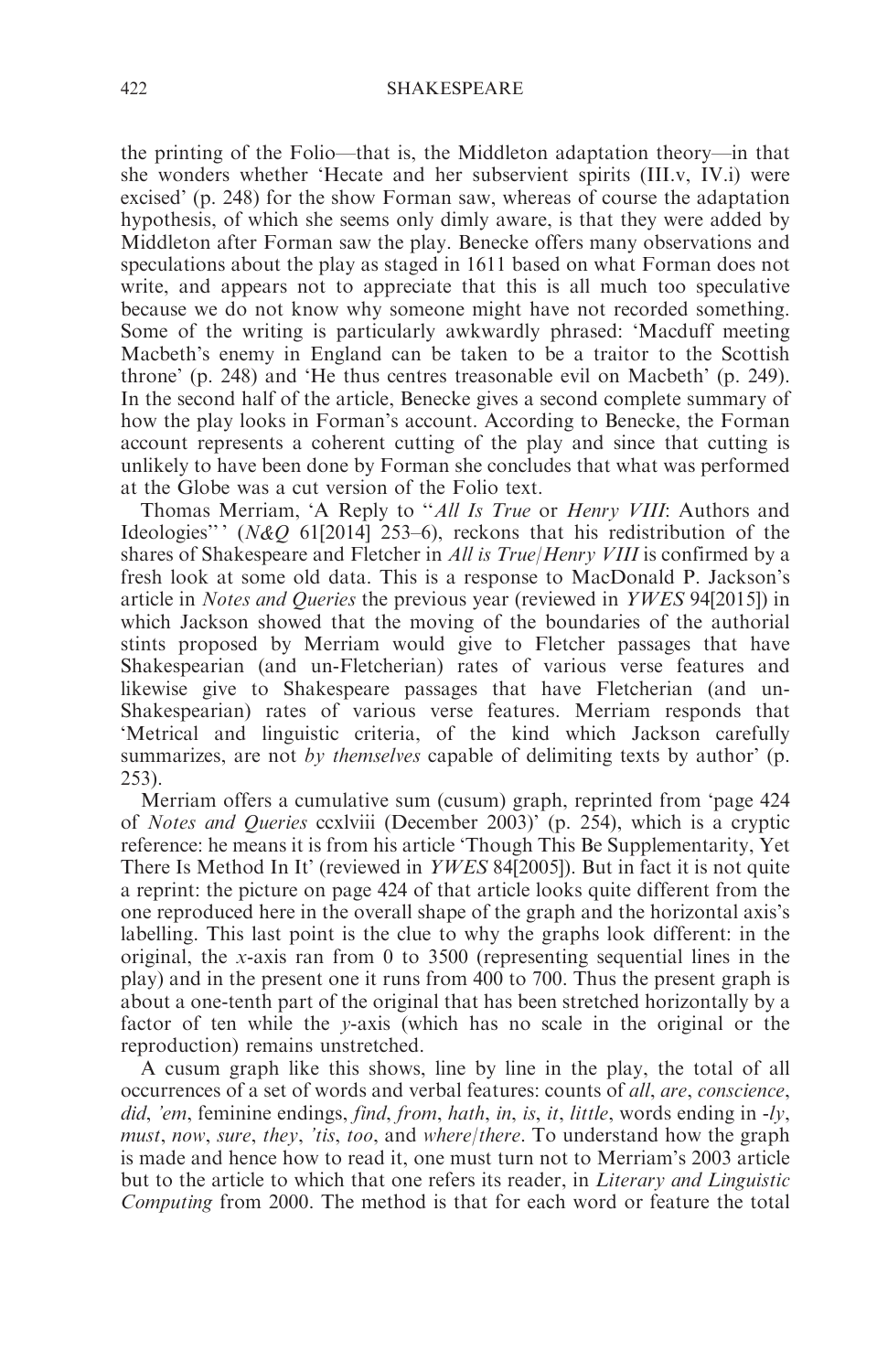number of occurrences in the play is counted and divided by the number of lines, which gives us the expected number per line if this word or feature were uniformly distributed across the play. A typical figure might be, say, 0.25 for and, meaning that we expect one and every four lines. For each line of the play is plotted how many times that feature has occurred up to that point (hence cumulative sum), minus the number we would expect to be the sum for that feature up to this point if the feature were uniformly distributed across the play.

Thus if the first *and* occurs in line 3 and there is another in line 4 but none in lines 5 or 6 then the cusum figures for lines 1 to 6 would be  $-0.25, -0.50, 0.25$ . 1.0, 0.75, and 0.50. Plotted with line numbers running horizontally and cusum figures running vertically, this means that negative slopes (running north-west to south-east) represent parts of the play where the feature is consistently occurring less often than expected (say because author A wrote those lines), as with our first, second, fifth, and sixth lines having deficits of *and* (none, where 0.25 is expected), and that positive slopes (running south-west to north-east) represent parts of the play where the feature is consistently occurring more often than expected (say because author B wrote those lines), as with our third and fourth lines running a surplus of and (one each, where 0.25 each is expected).

Merriam talks the reader through his cusum graph, referring to where the 'breaks' occur, but it is not clear to this reader just what he means by these breaks because there are micro-trends of positive and negative slopes occurring within larger trends that are generally positive or generally negative. In other words, just what counts as an overall positive or negative slope is a function of how closely one looks at the data. But for the present application this is not a serious problem because the passages to be redistributed between Shakespeare and Fletcher occur at known line numbers so Merriam is able to isolate in a separate picture exactly which parts of the graph refer to those passages. As he rightly claims, for the seven passages that he has reallocated from Fletcher to Shakespeare the slopes are clearly positive (indicating Shakespearian authorship). But as he admits, for the two passages that he has reallocated from Shakespeare to Fletcher the slopes are not so clear: 'mostly negative slopes  $[|=$  Fletcherian] except for their tails' (p. 256).

N.M. Ingebretson, 'A Hound in Shakespeare's Addition to Sir Thomas *More'* ( $N&O$  61[2014] 256–7), spots a crux where one is not usually thought to exist. In the Hand D part of Sir Thomas More (by Shakespeare), More refers to the rebels' desire to 'lead the majesty of law in lyam | To slip him like a hound' (6.137–8). The problem is that a *lyam* is a line used to hold a scentingdog called a lyam-hound (also called a lymer) while greyhounds were held not on a lyam but on a slip. So, this combination of *lyam* and *slip* is a crux. Even if we think *slip* just means *let loose* the problem does not go away, for lyamhounds were not let loose to chase the quarry but were kept restrained and walked with their handlers behind the pack to pick up the scent again if the pack lost it. Ingebretson offers no solution to this crux, but simply points it out.

For the same play, Regis Augustus Bars Closel, 'The Marginal Latin Tag in the Manuscript of Sir Thomas More' (N&Q 61[2014] 257–60), has a solution to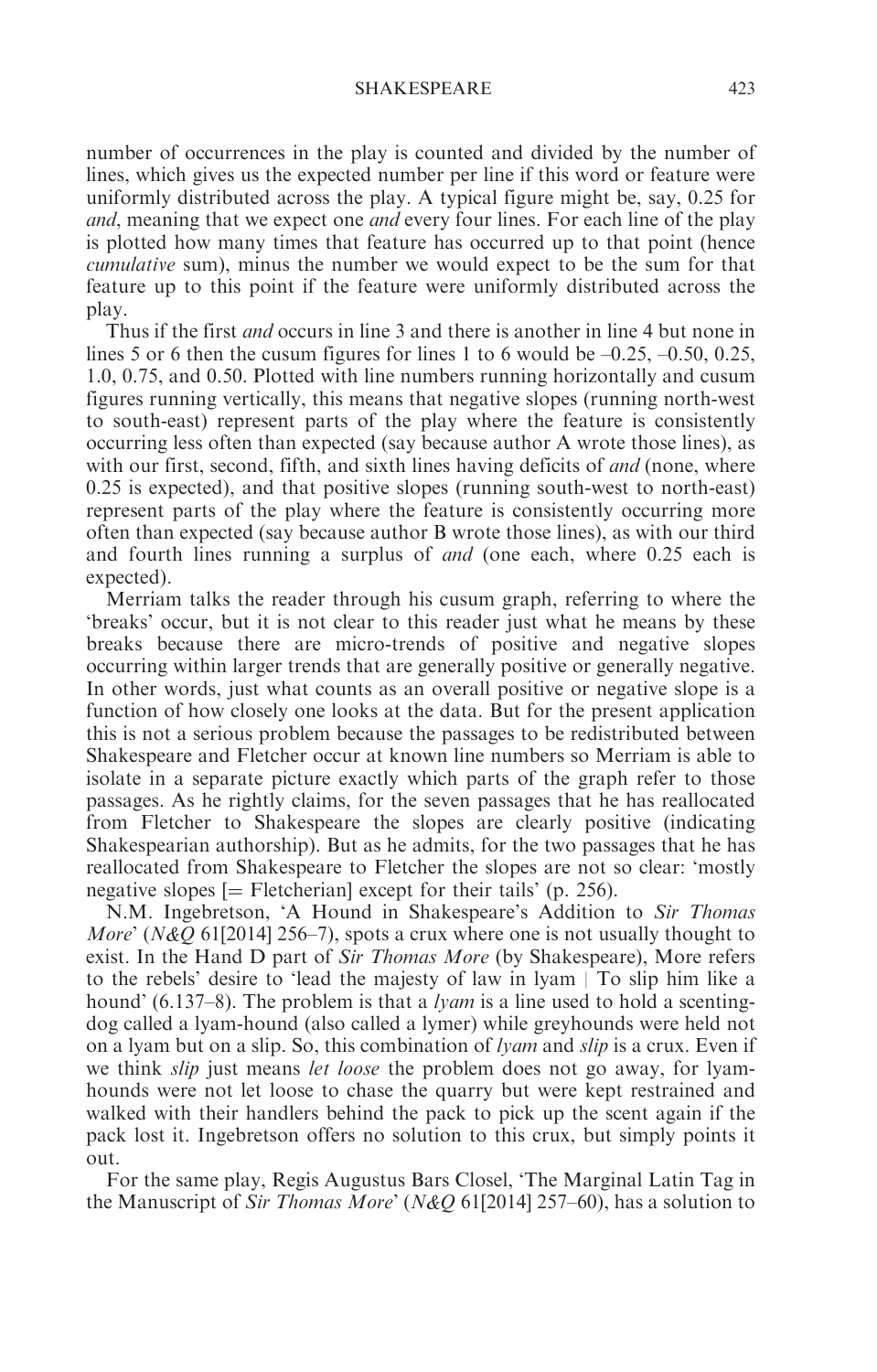an old puzzle. In the middle of the rewritten scene of Erasmus meeting More in Sir Thomas More there is a strange marginal Latin line  $E_t$  tu Erasmus an diabolus' (8.191). (It means 'And you are either Erasmus or the devil', which translation Closel neglects to give.) The line comes from anecdotes about More that circulated at the time of the play, and his great-grandson Cresacre More referred to it in his biography of More published around 1631 and possibly in manuscript circulation before then. The line in question is More's response to Erasmus's line, told in the anecdote but not in Sir Thomas More, of 'Aut tu es Morus aut nullum'. (This means 'Either you are More or nobody', and again Closel does not help the reader here.) Closel's suggestion is that both Latin lines were meant to appear in the play as an exchange ('Either you are More . . . And you are either Erasmus . . .') in the midst of their conversation when they recognize one another. Closel is not sure if this exchange was part of the original writing or added during the revisions.

Also on Sir Thomas More, Thomas Merriam, 'Determining a Date' (N&O) 61[2014] 260–5), reckons that the Original Text was written before the mid-1590s, to judge from its rare-word usage. Different readers of the manuscript of Anthony Munday's John a Kent and John a Cumber see different figures in the date written on it, which is not in Munday's hand. Some see 1590, some 1595, and some 1596; most recently, MacDonald P. Jackson, in an article reviewed in YWES 92[2013], saw 1596. Fresh examination of the manuscript shows that part of Munday's signature overwrites or is overwritten by part of the date, throwing further doubt on the date because it is not certain which was written on top of which. Since the date of Sir Thomas More depends in part on the date of *John a Kent*, this uncertainty spreads to the former play. Jackson has advanced an argument for a late date for Sir Thomas More based on various verse features, such as lots of feminine endings, which did not become so common until after 1600. Merriam objects that a couple of late plays (from 1598–1605) also have low rates of feminine endings. Even if true, a couple of such outlier cases would not disprove the overall trend, which is well established.

Merriam turns to Eliot Slater's method of dating plays using their frequencies of rare words, to which he applies the cusum graphing method to show the occurrences in various plays of the rare words collected by Slater. When graphed so that the x-axis is the date and the  $y$ -axis is number of occurrences of Slater-rare-words that are common to the play to be dated and various plays for which the date (and hence the y-axis point) is known, the typical cusum pattern is observed. That is, the occurrences in a given play of Slater-rare-words common to various other plays form a rising slope and a falling slope with the peak between the two occurring at the point occupied by the play in the known chronology that has most Slater-rare-words in common with the play to be dated. For *John a Kent* this play is  $\Lambda$  Midsummer Night's Dream of 1595–6, but for the Original Text of Sir Thomas More it is The Comedy of Errors of 1594, which is rather earlier than Jowett dates the play in his recent edition of it. As a check, Merriam applies the same test to Sir John Oldcastle and his method dates it just as we would expect from the external evidence, which is its dependence on 1 Henry IV and its completion in October 1599 according to Henslowe's Diary.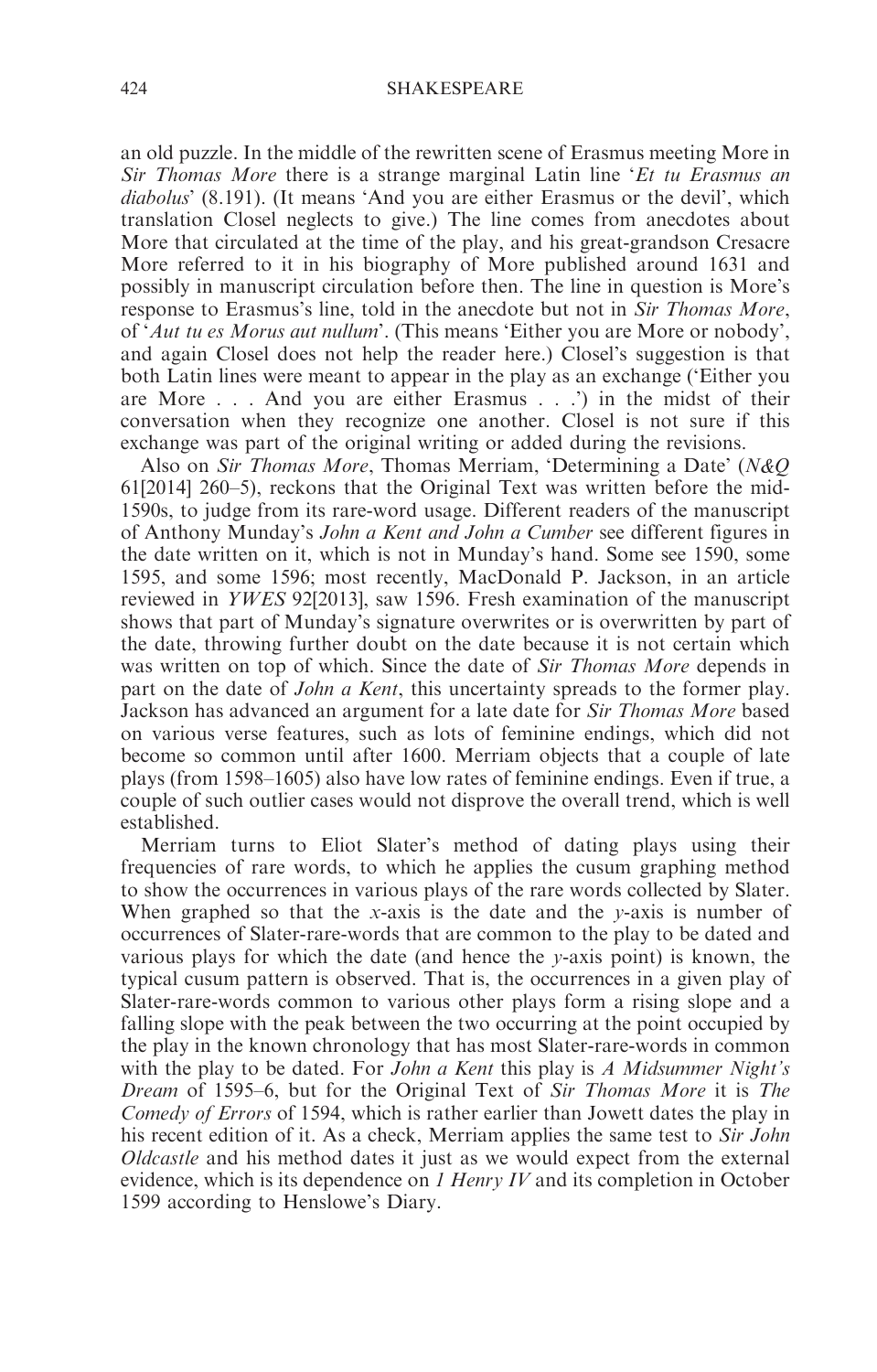Adrian Blamires, 'Ben Jonson's Additions to The Spanish Tragedy as the Subject of Ridicule' (N&Q 61[2014] 265–8), finds evidence of Ben Jonson's dramatic writing not always being appreciated. Edward Alleyn retired from the stage between 1597 and 1600, and during that period the Admiral's men did not play *The Spanish Tragedy*, which they had often performed before. Alleyn returned to the stage in 1601, and the play was revived with Jonson paid to write additions to it, although these seem not to be the additions that survive in the quarto of 1602. The addition of the Painter's Part at least must have existed by 1599 because it is parodied in John Marston's Antonio and Mellida of that year. Richard Burbage must have played Hieronimo because 2 Return from Parnassus mimics him doing it and his famous funeral elegy recalls his performance in the role. Thus the Chamberlain's men must have played The Spanish Tragedy during Alleyn's retirement from the stage.

When Alleyn revived the role at the Fortune, he probably felt he had something to prove, and perhaps Jonson's revisions are connected to that. The boys' company play The First Part of Hieronimo (published in 1605) is a prequel to The Spanish Tragedy and it seems to contain an allusion to Jonson's additions for the revival of The Spanish Tragedy when Hieronimo says of the news that Lorenzo is honest 'Go, tell it abroad now; | But see you put no new additions to it'. Blamires reads this as 'evidence that Jonson fulfilled his task, but that his additions did not find favour, at least amongst the Blackfriars cognoscenti' (p. 268). This seems a lot of weight to put on a small allusion, but then Blamires cheerfully admits that indeed it is.

#### 2. Shakespeare in the Theatre

Shakespeare's canonical prominence has tended to augment the profile of the Chamberlain's/King's men at the cost of other acting companies. Moreover, Shakespeare's attachment as writer-in-residence to this single troupe serves to occlude the extent to which, as Lawrence Manley and Sally-Beth MacLean assert, the circumstances surrounding such companies were in flux in the early 1590s. Lord Strange's Men and Their Plays demonstrates that, in many ways, Shakespeare is the exception rather than the rule, and the stability associated with his middle and later career wholly atypical. As Manley and MacLean insist in this assiduously researched book, '1589–93 was marked by exceptional fluidity and volatility (as well as artistic ferment) in the theatrical profession'.

At the heart of their project is the repertory and writers associated with Strange's men, including Robert Greene, Thomas Kyd, Thomas Lodge, Christopher Marlowe, Thomas Nashe, and George Peele. In addition, Manley and MacLean argue for the inclusion of plays by Henry Chettle, Anthony Munday, and Shakespeare. Fortunately the Diary of Philip Henslowe is able to assist them here though not without ambiguities and omissions. The arguments in favour of the inclusion of Sir Thomas More and 1 Henry VI, for instance, rely on hypotheses. They date the former play nearly a decade earlier than its latest editor, John Jowett, whose proposal of 1600 postdates the dissolution of the company by seven years, and they assume that Shakespeare authored rather than revised the latter.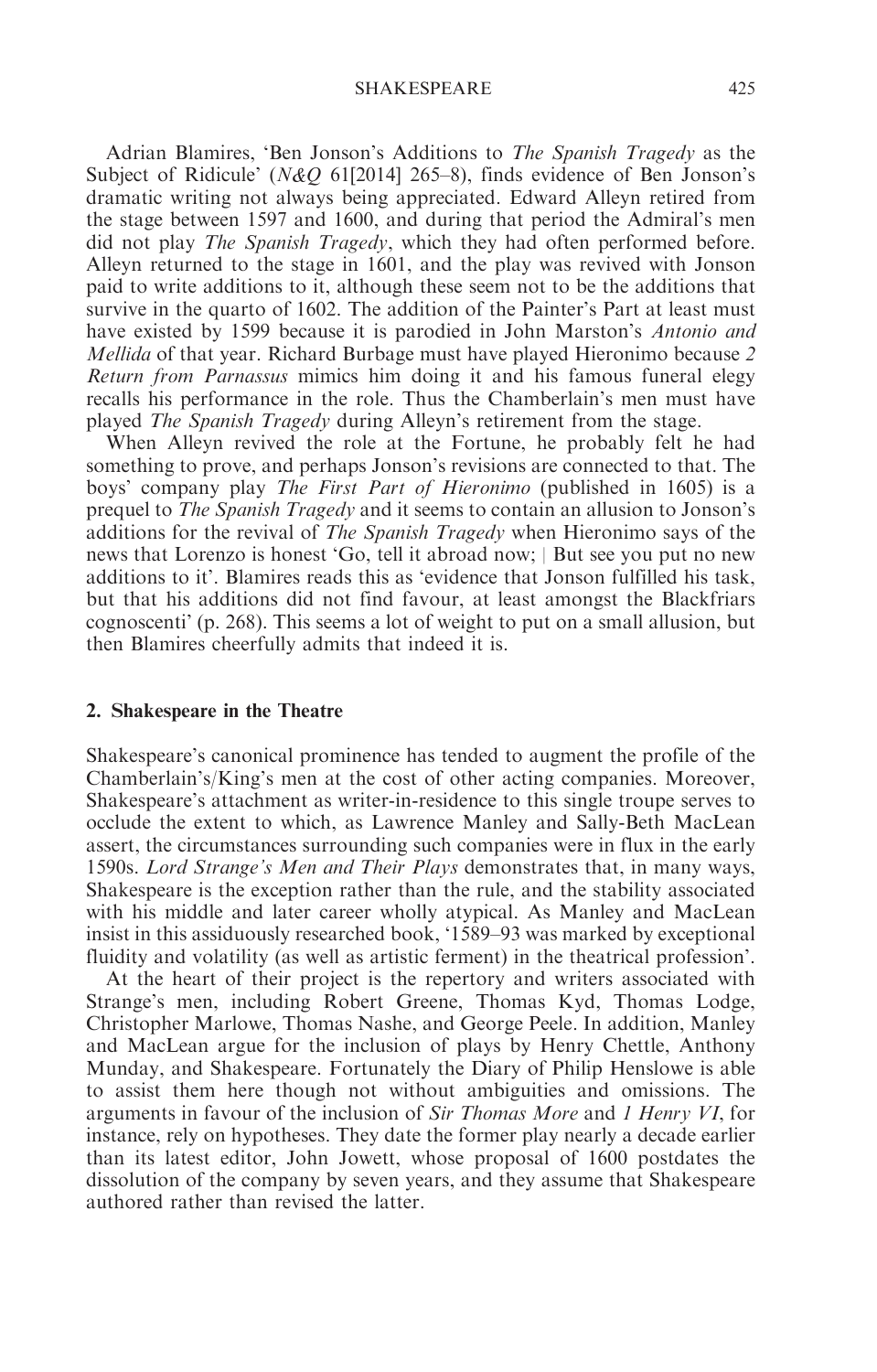32:ii[2014] 185–206), of Feste's character attempts to work 'at the intersection of performance practice and literary analysis' (p. 186), foregrounding the interdisciplinary methodology as a means of debating character. Proposing a 'strategic essentialism' (p. 188) that is born out of historical stage practice, literary analysis, and actor preparation, Hutchison and Jellerson use the type of character exploration that is typical of the modern rehearsal room as a means of discovering the mysterious 'something' that Feste claims to care for in III.i of Twelfth Night, referring several times to the rehearsal processes of unnamed actors. The collaborative work between the performance practitioner and literary scholar yields an admirable close reading, although I suspect the main value of such an article is pedagogical, as it indeed does rely on a textual essentialism that can only work in a more traditional production context; that is, assuming that no directorial concept reconfigures the balance of characters, their relationship to one another, and the setting. Even if the stability of such a practice feels somewhat overstated, this well-researched and diligent essay makes a salient case for academic investment in the 'emotional life' (p. 191) of characters.

In a careful close reading, 'What they Will: Comic Grammar in Twelfth Night' (Shakespeare 10:ii[2014] 158–70), Rikita Tyson argues that the use of modal auxiliary verbs, particularly 'will', suggests that the play ultimately rests 'hope' on the active use of 'will'. Tyson resists the urge to unpack all instances of 'I will' in Twelfth Night, carefully choosing instances that illustrate the verb's association with wish and desire. This modal utterance, which she links with 'can', 'may', 'must', and 'might', 'bring a being into being, demonstrating the thinking, evaluating, and judging that characters are always doing by means of these declarations' (p. 160), locating activity in Twelfth Night in small verbal choices made by various characters. Viola's language, for example, posits her will that her brother will survive the shipwreck, creating hope 'through an act of will and wordplay' (p. 163). Hope, in turn, creates the will to seek out the opportunity that leads Viola to Orsino. Tyson carefully traces out the interplay of assertion of, and submission to, the wills of the self and others, to outline how these utterances create a space for action. Ultimately, she argues that Viola's 'actions show us the paradox of will suggested by the fluidity of modal meanings: obligation and volition, inference and demand, can be revealed by, compressed into, and even enacted by these pinpricks of words in the smallest of sentences' (p. 167); this sort of paradox shapes the comic energies of the play, and gives direction to the desires of the characters.

#### Books Reviewed

- Altschuler, Bruce E., and Michael A. Genovese, eds. Shakespeare and Politics. Routledge. [2014] pp.  $x + 202$ . hb £90 ISBN 9 7816 1205 1581, pb £27.99 ISBN 9 7816 1205 1598.
- Bates, Jennifer Ann, and Richard Wilson, eds. Shakespeare and Continental Philosophy. EdinUP. [2014] pp. xiii  $+303.$  £90 ISBN 9 7807 4869 4945.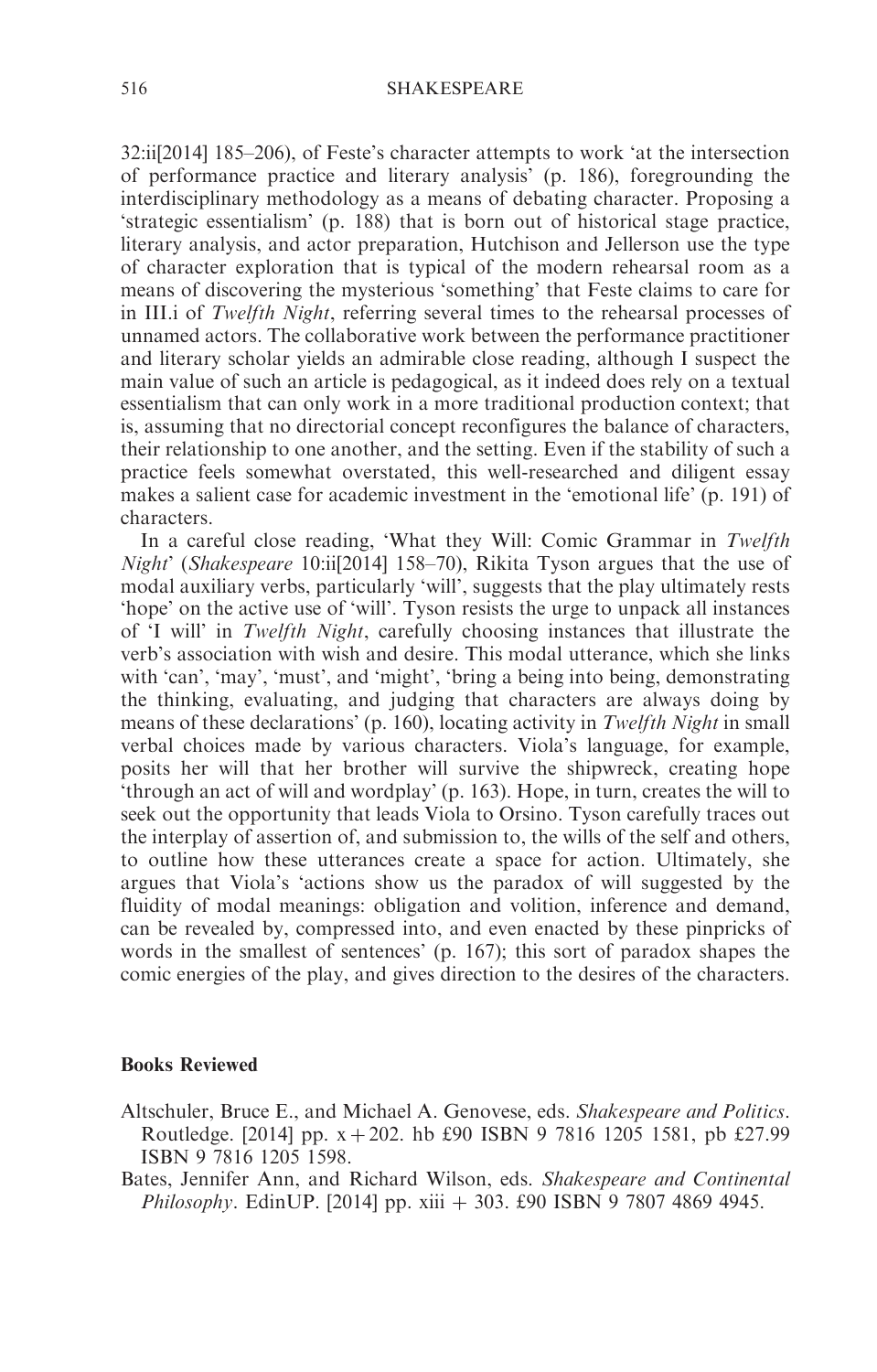- Bronfen, Elisabeth, and Beate Neumeier, eds. Gothic Renaissance: A *Reassessment.* ManUP. [2014] pp.  $xi + 272$ . £70 ISBN 9 7807 1908 8636.
- Cefalu, Paul, Gary Kuchar, and Bryan Reynolds, eds. The Return of Theory in Early Modern English Studies, vol. 2. PalMac. [2014] pp.  $xi + 310$ . £60 ISBN 9 7811 3735 1043.
- Charney, Maurice. Shakespeare's Style. FDUP. [2014] pp. xxii + 184.  $$70$ ISBN 9 7816 1147 7641.
- Clare, Janet. Shakespeare's Stage Traffic: Imitation, Borrowing and Competition in Renaissance Theatre. CUP. [2014] pp.  $xi + 305$ . £65 ISBN 9 7811 0704 0038.
- Collins, Michael, ed. Reading What's There: Essays on Shakespeare in Honor of Stephen Booth. UDelP. [2014] pp. vii + 179. \$70 ISBN 9 7816 1149 5072.
- Craig, Leon Harold. Philosophy and the Puzzles of Hamlet: At Study of Shakespeare's Method. Bloomsbury. [2014] pp. ix  $+$  281. £74 ISBN 9 7816 2892 0475.<br>Crawforth
- Hannah, Sarah Dustagheer, and Jennifer Young. Shakespeare in London. Bloomsbury. [2014] pp. xvii  $+$  262. £50 ISBN 9 7814 7257 3728.
- Crowl, Samuel. Shakespeare's 'Hamlet': The Relationship between Text and Film. ArdenS. Bloomsbury. [2014] pp. 176. £45 ISBN 9 7814 7253 8918.
- Cull, Marisa R. Shakespeare's Princes of Wales: English Identity and the Welsh Connection. OUP. [2014] pp. x + 203. £55 ISBN 9 7801 9871 6198.
- Cutrofello, Andrew. All for Nothing: Hamlet's Negativity. MITP. [2014] pp.  $xiii + 226$ . pb £15.95 ISBN 9 7802 6252 6340.
- Dionne, Craig, and Parmita Kapadia, eds. Bollywood Shakespeares. PalMac. [2014] pp. 224. £55 ISBN 9 7811 3738 6120.
- Dolan, Frances E. Twelfth Night: Language and Writing. ArdenS. [2014] pp. 188. £9.99 ISBN 9 7814 7251 8323.
- Dunn, Leslie C., and Katherine R. Larson, eds. Gender and Song in Early Modern England. Ashgate. [2014] pp. 236. £65 ISBN 9 7814 7244 3410.
- Escolme, Bridget. Emotional Excess on the Shakespearean Stage: Passion's Slaves. Bloomsbury. [2014] pp. xxxix  $+$  302. £60 ISBN 9 7814 0817 9666.
- Espinosa, Ruben, and David Ruiter, eds. Shakespeare and Immigration. Ashgate. [2014] pp. viii  $+$  217. £95 ISBN 9 7814 0941 1000.
- Farabee, Darlene. Shakespeare's Staged Spaces and Playgoers' Perceptions. PalMac. [2014] pp.  $xi + 180$ . £55 ISBN 9 7811 3742 7144.
- Findlay, Alison, and Liz Oakley-Brown, eds. Twelfth Night: A Critical Reader. ArdenS. [2014] pp. 300. £17.99 ISBN 9 7814 7250 3312.
- Foley, E., and B. Coates. Shakespeare for Grown-Ups: Everything You Need to Know about the Bard. Square Peg. [2014] pp. 326. £12.99 ISBN 9 7802 2409 8557.
- Gibson, Marion, and Jo Ann Esra. Shakespeare's Demonology: A Dictionary. ArdenS Dictionaries. Bloomsbury. [2014] pp.  $x + 238$ . £100 ISBN 9 7808 2649 8342.
- Gray, Patrick, and John D. Cox, eds. Shakespeare and Renaissance Ethics. CUP. [2014] pp.  $x + 309$ . £60 ISBN 9 7811 0707 1933.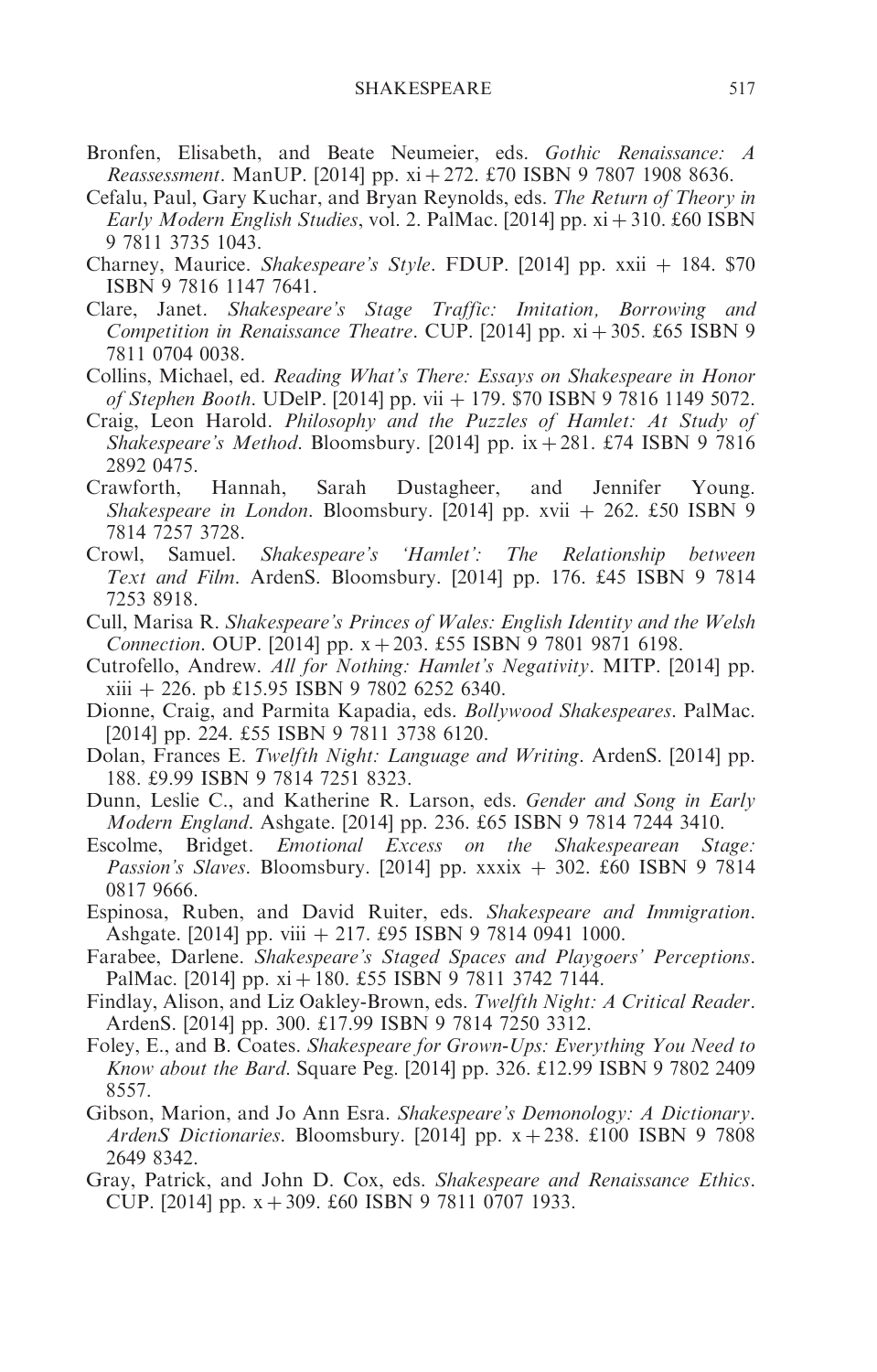- Hartley, Andrew James. Julius Caesar: Shakespeare in Performance. ManUP. [2014] pp.  $xi + 258$ . £70 ISBN 9 7807 1907 9191.
- Heffernan, James A.W. Hospitality and Treachery in Western Literature. YaleUP. [2014] pp.  $x + 426$ . \$65 ISBN 9 7803 0019 5583.
- Henke, Robert, and Eric Nicholson, eds. Transnational Mobilities in Early Modern Theatre. Ashgate. [2014] pp. 320. £70 ISBN 9 7814 0946 8295.
- Holderness, Graham. Tales from Shakespeare: Creative Collisions. CUP. [2014] pp.  $xy + 245$ . £25 ISBN 9 7811 0707 1292.
- Hopkins, Lisa, and Helen Ostovich, eds. Magical Transformations on the Early Modern English Stage. Ashgate. [2014] pp. 265. £70 ISBN 9 7814 7243 2865.
- Huang, Alexa, and Elizabeth Rivlin, eds. Shakespeare and the *Ethics of Appropriation.* Palgrave. [2014] pp.  $vi + 274$ . \$95 ISBN 9 7811 3737 5766.
- Jackson, MacDonald P. Determining the Shakespeare Canon: Arden of Faversham and A Lover's Complaint. OUP. [2014] pp. 288. £49.50 ISBN 9 7801 9870 4416.
- Jackson, Russell. Shakespeare and the English-Speaking Cinema. OUP. [2014] pp. 208. £45 ISBN 9 7801 9965 9470.
- Johnson, Laurie, John Sutton, and Evelyn Tribble, eds. Embodied Cognition and Shakespeare's Theatre: The Early Modern Body-Mind. Routledge. [2014] pp. vii  $+268. \pounds 90$  ISBN 9 7811 3800 0759.
- Karim-Cooper, Farah, and Tiffany Stern, eds. Shakespeare's Theatres and the Effects of Performance. Bloomsbury. [2014] pp.  $xix + 296$ . £60 ISBN 9 7814 0814 6927.
- Kastan, David Scott. A Will to Believe: Shakespeare and Religion. OUP. [2014] pp. xii þ 156. £25 ISBN 9 7801 9957 2892.
- Knowles, Katie. Shakespeare's Boys: A Cultural History. Palgrave. [2014] pp.  $x + 258$ . £55 ISBN 9 7811 3700 5366.
- Kozusko, Matthew, ed. The Two Gentlemen of Verona (New Kittredge Shakespeare). Hackett. [2014] pp. 120. £7.50 ISBN 9 7815 8510 2938.
- Maguire, Laurie. *Othello: Language and Writing*. Bloomsbury. [2014] pp. xvii þ 208. £30 ISBN 9 7814 7251 8293.
- Manley, Lawrence, and Sally-Beth MacLean. Lord Strange's Men and Their Plays. YaleUP. [2014] pp. 475. £35 ISBN 9 7803 0019 1998.
- Mardock, James D., and Kathryn R. McPherson, eds. Stages of Engagement: Drama and Religion in Post-Reformation England. Duquesne. [2014] pp. 360. \$58 ISBN 9 7808 2070 4739.
- Marrapodi, Michele, ed. Shakespeare and the Italian Renaissance: Appropriation, Transformation, Opposition. Ashgate. [2014] pp. 388. £80 ISBN 9 7814 7244 8392.
- McInnis, David, and Matthew Steggle, eds. Lost Plays in Shakespeare's England. Palgrave. [2014] pp. 312. £63 ISBN 9 7811 3740 3964.
- McLuskie, Kate, and Kate Rumbold. Cultural Value in Twenty-First-Century England: The Case of Shakespeare. ManUP. [2014] pp. viii  $+$  264. £70 ISBN 9 7807 1908 9848.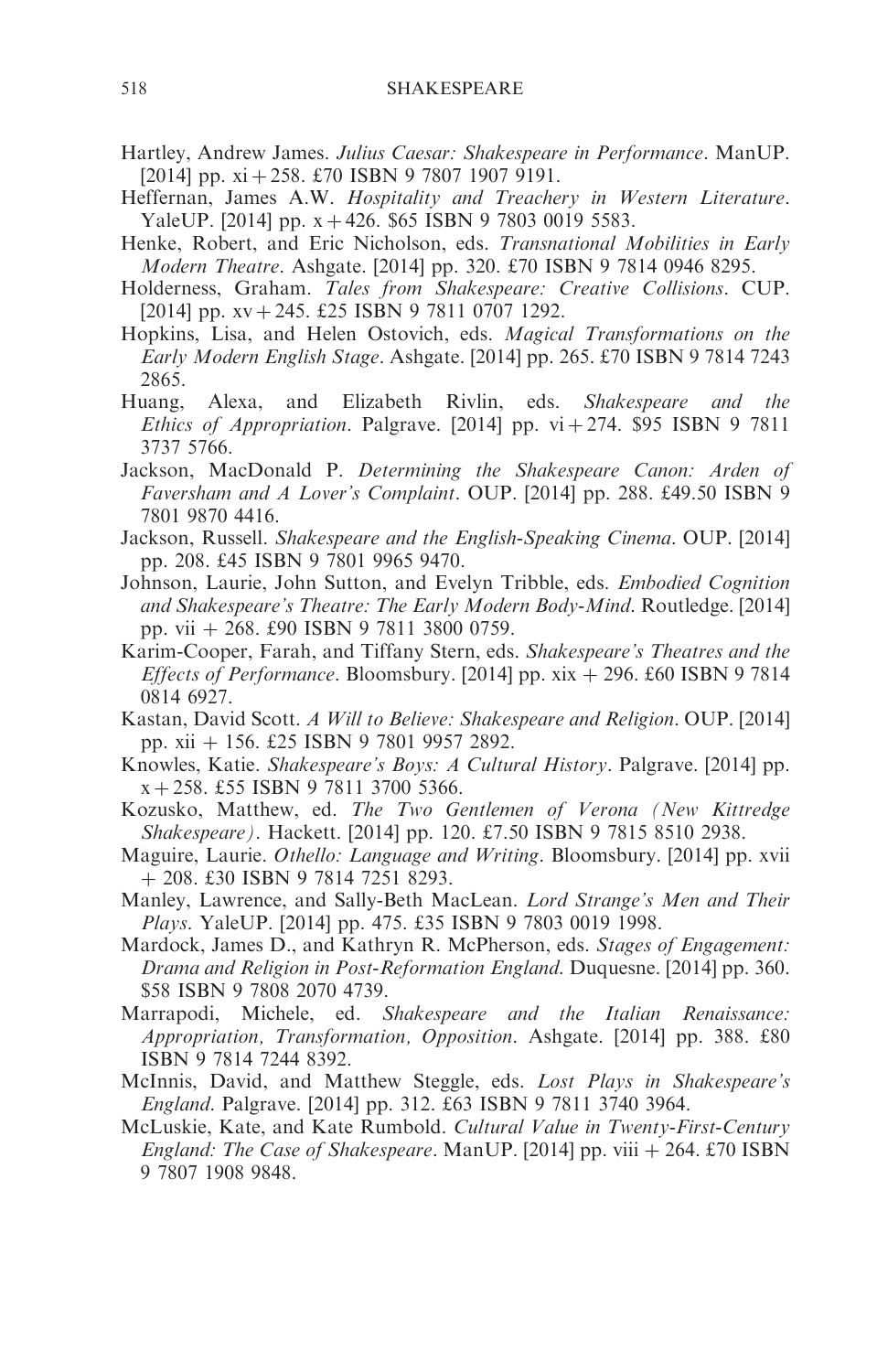- McMullan, Gordon, Lena Cowen Orlin, and Virginia Mason Vaughan, eds. Women Making Shakespeare: Text, Reception, Performance. ArdenS. [2014] pp. 384. £16.99 ISBN 9 7814 0818 5230.
- Miller, Nicole E. Violence and Grace: Exceptional Life between Shakespeare and Modernity. NorthwesternUP. [2014] pp.  $x + 245$ . \$79.95 ISBN 9 7808 1013 0142.
- Miola, Robert S., ed. Macbeth. 2nd edn. Norton. [2014] pp. 416. £7.95 ISBN 9 7803 9392 3261.
- Orlin, Lena Cowen, ed. Othello: The State of Play. Bloomsbury. [2014] pp.  $xi + 289.$  £50 ISBN 9 7814 0818 4776.
- Palfrey, Simon. *Poor Tom: Living 'King Lear'.* UChicP. [2014] pp.  $ix + 272$ . \$35 ISBN 9 7802 2615 0642.
- Post, Jonathan F.S., ed. The Oxford Handbook of Shakespeare's Poetry. OUP. [2013] pp. 784. £105 ISBN 9 7801 9960 7747.
- Reid, Lindsay Ann. Ovidian Bibliofictions and the Tudor Book: Metamorphosing Classical Heroines in Late Medieval and Renaissance England. Ashgate. [2014] pp. 230. £95 ISBN 9 7814 0945 7350.
- Saenger, Michael. Shakespeare and the French Borders of English. Palgrave. [2013] pp. xvi + 238. £58 ISBN 9 7811 3732 7826.
- Saval, Peter Kishore. Reading Shakespeare through Philosophy. Routledge. [2014] pp. vii  $+$  182. £90 ISBN 9 7804 1570 9026.
- Schreyer, Kurt A. Shakespeare's Medieval Craft: Remnants of the Mysteries on the London Stage. CornUP. [2014] pp. 280. £30.95 ISBN 9 7808 0145 2901.
- Schulman, Alex. Rethinking Shakespeare's Political Philosophy: From Lear to *Leviathan.* EdinUP. [2014] pp.  $x + 231$ . £70 ISBN 9 7807 4868 2416.
- Scott, Charlotte. Shakespeare's Nature: From Cultivation to Culture. OUP. [2014] pp.  $x + 258$ . £52 ISBN 9 7801 9968 5080.
- Sell, Roger D., Adam Borch, and Inna Lindgren, eds Ethics of Literary Communication: Genuineness, Directness, Indirectness. John Benjamins Publishing Company. [2013] pp. 283. £70 ISBN 9 7890 2721 0364.
- Shoaf, R. Allen. Lucretius and Shakespeare on the Nature of Things. CambridgeSP. [2014] pp. 165. £41.99 ISBN 9 7814 4386 5319.
- Skinner, Quentin. Forensic Shakespeare. OUP [2014] pp.  $xii + 356$ . £20 ISBN 9 7801 9955 8247.
- Stanton, Kay. Shakespeare's 'Whores': Erotics, Politics, and Poetics. PalMac. [2014] pp.  $x + 191$ . £55 ISBN 9 7811 3702 6323.
- Starks-Estes, Lisa S. Violence, Trauma, and Virtus in Shakespeare's Roman Poems and Plays: Transforming Ovid. PalMac. [2014] pp. viii  $+$  236. £55 ISBN 9 7811 3734 9910.
- Thompson, Ann, ed. *Macbeth: The State of Play*. Bloomsbury. [2014] pp. xii + 293. £50 ISBN 9 7814 7250 3206.
- Villeponteaux, Mary. The Queen's Mercy: Gender and Judgment in Representations of Elizabeth I. Palgrave. [2014] pp.  $xi + 227$ . £60 ISBN 9 7811 3737 1744.
- Warley, Christopher. Reading Class through Shakespeare, Donne, and Milton. CUP. [2014] pp. viii  $+$  211. £55 ISBN 9 7811 0705 2925.